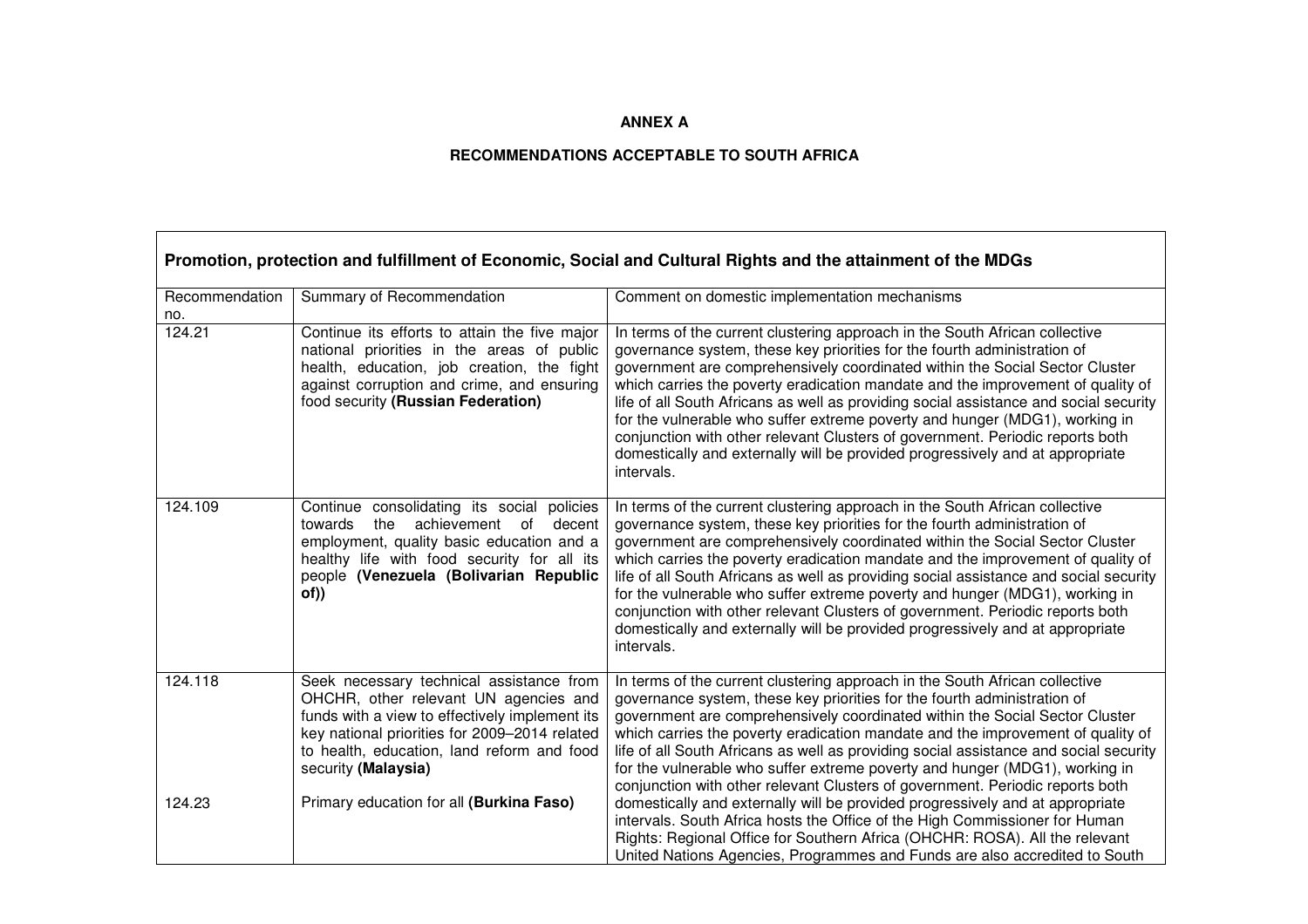|         |                                                                                                                                                                                                                                                                                        | Africa and work collaboratively with government under the guidance of the UNDP<br>to advance the governments programmes towards achieving its national<br>priorities. These include, amongst others: UNICEF, UNFPA, UNIFEM, UNAIDS,<br>UNWOMEN, UNHCR, IOM, UNFAO, UNODC.                                                                                                                                                                                                                                                                                                                                                                                   |
|---------|----------------------------------------------------------------------------------------------------------------------------------------------------------------------------------------------------------------------------------------------------------------------------------------|-------------------------------------------------------------------------------------------------------------------------------------------------------------------------------------------------------------------------------------------------------------------------------------------------------------------------------------------------------------------------------------------------------------------------------------------------------------------------------------------------------------------------------------------------------------------------------------------------------------------------------------------------------------|
| 124.124 | Consolidate its strategies and programmes<br>to reduce the phenomenon of maternal and<br>child mortality (Algeria)                                                                                                                                                                     | The government entered into a partnership on 9 August 2011, known as MDGs<br>Acceleration Framework (MAF) to specifically focus on those MDGs presenting<br>challenges of attainment by 2015. These include MDGs 4, 5 and 6. This<br>partnership has already begun to show signs of positive trajectory.                                                                                                                                                                                                                                                                                                                                                    |
| 124.125 | Continue its<br>efforts to accelerate the<br>MDGs<br>achievement<br>of<br>the<br>targets,<br><b>MDGs</b><br>particularly those<br>health related<br>(Indonesia)                                                                                                                        | The government entered into a partnership on 9 August 2011, known as MDGs<br>Acceleration Framework (MAF) to specifically focus on those MDGs presenting<br>challenges of attainment by 2015. These include MDGs 4, 5 and 6. This<br>partnership has already begun to show signs of positive trajectory. South Africa<br>has submitted progress reports to the United Nations in 2005 and 2010 outlining<br>the country's consolidated achievements towards attaining the MDGs. A National<br>Programme involving all multi-stakeholders was initiated on 21 June 2012 in<br>national preparation for the 3rd and last MDGs report to the UN prior to 2015  |
| 124.126 | To fight against child mortality, and thus<br>implement Millennium Development Goal<br>number four, in particular by improving<br>children's living conditions and their access<br>to adequate food (Germany)                                                                          | The government entered into a partnership on 9 August 2011, known as MDGs<br>Acceleration Framework (MAF) to specifically focus on those MDGs presenting<br>challenges of attainment by 2015. These include MDGs 4, 5 and 6. This<br>partnership has already begun to show signs of positive trajectory. South Africa<br>has submitted progress reports to the United Nations in 2005 and 2010 outlining<br>the country's consolidated achievements towards attaining the MDGs. A National<br>Programme involving all multi-stakeholders was initiated on 21 June 2012 in<br>national preparation for the 3rd and last MDGs report to the UN prior to 2015. |
| 124.127 | Strengthen its efforts in HIV/Aids prevention<br>and treatment and reduce child and<br>maternal mortality rates (China)                                                                                                                                                                | The government entered into a partnership on 9 August 2011, known as MDGs<br>Acceleration Framework (MAF) to specifically focus on those MDGs presenting<br>challenges of attainment by 2015. These include MDGs 4, 5 and 6. This<br>partnership has already begun to show signs of positive trajectory. South Africa<br>has submitted progress reports to the United Nations in 2005 and 2010 outlining<br>the country's consolidated achievements towards attaining the MDGs. A National<br>Programme involving all multi-stakeholders was initiated on 21 June 2012 in<br>national preparation for the 3rd and last MDGs report to the UN prior to 2015. |
| 124.128 | Intensify its efforts in the context of attaining<br>MDGs related to health in particular<br>objective 6 concerning fighting HIV /AIDS, in<br>particular<br>the<br>context<br>the<br>in<br>of<br>"Comprehensive HIV and AIDS Treatment<br>Prevention<br>Strategy"<br>and<br>and<br>the | The government entered into a partnership on 9 August 2011, known as MDGs<br>Acceleration Framework (MAF) to specifically focus on those MDGs presenting<br>challenges of attainment by 2015. These include MDGs 4, 5 and 6. This<br>partnership has already begun to show signs of positive trajectory. South Africa<br>has submitted progress reports to the United Nations in 2005 and 2010 outlining<br>the country's consolidated achievements towards attaining the MDGs. A National                                                                                                                                                                  |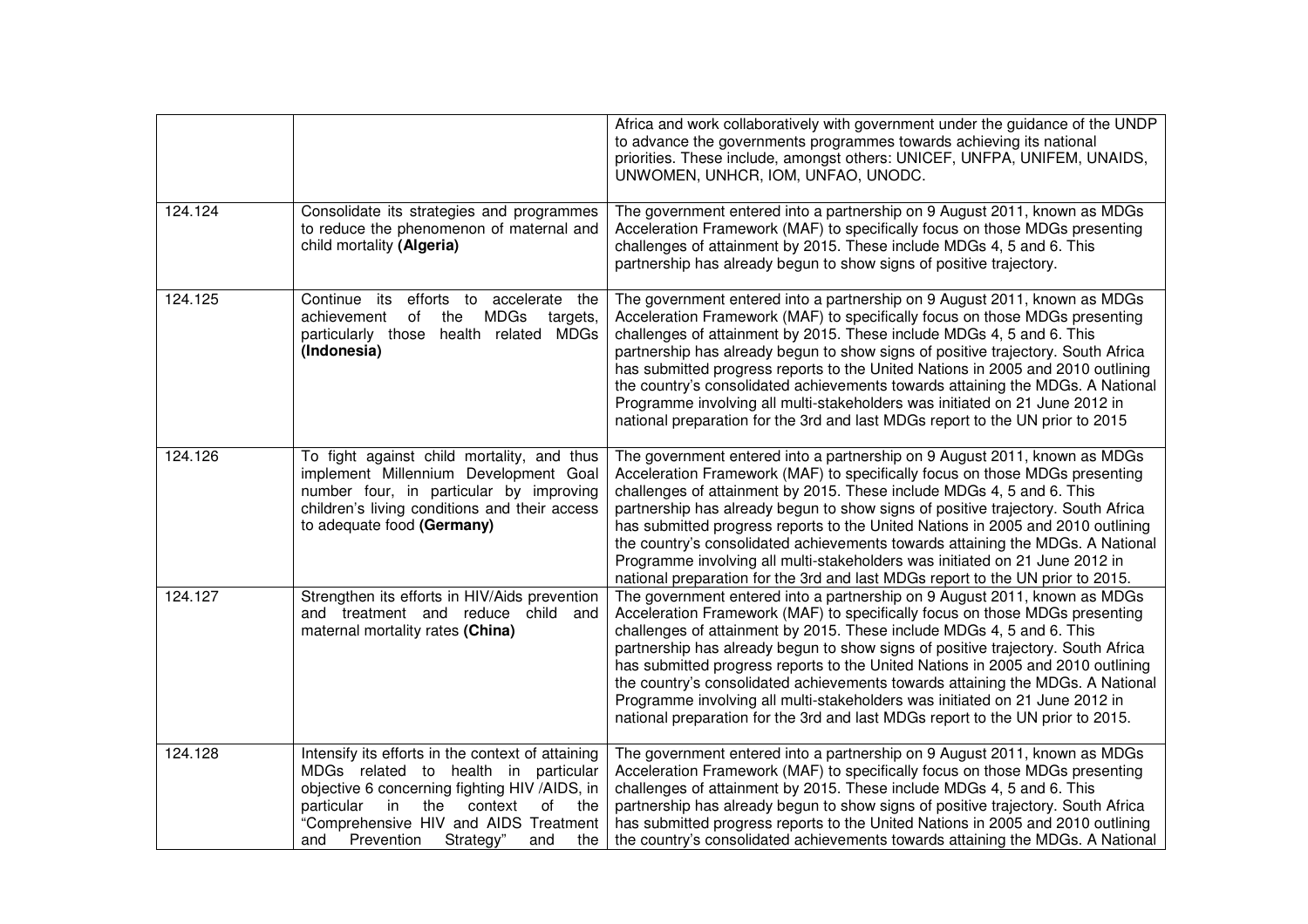|         | "Prevention of Mother to Child Transmission<br>of HIV" (Morocco)                                                                                                                                                    | Programme involving all multi-stakeholders was initiated on 21 June 2012 in<br>national preparation for the 3rd and last MDGs report to the UN prior to 2015.                                                                                                                                                                                                                                                                                                                                                                                                                                                                                                                                                                                                                                                                |
|---------|---------------------------------------------------------------------------------------------------------------------------------------------------------------------------------------------------------------------|------------------------------------------------------------------------------------------------------------------------------------------------------------------------------------------------------------------------------------------------------------------------------------------------------------------------------------------------------------------------------------------------------------------------------------------------------------------------------------------------------------------------------------------------------------------------------------------------------------------------------------------------------------------------------------------------------------------------------------------------------------------------------------------------------------------------------|
| 124.136 | Closely collaborate with UNICEF<br>and<br>UNAIDS in order to implement programmes<br>aimed at reducing the cases of Mother-to-<br>Child HIV Infections (Portugal)                                                   | South Africa hosts the Office of the High Commissioner for Human Rights:<br>Regional Office for Southern Africa (OHCHR: ROSA). All the relevant United<br>Nations Agencies, Programmes and Funds are also accredited to South Africa<br>and work collaboratively with government under the guidance of the UNDP to<br>advance the governments programmes towards achieving its national priorities.<br>These include, amongst others: UNICEF, UNFPA, UNIFEM, UNAIDS,<br>UNWOMEN, UNHCR, IOM, UNFAO, UNODC. South Africa has recently<br>(September 2012) renewed its Country Programme Documents with UNICEF,<br>UNAIDS and UNFPA in accordance with the Basic Cooperation Agreement with<br>the UN aimed at intensifying international cooperation between the country and<br>the UN to achieve all the health related MDGs |
| 124.137 | Continue with action to further reduce<br>maternal and child mortality, and the<br>prevalence rate of HIV and AIDS (Sri<br>Lanka)                                                                                   | The government entered into a partnership on 9 August 2011, known as MDGs<br>Acceleration Framework (MAF) to specifically focus on those MDGs presenting<br>challenges of attainment by 2015. These include MDGs 4, 5 and 6. This<br>partnership has already begun to show signs of positive trajectory. South Africa<br>has submitted progress reports to the United Nations in 2005 and 2010 outlining<br>the country's consolidated achievements towards attaining the MDGs. A National<br>Programme involving all multi-stakeholders was initiated on 21 June 2012 in<br>national preparation for the 3rd and last MDGs report to the UN prior to 2015.                                                                                                                                                                  |
| 124.132 | Enhance its health care measures and<br>policies with an aim to reduce<br>the<br>prevalence of child mortality and HIV/AIDS<br>rates (Iran (Islamic Republic of))                                                   | The government entered into a partnership on 9 August 2011, known as MDGs<br>Acceleration Framework (MAF) to specifically focus on those MDGs presenting<br>challenges of attainment by 2015. These include MDGs 4, 5 and 6. This<br>partnership has already begun to show signs of positive trajectory. South Africa<br>has submitted progress reports to the United Nations in 2005 and 2010 outlining<br>the country's consolidated achievements towards attaining the MDGs. A National<br>Programme involving all multi-stakeholders was initiated on 21 June 2012 in<br>national preparation for the 3rd and last MDGs report to the UN prior to 2015.                                                                                                                                                                  |
| 124.129 | Implement the Maternal Child and Women's<br>Health Strategy (2009-14) and develop<br>sustained measures to address the impact<br>of HIV/AIDS on women and girls, who are<br>disproportionately affected (Australia) | The government entered into a partnership on 9 August 2011, known as MDGs<br>Acceleration Framework (MAF) to specifically focus on those MDGs presenting<br>challenges of attainment by 2015. These include MDGs 4, 5 and 6. This<br>partnership has already begun to show signs of positive trajectory. South Africa<br>has submitted progress reports to the United Nations in 2005 and 2010 outlining<br>the country's consolidated achievements towards attaining the MDGs. A National<br>Programme involving all multi-stakeholders was initiated on 21 June 2012 in                                                                                                                                                                                                                                                    |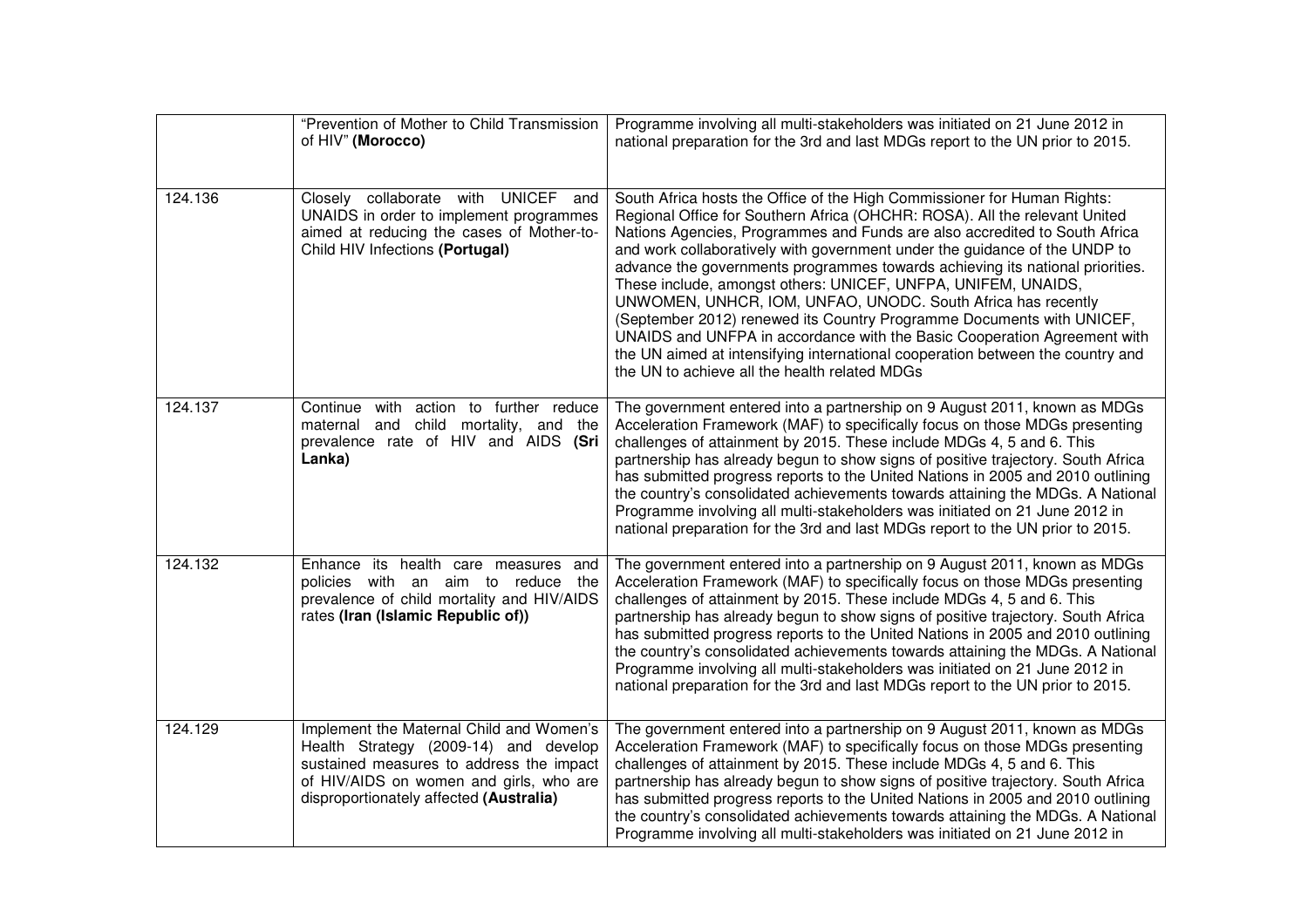|         |                                                                                                                                                                                                                                               | national preparation for the 3rd and last MDGs report to the UN prior to 2015.                                                                                                                                                                                                                                                                                                                                                                                                                                                                                                                                                                                                             |
|---------|-----------------------------------------------------------------------------------------------------------------------------------------------------------------------------------------------------------------------------------------------|--------------------------------------------------------------------------------------------------------------------------------------------------------------------------------------------------------------------------------------------------------------------------------------------------------------------------------------------------------------------------------------------------------------------------------------------------------------------------------------------------------------------------------------------------------------------------------------------------------------------------------------------------------------------------------------------|
| 124.130 | Continue to take measures in order to<br>reduce the rate of mortality due to HIV and<br>AIDS (Romania)                                                                                                                                        | The government entered into a partnership on 9 August 2011, known as MDGs<br>Acceleration Framework (MAF) to specifically focus on those MDGs presenting<br>challenges of attainment by 2015. These include MDGs 4, 5 and 6. This<br>partnership has already begun to show signs of positive trajectory. South Africa<br>has submitted progress reports to the United Nations in 2005 and 2010 outlining<br>the country's consolidated achievements towards attaining the MDGs. A National<br>Programme involving all multi-stakeholders was initiated on 21 June 2012 in<br>national preparation for the 3rd and last MDGs report to the UN prior to 2015.                                |
| 124.131 | Maintain and further build upon its HIV/AIDS<br>prevention, care and treatment programmes<br>(Singapore)                                                                                                                                      | The government entered into a partnership on 9 August 2011, known as MDGs<br>Acceleration Framework (MAF) to specifically focus on those MDGs presenting<br>challenges of attainment by 2015. These include MDGs 4, 5 and 6. This<br>partnership has already begun to show signs of positive trajectory. South Africa<br>has submitted progress reports to the United Nations in 2005 and 2010 outlining<br>the country's consolidated achievements towards attaining the MDGs. A National<br>Programme involving all multi-stakeholders was initiated on 21 June 2012 in<br>national preparation for the 3rd and last MDGs report to the UN prior to 2015.                                |
| 124.138 | Broadly promote sexual education directing<br>it in particular to adolescents, and giving<br>special attention to the prevention of early<br>age pregnancies and the control of sexually<br>transmitted diseases such as HIV/AIDS<br>(Mexico) | The government entered into a partnership on 9 August 2011, known as MDGs<br>Acceleration Framework (MAF) to specifically focus on those MDGs presenting<br>challenges of attainment by 2015. These include MDGs 4, 5 and 6. This<br>partnership has already begun to show signs of positive trajectory. South Africa<br>has submitted progress reports to the United Nations in 2005 and 2010 outlining<br>the country's consolidated achievements towards attaining the MDGs. A National<br>Programme involving all multi-stakeholders was initiated on 21 June 2012 in<br>national preparation for the 3rd and last MDGs report to the UN prior to 2015.                                |
| 124.141 | Continue<br>implementing<br>programs<br>that<br>guarantee the success of strategies aimed<br>at achieving quality basic education and a<br>reduction of child and maternal mortality<br>(Cuba)                                                | The government entered into a partnership on 9 August 2011, known as MDGs<br>Acceleration Framework (MAF) to specifically focus on those MDGs presenting<br>challenges of attainment by 2015. These include MDGs 4, 5 and 6. This<br>partnership has already begun to show signs of positive trajectory. The boy-child<br>girl-child enrolment in South Africa has reached 98% (MDG 2: Universal primary<br>education). However our challenge remains that of ensuring delivery of quality<br>education. Government has very effective partnerships with several countries in<br>terms of the recruitment of healthcare professionals in the improvement of its<br>public health services. |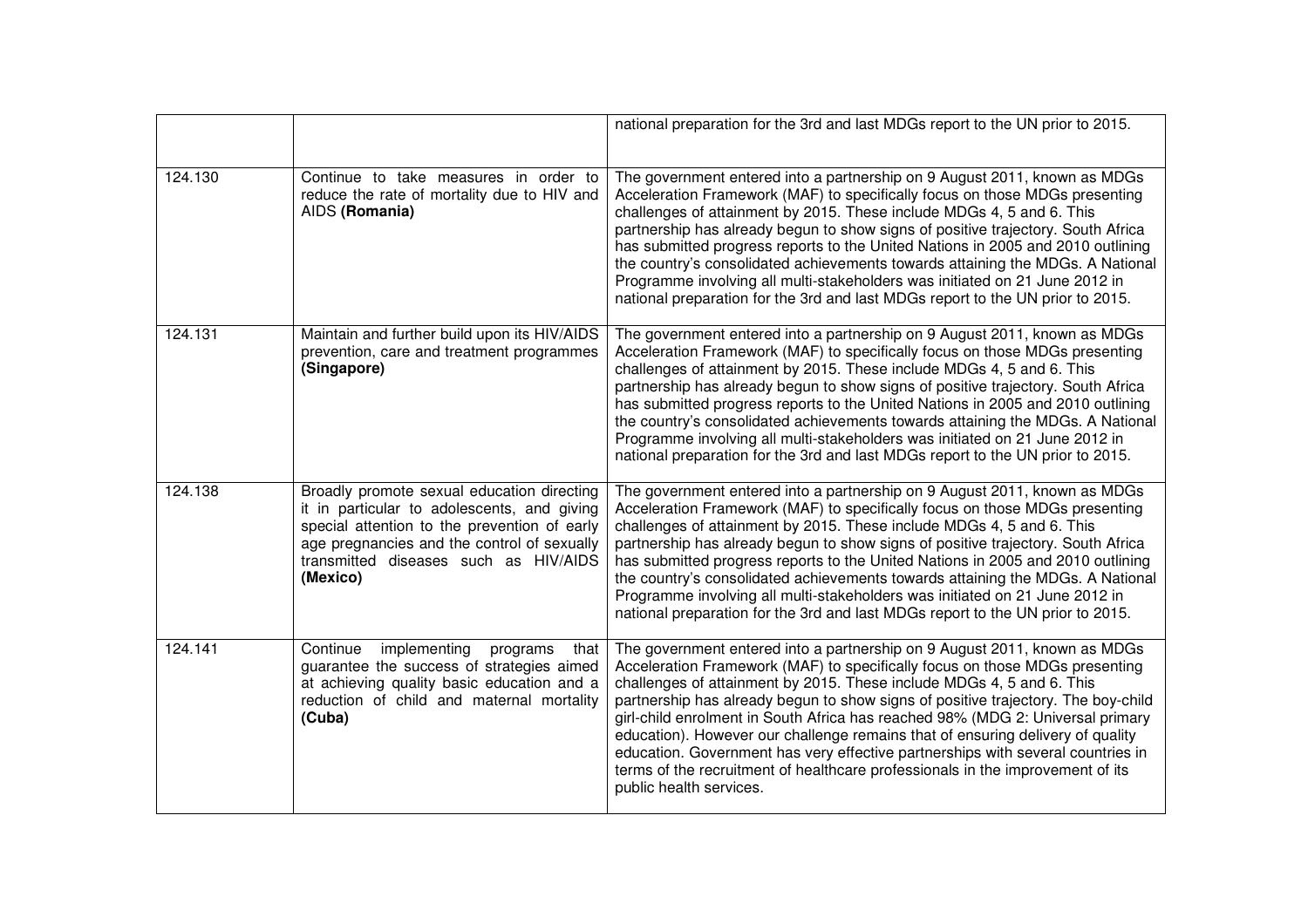| 124.133 | Develop and implement plans to reduce<br>physical and cost barriers to accessing HIV-<br>related health services in rural areas<br>(Ireland)                                                      | The South African healthcare services are provided on a non-discriminatory<br>basis in accordance with guarantees provided for in the Constitution and<br>elaborated in relevant national legislation. The government entered into a<br>partnership on 9 August 2011, known as MDGs Acceleration Framework (MAF)<br>to specifically focus on those MDGs presenting challenges of attainment by<br>2015. These include MDGs 4, 5 and 6. This partnership has already begun to<br>show signs of positive trajectory. South Africa has submitted progress reports to<br>the United Nations in 2005 and 2010 outlining the country's consolidated<br>achievements towards attaining the MDGs. A National Programme involving all<br>multi-stakeholders was initiated on 21 June 2012 in national preparation for the<br>3rd and last MDGs report to the UN prior to 2015. |
|---------|---------------------------------------------------------------------------------------------------------------------------------------------------------------------------------------------------|-----------------------------------------------------------------------------------------------------------------------------------------------------------------------------------------------------------------------------------------------------------------------------------------------------------------------------------------------------------------------------------------------------------------------------------------------------------------------------------------------------------------------------------------------------------------------------------------------------------------------------------------------------------------------------------------------------------------------------------------------------------------------------------------------------------------------------------------------------------------------|
| 124.135 | Take necessary measures to eliminate the<br>discriminatory barriers to access to HIV<br>related health services, especially<br>for<br>women and girls in rural zones (Spain)                      | The South African healthcare services are provided on a non-discriminatory<br>basis in accordance with guarantees provided for in the Constitution and<br>elaborated in relevant national legislation. The government entered into a<br>partnership on 9 August 2011, known as MDGs Acceleration Framework (MAF)<br>to specifically focus on those MDGs presenting challenges of attainment by<br>2015. These include MDGs 4, 5 and 6. This partnership has already begun to<br>show signs of positive trajectory. South Africa has submitted progress reports to<br>the United Nations in 2005 and 2010 outlining the country's consolidated<br>achievements towards attaining the MDGs. A National Programme involving all<br>multi-stakeholders was initiated on 21 June 2012 in national preparation for the<br>3rd and last MDGs report to the UN prior to 2015. |
| 124.134 | Make further efforts to address HIV/AIDS<br>including by providing equal-opportunity<br>treatment and assistance and continue<br>measures to eliminate HIV/AIDS-related<br>discrimination (Japan) | The South African healthcare services are provided on a non-discriminatory<br>basis in accordance with guarantees provided for in the Constitution and<br>elaborated in relevant national legislation. The government entered into a<br>partnership on 9 August 2011, known as MDGs Acceleration Framework (MAF)<br>to specifically focus on those MDGs presenting challenges of attainment by<br>2015. These include MDGs 4, 5 and 6. This partnership has already begun to<br>show signs of positive trajectory. South Africa has submitted progress reports to<br>the United Nations in 2005 and 2010 outlining the country's consolidated<br>achievements towards attaining the MDGs. A National Programme involving all<br>multi-stakeholders was initiated on 21 June 2012 in national preparation for the<br>3rd and last MDGs report to the UN prior to 2015. |
| 124.122 | Pursue the establishment of national health<br>insurance system which will contribute to<br>improving the quality of primary basic health<br>care for all (Angola)                                | The government led programme for the introduction of the National Health<br>Insurance (NHI) is at an advanced stage and about to be implemented. This is<br>designed to ensure that South Africans with low income are sufficiently covered<br>in terms of health insurance. The NHI is a health financing system aimed at<br>ensuring that all South Africans have access to public healthcare services.                                                                                                                                                                                                                                                                                                                                                                                                                                                             |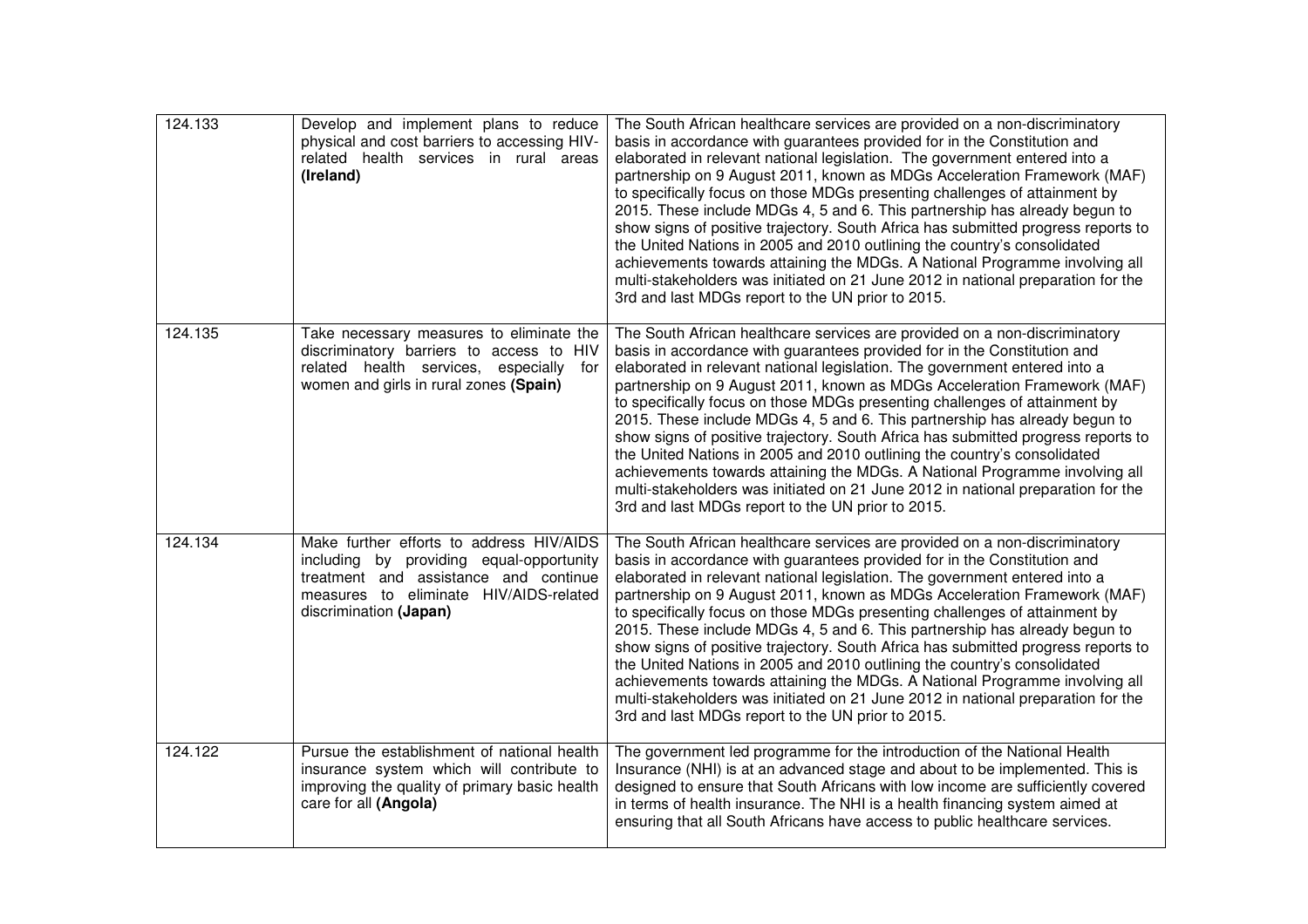| 124.123 | Take tangible measures to ensure that<br>women have access to all public services, in<br>particular<br>to<br>public<br>health<br>services<br>(Switzerland) | The South African healthcare services are provided on a non-discriminatory<br>basis in accordance with guarantees provided for in the Constitution and<br>elaborated in relevant national legislation. The government led programme for<br>the introduction of the National Health Insurance (NHI) is at an advanced stage<br>and about to be implemented. This is designed to ensure that South Africans<br>with low income are sufficiently covered in terms of health insurance. The NHI is<br>a health financing system aimed at ensuring that all South Africans have access<br>to public healthcare services. The government has put in place community and<br>Civil Society services with the involvement of the various structures in urban,<br>peri-urban, and rural areas which are regarded as important component to<br>ensure representativity, gender sensitivity and non-discrimination in health<br>programmes.                                                                                                     |
|---------|------------------------------------------------------------------------------------------------------------------------------------------------------------|-------------------------------------------------------------------------------------------------------------------------------------------------------------------------------------------------------------------------------------------------------------------------------------------------------------------------------------------------------------------------------------------------------------------------------------------------------------------------------------------------------------------------------------------------------------------------------------------------------------------------------------------------------------------------------------------------------------------------------------------------------------------------------------------------------------------------------------------------------------------------------------------------------------------------------------------------------------------------------------------------------------------------------------|
| 124.121 | Take additional measures to guarantee<br>access for all citizens to safe drinking water<br>and sanitation (Togo)                                           | Since the advent of Constitutional Democracy in South Africa in 1994, the<br>government's primary preoccupation has been about ensuring that basic<br>services are taken to all those who have been previously disadvantaged. These<br>included the provision and/or practical enjoyment of all the ESC Rights including<br>safe drinking water and sanitation. These Rights are enjoyed progressively and<br>to the maximum availability of resources. The UNDP Human Development<br>Report noted that South Africa was allocating the highest budgetary resources to<br>this Right. Access to improved water sources and adequate sanitation are key<br>elements in improved quality of life there has been a progressive increase (4%)<br>in the percentage of households with access to water supply from a safe source<br>between 2002 (88,7%) and 2009 (92,4%). It is estimated that 93% of the<br>population has access to an improved water supply in the year 2010 in line with<br>the indicators and targets in the MDGs. |
| 124.120 | Consolidate its efforts towards improving all<br>aspects of education and health in<br>accordance with its National Action Plan<br>(Zimbabwe)              | In terms of the current clustering approach in the South African collective<br>governance system, these key priorities for the fourth administration of<br>government are comprehensively coordinated within the Social Sector Cluster<br>which carries the poverty eradication mandate and the improvement of quality of<br>life of all South Africans as well as providing social assistance and social security<br>for the vulnerable who suffer extreme poverty and hunger (MDG1), working in<br>conjunction with other relevant Clusters of government. Periodic reports both<br>domestically and externally will be provided progressively and at appropriate<br>intervals.                                                                                                                                                                                                                                                                                                                                                   |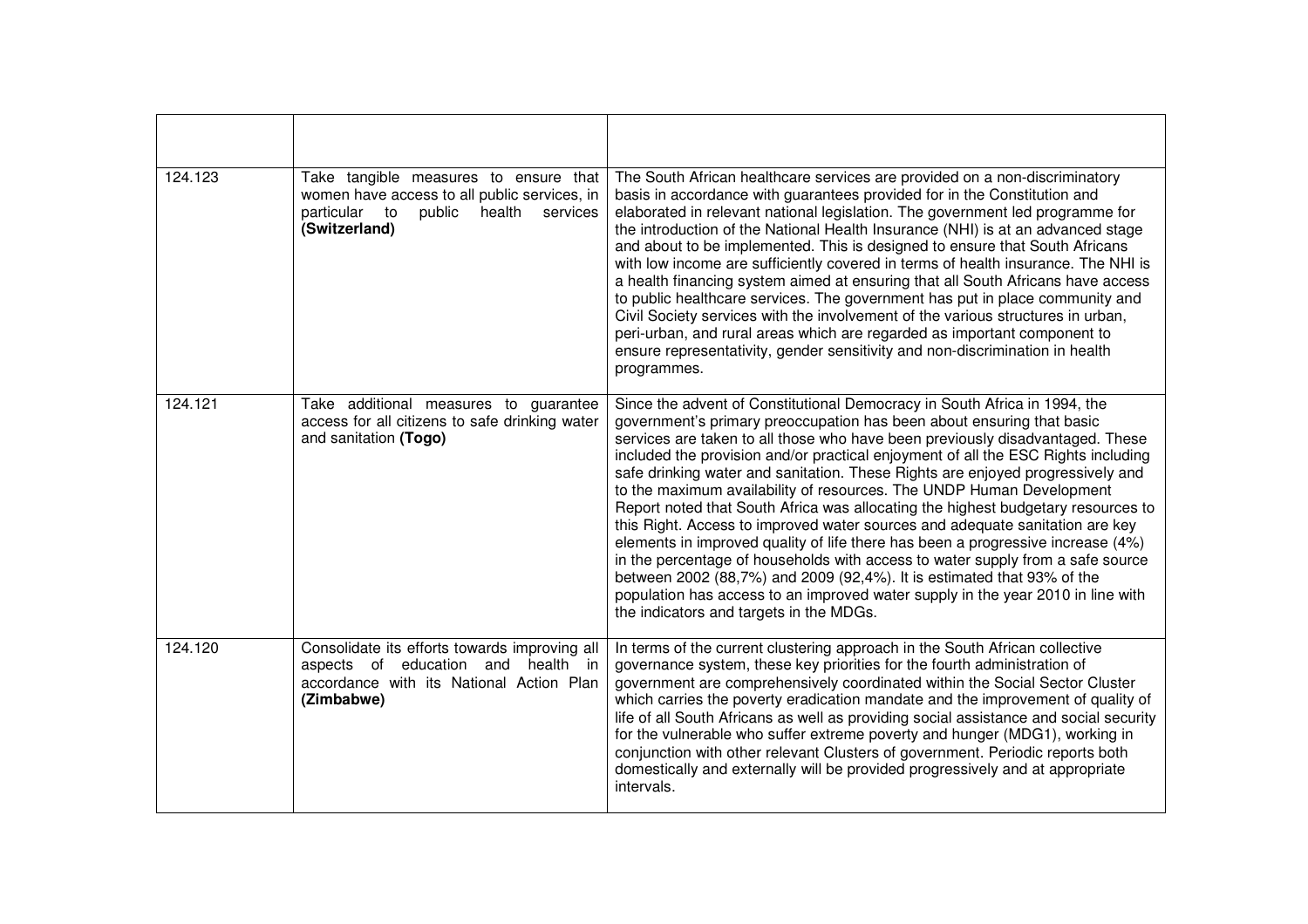| 124.139            | Seek to enhance overall quality of education<br>and health services offered, in addition to<br>greater enrolment in and access to schools<br>and hospitals (Republic of Korea)             | The South African healthcare services are provided on a non-discriminatory<br>basis in accordance with guarantees provided for in the Constitution and<br>elaborated in relevant national legislation. The government entered into a<br>partnership on 9 August 2011, known as MDGs Acceleration Framework (MAF)<br>to specifically focus on those MDGs presenting challenges of attainment by<br>2015. These include MDGs 4, 5 and 6. This partnership has already begun to<br>show signs of positive trajectory. The boy-child girl-child enrolment in South<br>Africa has reached 98% (MDG 2: Universal primary education). However our<br>challenge remains that of ensuring delivery of quality education. Government has<br>very effective partnerships with several countries in terms of the recruitment of<br>healthcare professionals in the improvement of its public health services.                                                                                                                            |
|--------------------|--------------------------------------------------------------------------------------------------------------------------------------------------------------------------------------------|------------------------------------------------------------------------------------------------------------------------------------------------------------------------------------------------------------------------------------------------------------------------------------------------------------------------------------------------------------------------------------------------------------------------------------------------------------------------------------------------------------------------------------------------------------------------------------------------------------------------------------------------------------------------------------------------------------------------------------------------------------------------------------------------------------------------------------------------------------------------------------------------------------------------------------------------------------------------------------------------------------------------------|
| 124.142<br>124.143 | Strengthen its educational strategies to<br>ensure that all children enroll in school and<br>receive basic education (Iran (Islamic<br>Republic of))<br>Quality of basic education (Egypt) | The South African education system is provided on a non-discriminatory basis in<br>accordance with guarantees provided for in the Constitution and elaborated in<br>relevant national legislation. The boy-child girl-child enrolment in South Africa<br>has reached 98% (MDG 2: Universal primary education). However our challenge<br>remains that of ensuring delivery of quality education. The government has<br>undertaken the following interventions to improve access to quality basic<br>education; the introduction of No-fee schools, which is an initiative aimed at<br>improving access to education for poor learners, about 70% of learners (over<br>8million learners) in 81% of public schools (close to 20 000) benefitted from the<br>no-fee policy. However our challenge remains that of ensuring delivery of quality<br>education.                                                                                                                                                                    |
| 124.140            | Promote rights to education and health in<br>disadvantaged and underprivileged areas<br>(Senegal)                                                                                          | The South African healthcare services are provided on a non-discriminatory<br>basis in accordance with guarantees provided for in the Constitution and<br>elaborated in relevant national legislation. The government entered into a<br>partnership on 9 August 2011, known as MDGs Acceleration Framework (MAF)<br>to specifically focus on those MDGs presenting challenges of attainment by<br>2015. These include MDGs 4, 5 and 6. This partnership has already begun to<br>show signs of positive trajectory. The boy-child girl-child enrolment in South<br>Africa has reached 98% (MDG 2: Universal primary education). However our<br>challenge remains that of ensuring delivery of quality education. The government<br>has put in place community and Civil Society services with the involvement of the<br>various structures in urban, peri-urban, and rural areas which are regarded as<br>important component to ensure representativity, gender sensitivity and non-<br>discrimination in health programmes. |
| 124.145            | Maintain its commitment to improve the<br>quality of education to ensure the full<br>enjoyment of the right to education (Timor-<br>Leste)                                                 | The South African healthcare services are provided on a non-discriminatory<br>basis in accordance with guarantees provided for in the Constitution and<br>elaborated in relevant national legislation. The government entered into a<br>partnership on 9 August 2011, known as MDGs Acceleration Framework (MAF)                                                                                                                                                                                                                                                                                                                                                                                                                                                                                                                                                                                                                                                                                                             |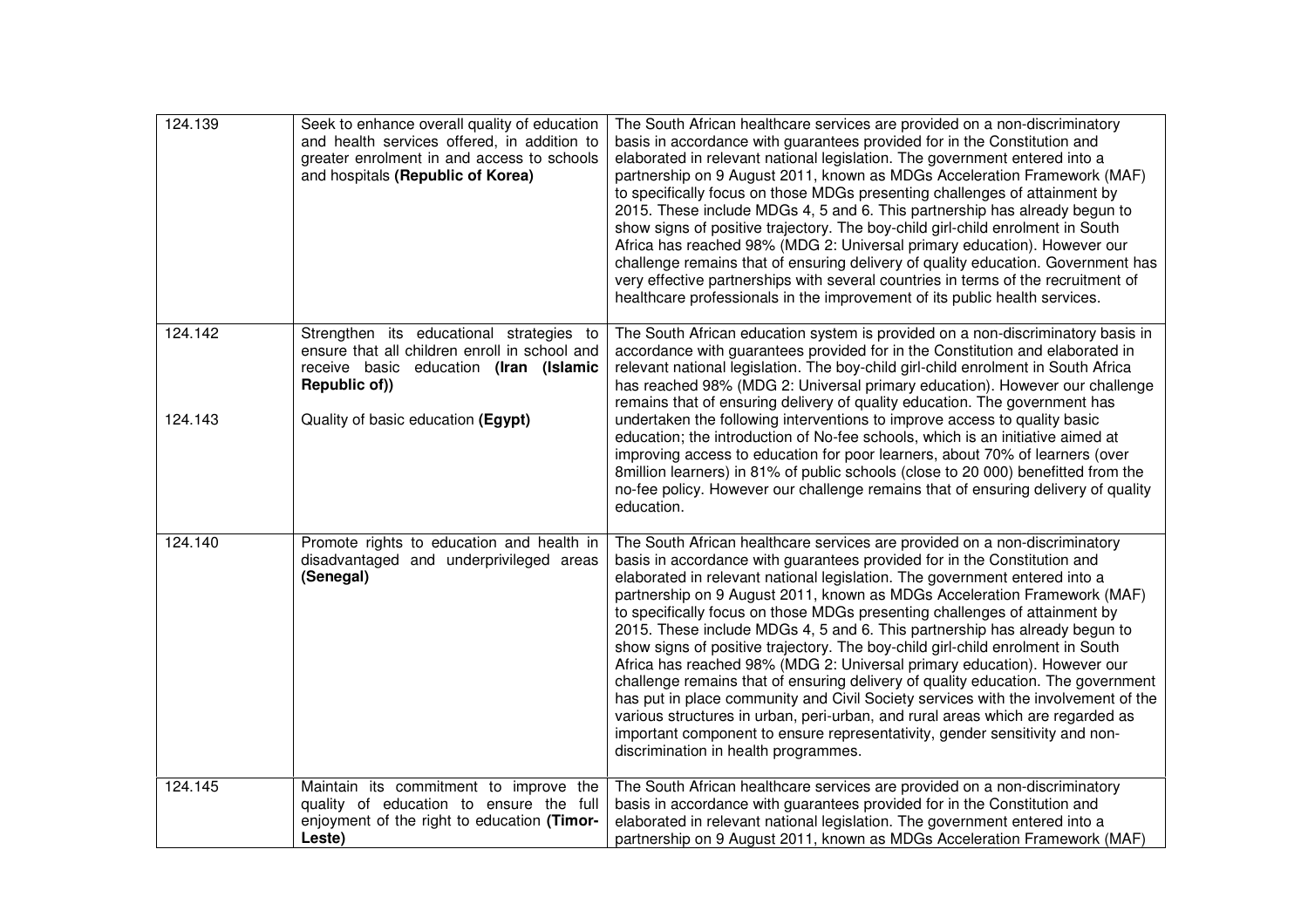|         |                                                                                                                                                                                                          | to specifically focus on those MDGs presenting challenges of attainment by<br>2015. These include MDGs 4, 5 and 6. This partnership has already begun to<br>show signs of positive trajectory. The boy-child girl-child enrolment in South<br>Africa has reached 98% (MDG 2: Universal primary education). The government<br>has undertaken the following interventions to improve access to quality basic<br>education; the introduction of No-fee schools, which is an initiative aimed at<br>improving access to education for poor learners, about 70% of learners (over<br>8million learners) in 81% of public schools (close to 20 000) benefitted from the<br>no-fee policy. However our challenge remains that of ensuring delivery of quality<br>education.                                                                                                                                                                                                                                                                                                                                                                          |
|---------|----------------------------------------------------------------------------------------------------------------------------------------------------------------------------------------------------------|-----------------------------------------------------------------------------------------------------------------------------------------------------------------------------------------------------------------------------------------------------------------------------------------------------------------------------------------------------------------------------------------------------------------------------------------------------------------------------------------------------------------------------------------------------------------------------------------------------------------------------------------------------------------------------------------------------------------------------------------------------------------------------------------------------------------------------------------------------------------------------------------------------------------------------------------------------------------------------------------------------------------------------------------------------------------------------------------------------------------------------------------------|
| 124.144 | Continue its efforts to improve its education<br>system and provide skills development<br>especially<br>programmes<br>for<br>youths<br>(Singapore)                                                       | The South African government has over the years adopted progressive national<br>programmes aimed at skills development and enhancement of productivity of our<br>labour force. These programmes as progressively adopted include (a)<br>Reconstruction and Development Programme (RDP), (b) Growth, Employment<br>and Redistribution Plan (GEAR), (c) Accelerated and Shared Growth Initiative for<br>South Africa (ASGISA) and (d) Joint Initiative for Priority Skills Acquisition<br>(JIPSA). The current administration of government has, complementary to the<br>aforementioned programmes, established Further Education and Training (FET)<br>Colleges Bursary Scheme to empower the youth from poor backgrounds to<br>acquire the requisite skills properly geared to the job market.                                                                                                                                                                                                                                                                                                                                                |
| 124.119 | Pursue its efforts in the development of its<br>rural policies to improve the existing<br>strategies and policies and gradually<br>strengthen the right to food for vulnerable<br>groups (Côte d'Ivoire) | The South African government has adopted and is implementing a Food Security<br>Strategy and programmes primarily directed at the vulnerable including those in<br>rural areas. Food security has also been identified as one of the critical priorities<br>for the current government. The Department of Rural Development and Land<br>Reform is the custodian of national programmes such as Zero Hunger,<br>Integrated Food Security Strategy (IFSS) and the Progressive Land Acquisition<br>Strategy (PLAS) to empower rural communities. Women, particularly those in<br>rural areas, have been identified as care-givers who play a critical role in<br>community development and are the primary recipients of the above<br>programmes. The South African government received the Special Rapporteur of<br>the Human Rights Council on the Right to Food 07-15 July 2011. The Report of<br>the Special Rapporteur contained some factual inaccuracies which were<br>contextualised in a government approved Addendum duly submitted to HRC19.<br>This Addendum adequately addresses issues of the Right to Food for the<br>vulnerable. |
| 124.108 | Develop further decent work/labour through<br>comprehensive<br>the<br>economic<br>growth<br>(Palestine)                                                                                                  | The government has, for many years now established the National Economic<br>Development and Labour Council (NEDLAC) as a tripartite partnership between<br>government, organised labour and business to generate mitigating anti-poverty<br>strategies aimed at creating sustainable economic development and growth. The                                                                                                                                                                                                                                                                                                                                                                                                                                                                                                                                                                                                                                                                                                                                                                                                                     |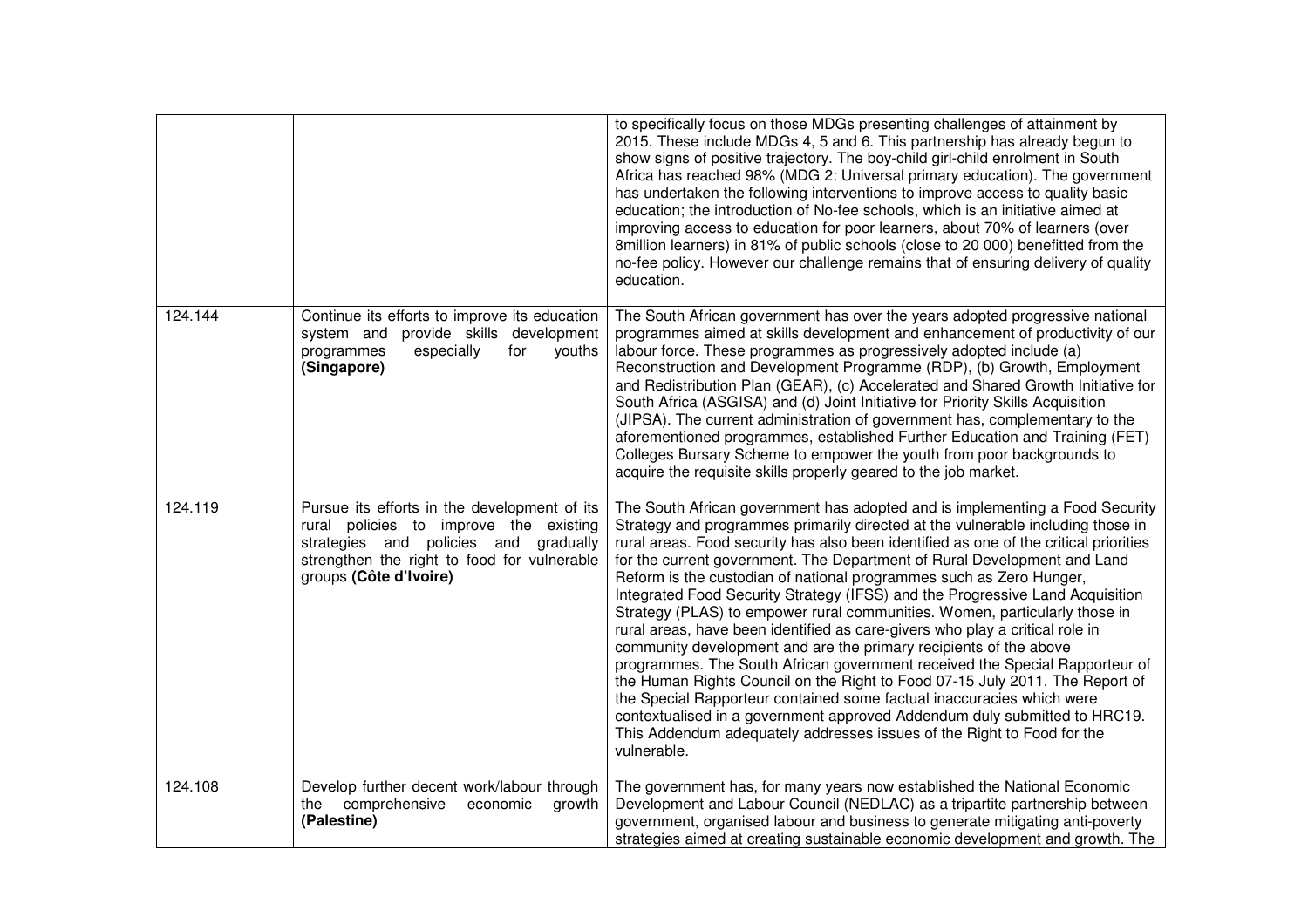|         |                                                                                                                                                                 | same partners work jointly within the ILO. The State of the Nation Address by the<br>President has designated 2012 as the year of Infrastructure Development to<br>create decent jobs. In this regards several nodal points or development corridors<br>have been identified especially in the poor provinces of the country to stimulate<br>growth and provide sustainable jobs. The government's Infrastructure<br>Development Programme is not only domestically focussed but has been<br>extended to include the region and continent.                                                                                                                                                                                                                                                                                                                                                                                                                                                                                                                                                                                                        |
|---------|-----------------------------------------------------------------------------------------------------------------------------------------------------------------|---------------------------------------------------------------------------------------------------------------------------------------------------------------------------------------------------------------------------------------------------------------------------------------------------------------------------------------------------------------------------------------------------------------------------------------------------------------------------------------------------------------------------------------------------------------------------------------------------------------------------------------------------------------------------------------------------------------------------------------------------------------------------------------------------------------------------------------------------------------------------------------------------------------------------------------------------------------------------------------------------------------------------------------------------------------------------------------------------------------------------------------------------|
| 124.120 | Consolidate economic initiatives aimed at<br>empowering its people, especially those<br>underprivileged<br>who were<br>under the<br>Apartheid system (Zimbabwe) | The government has, for many years now established the National Economic<br>Development and Labour Council (NEDLAC) as a tripartite partnership between<br>government, organised labour and business to generate mitigating anti-poverty<br>strategies aimed at creating sustainable economic development and growth. The<br>same partners work jointly within the ILO. The State of the Nation Address by the<br>President has designated 2012 as the year of Infrastructure Development to<br>create decent jobs. In this regards several nodal points or development corridors<br>have been identified especially in the poor provinces of the country to stimulate<br>growth and provide sustainable jobs. The government's Infrastructure<br>Development Programme is not only domestically focussed but has been<br>extended to include the region and continent.                                                                                                                                                                                                                                                                           |
| 124.113 | Take effective measures to combat poverty<br>(Iraq)                                                                                                             | In terms of the current clustering approach in the South African collective<br>governance system, these key priorities for the fourth administration of<br>government are comprehensively coordinated within the Social Sector Cluster<br>which carries the poverty eradication mandate and the improvement of quality of<br>life of all South Africans as well as providing social assistance and social security<br>for the vulnerable who suffer extreme poverty and hunger (MDG1), working in<br>conjunction with other relevant Clusters of government. Periodic reports both<br>domestically and externally will be provided progressively and at appropriate<br>intervals. Government recently adopted an Infrastructure Plan that is intended to<br>transform the economic landscape of South Africa by creating a significant<br>number of new jobs and strengthen the delivery of basic services to the people<br>of South Africa. This vision 2030 as encapsulated in the National Development<br>Plan is in the process of being implemented and its key driver is the Presidential<br>Infrastructure Coordinating Commission (PICC). |
| 124.114 | Maintain and intensify the efforts towards<br>the elimination of poverty and social<br>inequality (Lesotho)                                                     | In terms of the current clustering approach in the South African collective<br>governance system, these key priorities for the fourth administration of<br>government are comprehensively coordinated within the Social Sector Cluster<br>which carries the poverty eradication mandate and the improvement of quality of<br>life of all South Africans as well as providing social assistance and social security<br>for the vulnerable who suffer extreme poverty and hunger (MDG1), working in<br>conjunction with other relevant Clusters of government. Periodic reports both                                                                                                                                                                                                                                                                                                                                                                                                                                                                                                                                                                |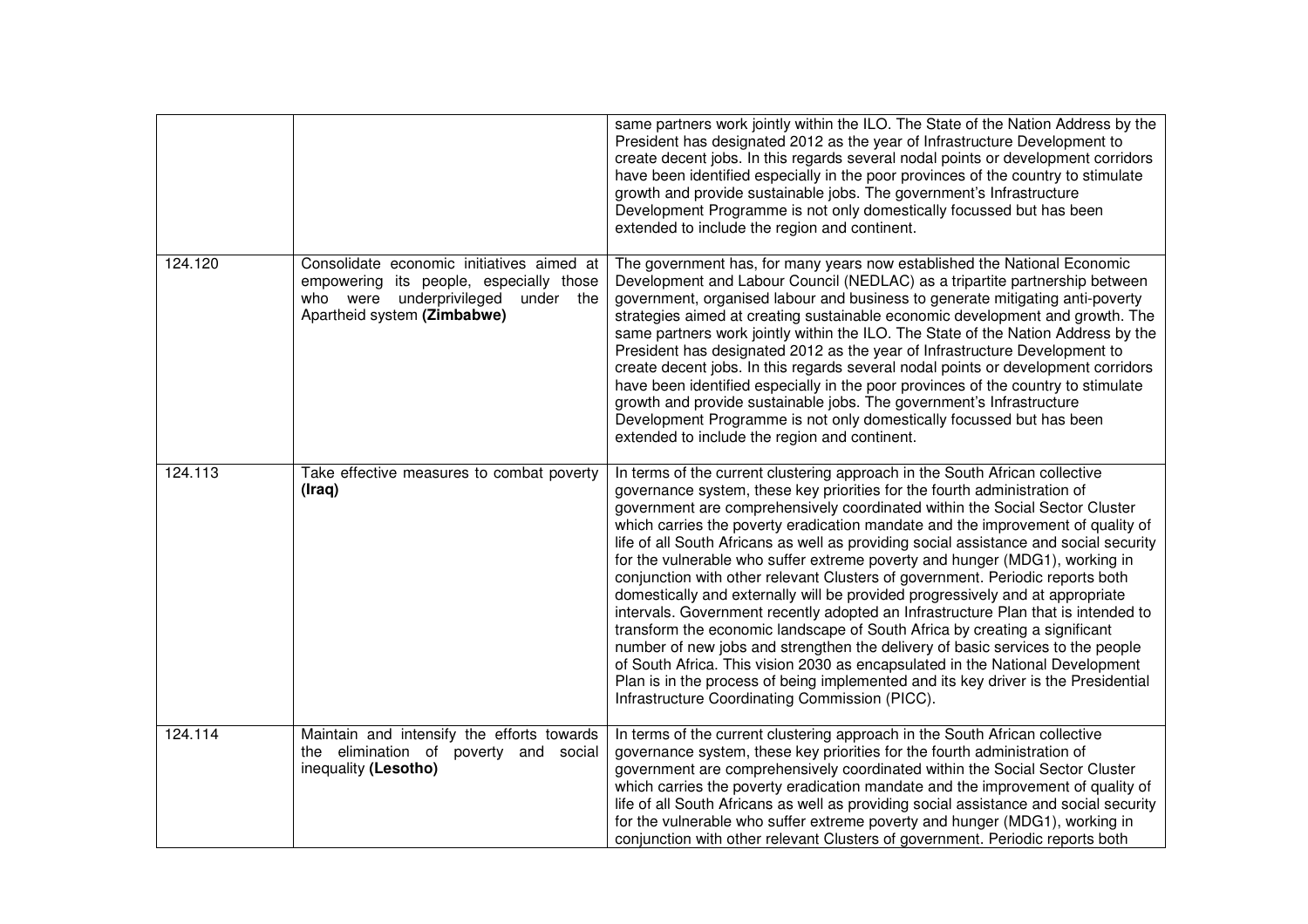|         |                                                                                                                                                                                                             | domestically and externally will be provided progressively and at appropriate<br>intervals. Government recently adopted an Infrastructure Plan that is intended to<br>transform the economic landscape of South Africa by creating a significant<br>number of new jobs and strengthen the delivery of basic services to the people<br>of South Africa. This vision 2030 as encapsulated in the National Development<br>Plan is in the process of being implemented and its key driver is the Presidential<br>Infrastructure Coordinating Commission (PICC). The State of the Nation address<br>by the President has identified the triple challenges of inequality, poverty and<br>unemployment as the key challenges requiring immediate attention in the<br>framework on Infrastructure Development.                                                                                                                                                                                                                                                                                                                                                                                                                                                                                                                                                                                       |
|---------|-------------------------------------------------------------------------------------------------------------------------------------------------------------------------------------------------------------|----------------------------------------------------------------------------------------------------------------------------------------------------------------------------------------------------------------------------------------------------------------------------------------------------------------------------------------------------------------------------------------------------------------------------------------------------------------------------------------------------------------------------------------------------------------------------------------------------------------------------------------------------------------------------------------------------------------------------------------------------------------------------------------------------------------------------------------------------------------------------------------------------------------------------------------------------------------------------------------------------------------------------------------------------------------------------------------------------------------------------------------------------------------------------------------------------------------------------------------------------------------------------------------------------------------------------------------------------------------------------------------------|
| 124.115 | Continue efforts in the fight against social<br>inequality and poverty (Senegal)                                                                                                                            | In terms of the current clustering approach in the South African collective<br>governance system, these key priorities for the fourth administration of<br>government are comprehensively coordinated within the Social Sector Cluster<br>which carries the poverty eradication mandate and the improvement of quality of<br>life of all South Africans as well as providing social assistance and social security<br>for the vulnerable who suffer extreme poverty and hunger (MDG1), working in<br>conjunction with other relevant Clusters of government. Periodic reports both<br>domestically and externally will be provided progressively and at appropriate<br>intervals. Government recently adopted an Infrastructure Plan that is intended to<br>transform the economic landscape of South Africa by creating a significant<br>number of new jobs and strengthen the delivery of basic services to the people<br>of South Africa. This vision 2030 as encapsulated in the National Development<br>Plan is in the process of being implemented and its key driver is the Presidential<br>Infrastructure Coordinating Commission (PICC). The State of the Nation address<br>by the President has identified the triple challenges of inequality, poverty and<br>unemployment as the key challenges requiring immediate attention in the<br>framework on Infrastructure Development. |
| 124.116 | Accelerate the implementation of its national<br>strategy for the reduction of the scale of<br>poverty, including by availing itself of<br>advanced international experience in this<br>regard (Uzbekistan) | In terms of the current clustering approach in the South African collective<br>governance system, these key priorities for the fourth administration of<br>government are comprehensively coordinated within the Social Sector Cluster<br>which carries the poverty eradication mandate and the improvement of quality of<br>life of all South Africans as well as providing social assistance and social security<br>for the vulnerable who suffer extreme poverty and hunger (MDG1), working in<br>conjunction with other relevant Clusters of government. Periodic reports both<br>domestically and externally will be provided progressively and at appropriate<br>intervals. Government recently adopted an Infrastructure Plan that is intended to<br>transform the economic landscape of South Africa by creating a significant<br>number of new jobs and strengthen the delivery of basic services to the people<br>of South Africa. This vision 2030 as encapsulated in the National Development<br>Plan is in the process of being implemented and its key driver is the Presidential                                                                                                                                                                                                                                                                                              |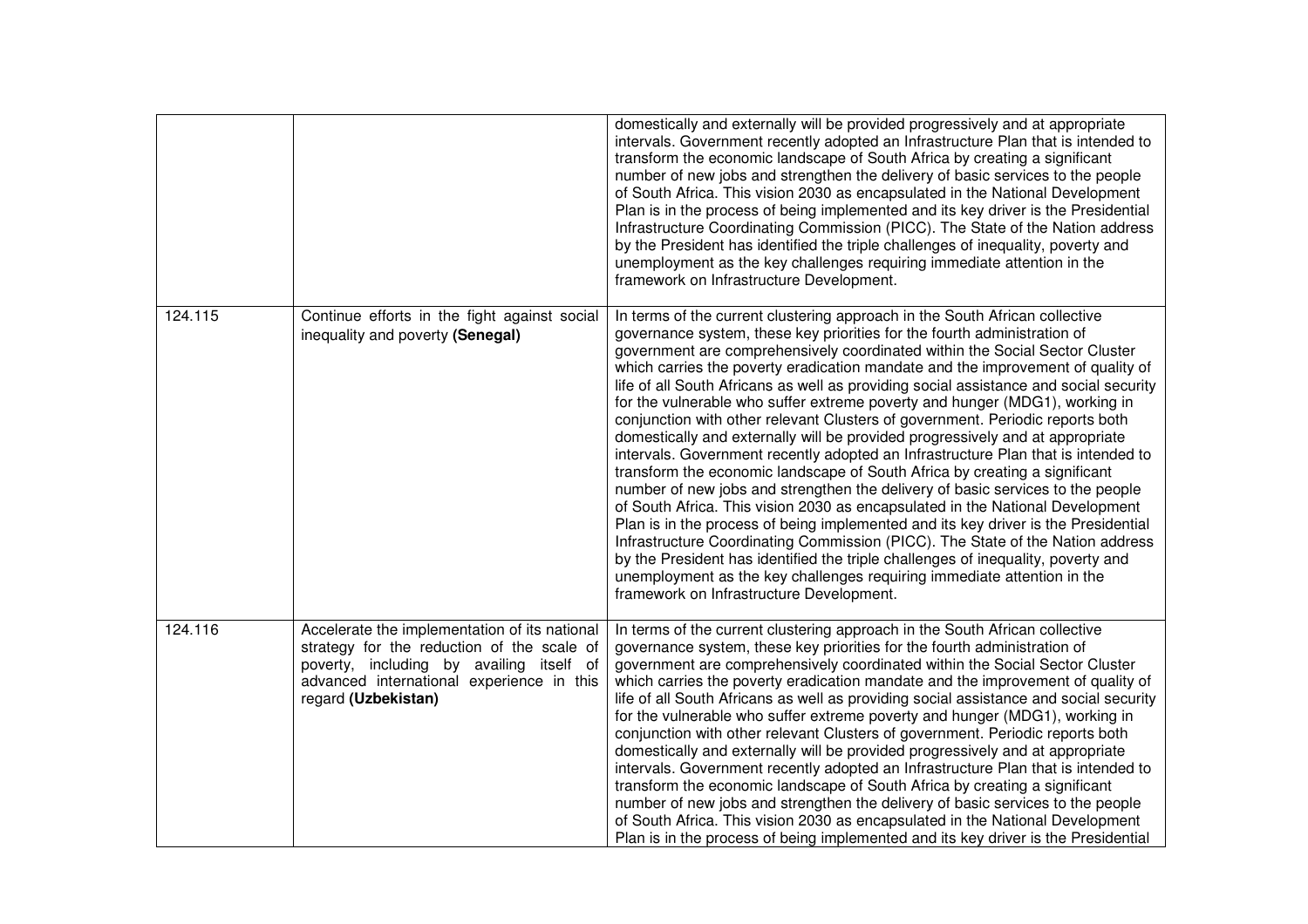|         |                                                                                                                                                    | Infrastructure Coordinating Commission (PICC). The State of the Nation address<br>by the President has identified the triple challenges of inequality, poverty and<br>unemployment as the key challenges requiring immediate attention in the<br>framework on Infrastructure Development.                                                                                                                                                                                                                                                                                                                                                                                                                                                                                                                                                                                                                                                                                                                                                                                                                                                                                                                                                                                                                                                                                                    |
|---------|----------------------------------------------------------------------------------------------------------------------------------------------------|----------------------------------------------------------------------------------------------------------------------------------------------------------------------------------------------------------------------------------------------------------------------------------------------------------------------------------------------------------------------------------------------------------------------------------------------------------------------------------------------------------------------------------------------------------------------------------------------------------------------------------------------------------------------------------------------------------------------------------------------------------------------------------------------------------------------------------------------------------------------------------------------------------------------------------------------------------------------------------------------------------------------------------------------------------------------------------------------------------------------------------------------------------------------------------------------------------------------------------------------------------------------------------------------------------------------------------------------------------------------------------------------|
| 124.110 | Continue its efforts to combat corruption,<br>social and economic inequalities (Togo)                                                              | In terms of the current clustering approach in the South African collective<br>governance system, these key priorities for the fourth administration of<br>government are comprehensively coordinated within the Social Sector Cluster<br>which carries the poverty eradication mandate and the improvement of quality of<br>life of all South Africans as well as providing social assistance and social security<br>for the vulnerable who suffer extreme poverty and hunger (MDG1), working in<br>conjunction with other relevant Clusters of government. Periodic reports both<br>domestically and externally will be provided progressively and at appropriate<br>intervals. Government recently adopted an Infrastructure Plan that is intended to<br>transform the economic landscape of South Africa by creating a significant<br>number of new jobs and strengthen the delivery of basic services to the people<br>of South Africa. This vision 2030 as encapsulated in the National Development<br>Plan is in the process of being implemented and its key driver is the Presidential<br>Infrastructure Coordinating Commission (PICC). The State of the Nation address<br>by the President has identified the triple challenges of inequality, poverty and<br>unemployment as the key challenges requiring immediate attention in the<br>framework on Infrastructure Development. |
| 124.117 | Continue consolidating essential social<br>programmes in the fight against poverty and<br>social exclusion (Venezuela (Bolivarian<br>Republic of)) | In terms of the current clustering approach in the South African collective<br>governance system, these key priorities for the fourth administration of<br>government are comprehensively coordinated within the Social Sector Cluster<br>which carries the poverty eradication mandate and the improvement of quality of<br>life of all South Africans as well as providing social assistance and social security<br>for the vulnerable who suffer extreme poverty and hunger (MDG1), working in<br>conjunction with other relevant Clusters of government. Periodic reports both<br>domestically and externally will be provided progressively and at appropriate<br>intervals. Government recently adopted an Infrastructure Plan that is intended to<br>transform the economic landscape of South Africa by creating a significant<br>number of new jobs and strengthen the delivery of basic services to the people<br>of South Africa. This vision 2030 as encapsulated in the National Development<br>Plan is in the process of being implemented and its key driver is the Presidential<br>Infrastructure Coordinating Commission (PICC). The State of the Nation address<br>by the President has identified the triple challenges of inequality, poverty and<br>unemployment as the key challenges requiring immediate attention in the<br>framework on Infrastructure Development. |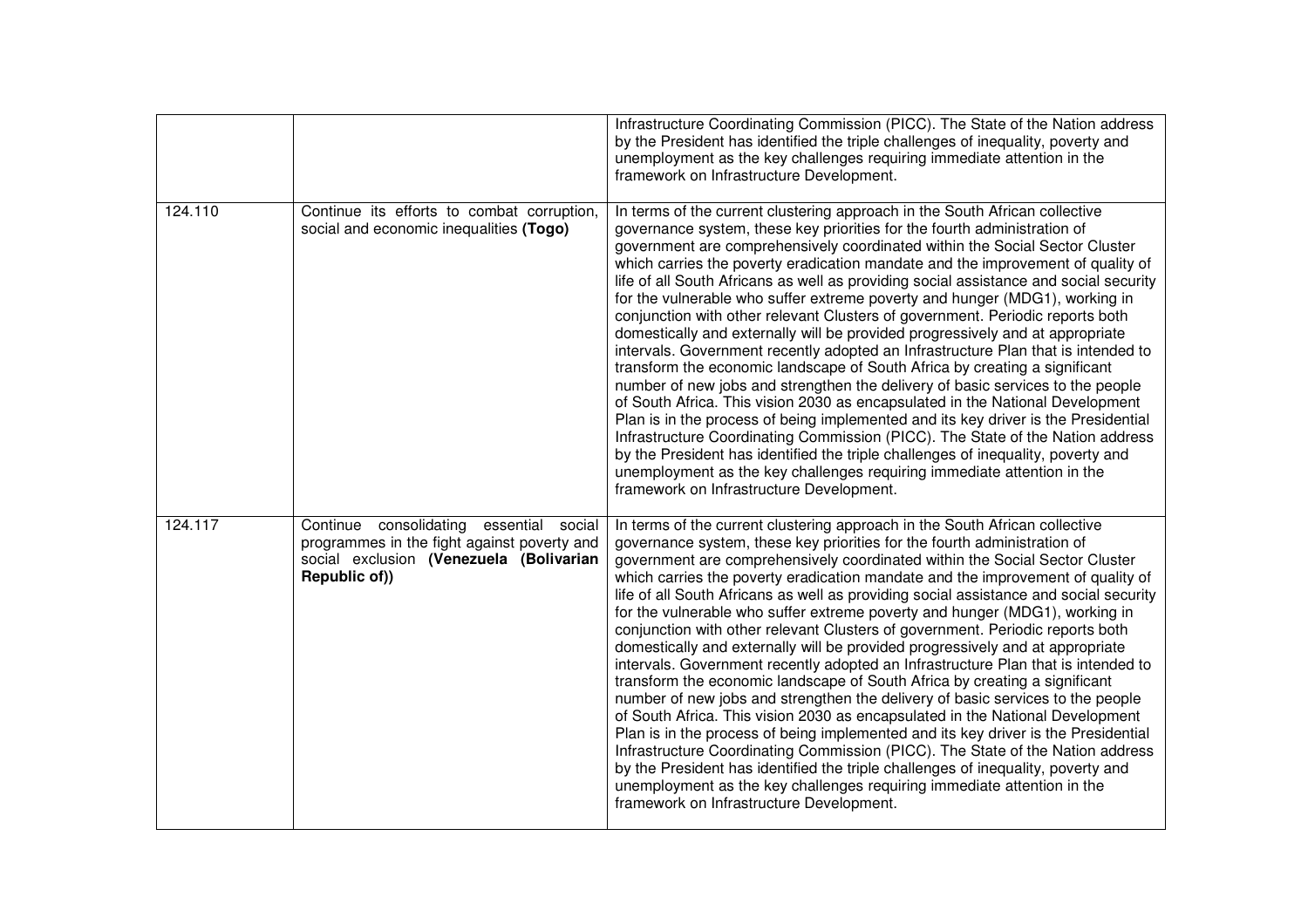| <b>Attainment of Social Cohesion and Social Transformation</b> |                                                                                        |                                                                                                                                                                                                                                                                                                                                                                                                                                                                                                                                                                                                                                                                                                                                                                                                                                                                                                                                                                                                                                                                                                                                                                                                                                                                                                                                                                                                                                                                                                                                                                                                                                                                                                                                                                                                                                                                                                                                                                                                                                                    |
|----------------------------------------------------------------|----------------------------------------------------------------------------------------|----------------------------------------------------------------------------------------------------------------------------------------------------------------------------------------------------------------------------------------------------------------------------------------------------------------------------------------------------------------------------------------------------------------------------------------------------------------------------------------------------------------------------------------------------------------------------------------------------------------------------------------------------------------------------------------------------------------------------------------------------------------------------------------------------------------------------------------------------------------------------------------------------------------------------------------------------------------------------------------------------------------------------------------------------------------------------------------------------------------------------------------------------------------------------------------------------------------------------------------------------------------------------------------------------------------------------------------------------------------------------------------------------------------------------------------------------------------------------------------------------------------------------------------------------------------------------------------------------------------------------------------------------------------------------------------------------------------------------------------------------------------------------------------------------------------------------------------------------------------------------------------------------------------------------------------------------------------------------------------------------------------------------------------------------|
| Recommendation<br>no.                                          | Summary of Recommendation                                                              | Comment on domestic implementation mechanisms                                                                                                                                                                                                                                                                                                                                                                                                                                                                                                                                                                                                                                                                                                                                                                                                                                                                                                                                                                                                                                                                                                                                                                                                                                                                                                                                                                                                                                                                                                                                                                                                                                                                                                                                                                                                                                                                                                                                                                                                      |
| 124.143                                                        | Continue its current efforts in the fields of<br>social cohesion (Egypt)               | The ideal of the South African dispensation has always been the attainment of<br>social cohesion and a united South Africa. Given the country's history of racial<br>and ethnic strife spanning over 350 years, it is daunting task to achieve this<br>ideal and certainly a solid basis has been laid in the last 18 years. The<br>government has ensured that service delivery reaches 87% of the population<br>previously excluded from the enjoyment particularly the empowering ESC rights.<br>The recent report of the Employment Equity Commission (EEC) still reveals<br>disturbing inequalities and ginicoefficient in the country especially in terms of<br>income. In the last 18 years of democracy, government has resorted to several<br>programmes and national conferences and summits to reflect on this challenge<br>and to promote public awareness among South Africans on the imperative need<br>to achieve social cohesion. All sectors of the South African community<br>particularly those perceived as suffering social exclusion and economic<br>disparities and marginalisation have partnered with government to address their<br>particular needs with the view to achieving substantive equality. The recent<br>National Summit on Social Cohesion held in Kliptown Soweto on 04-05 July<br>2012 adopted a Declaration and Programme of Action primarily focusing on<br>mobilisation of society to work together to build a caring and proud society based<br>on shared values and principles. Furthermore the Programme Of Action seeks to<br>promote and preserve, among others, all indigenous cultures and knowledge,<br>intellectual property fight all forms of discrimination which are threats to social<br>cohesion and Nation building and to develop a detailed plan arising from the<br>proposals. The key challenges impeding the attainment of Social cohesion in<br>South Africa are, among others, poverty and exclusion, residual and subtle forms<br>of racism and xenophobia and substance abuse. |
| 124.29                                                         | Continue its efforts to build an inclusive,<br>diverse and tolerant society (Pakistan) | The ideal of the South African dispensation has always been the attainment of<br>social cohesion and a united South Africa. Given the country's history of racial<br>and ethnic strife spanning over 350 years, it is daunting task to achieve this<br>ideal and certainly a solid basis has been laid in the last 18 years. The<br>government has ensured that service delivery reaches 87% of the population<br>previously excluded from the enjoyment particularly the empowering ESC rights.<br>The recent report of the Employment Equity Commission (EEC) still reveals<br>disturbing inequalities and ginicoefficient in the country especially in terms of<br>income. In the last 18 years of democracy, government has resorted to several<br>programmes and national conferences and summits to reflect on this challenge                                                                                                                                                                                                                                                                                                                                                                                                                                                                                                                                                                                                                                                                                                                                                                                                                                                                                                                                                                                                                                                                                                                                                                                                                |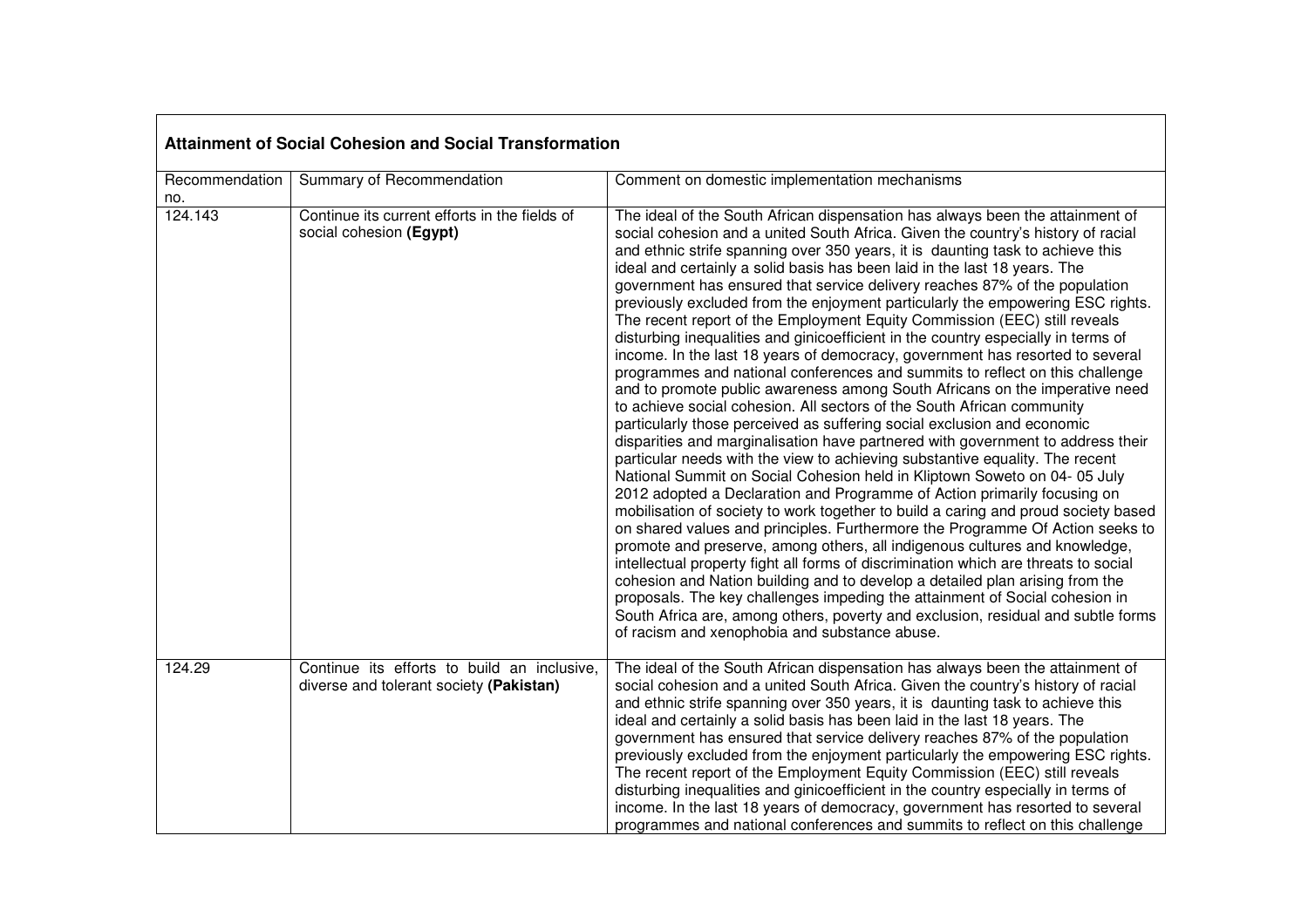|        |                                                                                                                                                                     | and to promote public awareness among South Africans on the imperative need<br>to achieve social cohesion. All sectors of the South African community<br>particularly those perceived as suffering social exclusion and economic<br>disparities and marginalisation have partnered with government to address their<br>particular needs with the view to achieving substantive equality. The recent<br>National Summit on Social Cohesion held in Kliptown Soweto on 04- 05 July<br>2012 adopted a Declaration and Programme of Action primarily focusing on<br>mobilisation of society to work together to build a caring and proud society based<br>on shared values and principles. Furthermore the Programme Of Action seeks to<br>promote and preserve, among others, all indigenous cultures and knowledge,<br>intellectual property fight all forms of discrimination which are threats to social<br>cohesion and Nation building and to develop a detailed plan arising from the<br>proposals. The key challenges impeding the attainment of Social cohesion in<br>South Africa are, among others, poverty and exclusion, residual and subtle forms<br>of racism and xenophobia and substance abuse.                                                                                                                                                                                                                                                                                                                                                                                                                                                                                                                                                                                                                                                                                                                                                                                                                                       |
|--------|---------------------------------------------------------------------------------------------------------------------------------------------------------------------|----------------------------------------------------------------------------------------------------------------------------------------------------------------------------------------------------------------------------------------------------------------------------------------------------------------------------------------------------------------------------------------------------------------------------------------------------------------------------------------------------------------------------------------------------------------------------------------------------------------------------------------------------------------------------------------------------------------------------------------------------------------------------------------------------------------------------------------------------------------------------------------------------------------------------------------------------------------------------------------------------------------------------------------------------------------------------------------------------------------------------------------------------------------------------------------------------------------------------------------------------------------------------------------------------------------------------------------------------------------------------------------------------------------------------------------------------------------------------------------------------------------------------------------------------------------------------------------------------------------------------------------------------------------------------------------------------------------------------------------------------------------------------------------------------------------------------------------------------------------------------------------------------------------------------------------------------------------------------------------------------------------------------------------------------|
| 124.30 | Establish an inclusive social dialogue so as<br>to achieve the goals of building up a rainbow<br>nation where all people are free and equal in<br>rights (Djibouti) | The ideal of the South African dispensation has always been the attainment of<br>social cohesion and a united South Africa. Given the country's history of racial<br>and ethnic strife spanning over 350 years, it is daunting task to achieve this<br>ideal and certainly a solid basis has been laid in the last 18 years. The<br>government has ensured that service delivery reaches 87% of the population<br>previously excluded from the enjoyment particularly the empowering ESC rights.<br>The recent report of the Employment Equity Commission (EEC) still reveals<br>disturbing inequalities and ginicoefficient in the country especially in terms of<br>income. In the last 18 years of democracy, government has resorted to several<br>programmes and national conferences and summits to reflect on this challenge<br>and to promote public awareness among South Africans on the imperative need<br>to achieve social cohesion. All sectors of the South African community<br>particularly those perceived as suffering social exclusion and economic<br>disparities and marginalisation have partnered with government to address their<br>particular needs with the view to achieving substantive equality. The recent<br>National Summit on Social Cohesion held in Kliptown Soweto on 04-05 July<br>2012 adopted a Declaration and Programme of Action primarily focusing on<br>mobilisation of society to work together to build a caring and proud society based<br>on shared values and principles. Furthermore the Programme Of Action seeks to<br>promote and preserve, among others, all indigenous cultures and knowledge,<br>intellectual property fight all forms of discrimination which are threats to social<br>cohesion and Nation building and to develop a detailed plan arising from the<br>proposals. The key challenges impeding the attainment of Social cohesion in<br>South Africa are, among others, poverty and exclusion, residual and subtle forms<br>of racism and xenophobia and substance abuse. |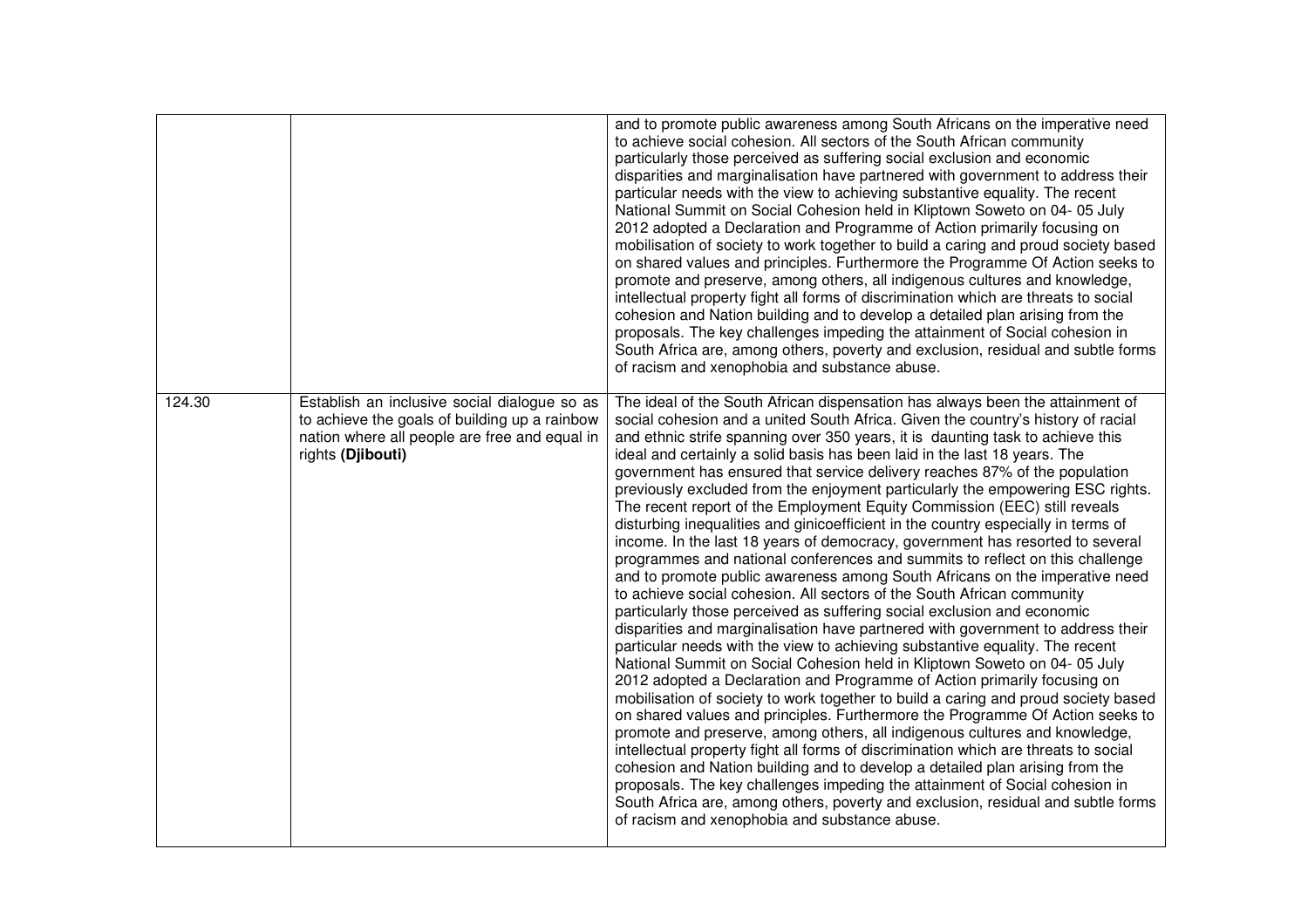| 124.31 | Continue strengthening its programmes<br>aimed at the achievement of social cohesion<br>and tolerance (Venezuela (Bolivarian<br>Republic of)                                    | The ideal of the South African dispensation has always been the attainment of<br>social cohesion and a united South Africa. Given the country's history of racial<br>and ethnic strife spanning over 350 years, it is daunting task to achieve this<br>ideal and certainly a solid basis has been laid in the last 18 years. The<br>government has ensured that service delivery reaches 87% of the population<br>previously excluded from the enjoyment particularly the empowering ESC rights.<br>The recent report of the Employment Equity Commission (EEC) still reveals<br>disturbing inequalities and ginicoefficient in the country especially in terms of<br>income. In the last 18 years of democracy, government has resorted to several<br>programmes and national conferences and summits to reflect on this challenge<br>and to promote public awareness among South Africans on the imperative need<br>to achieve social cohesion. All sectors of the South African community<br>particularly those perceived as suffering social exclusion and economic<br>disparities and marginalisation have partnered with government to address their<br>particular needs with the view to achieving substantive equality. The recent<br>National Summit on Social Cohesion held in Kliptown Soweto on 04- 05 July<br>2012 adopted a Declaration and Programme of Action primarily focusing on<br>mobilisation of society to work together to build a caring and proud society based<br>on shared values and principles. Furthermore the Programme Of Action seeks to<br>promote and preserve, among others, all indigenous cultures and knowledge,<br>intellectual property fight all forms of discrimination which are threats to social<br>cohesion and Nation building and to develop a detailed plan arising from the<br>proposals. The key challenges impeding the attainment of Social cohesion in<br>South Africa are, among others, poverty and exclusion, residual and subtle forms<br>of racism and xenophobia and substance abuse. |
|--------|---------------------------------------------------------------------------------------------------------------------------------------------------------------------------------|-----------------------------------------------------------------------------------------------------------------------------------------------------------------------------------------------------------------------------------------------------------------------------------------------------------------------------------------------------------------------------------------------------------------------------------------------------------------------------------------------------------------------------------------------------------------------------------------------------------------------------------------------------------------------------------------------------------------------------------------------------------------------------------------------------------------------------------------------------------------------------------------------------------------------------------------------------------------------------------------------------------------------------------------------------------------------------------------------------------------------------------------------------------------------------------------------------------------------------------------------------------------------------------------------------------------------------------------------------------------------------------------------------------------------------------------------------------------------------------------------------------------------------------------------------------------------------------------------------------------------------------------------------------------------------------------------------------------------------------------------------------------------------------------------------------------------------------------------------------------------------------------------------------------------------------------------------------------------------------------------------------------------------------------------------|
| 124.33 | Strengthen mechanisms to advance more<br>effectively, in the creation of a climate of<br>tolerance and respect towards people of<br>different ethnic groups or cultures (Chile) | The ideal of the South African dispensation has always been the attainment of<br>social cohesion and a united South Africa. Given the country's history of racial<br>and ethnic strife spanning over 350 years, it is daunting task to achieve this<br>ideal and certainly a solid basis has been laid in the last 18 years. The<br>government has ensured that service delivery reaches 87% of the population<br>previously excluded from the enjoyment particularly the empowering ESC rights.<br>The recent report of the Employment Equity Commission (EEC) still reveals<br>disturbing inequalities and ginicoefficient in the country especially in terms of<br>income. In the last 18 years of democracy, government has resorted to several<br>programmes and national conferences and summits to reflect on this challenge<br>and to promote public awareness among South Africans on the imperative need<br>to achieve social cohesion. All sectors of the South African community<br>particularly those perceived as suffering social exclusion and economic<br>disparities and marginalisation have partnered with government to address their<br>particular needs with the view to achieving substantive equality. The recent<br>National Summit on Social Cohesion held in Kliptown Soweto on 04-05 July                                                                                                                                                                                                                                                                                                                                                                                                                                                                                                                                                                                                                                                                                                                              |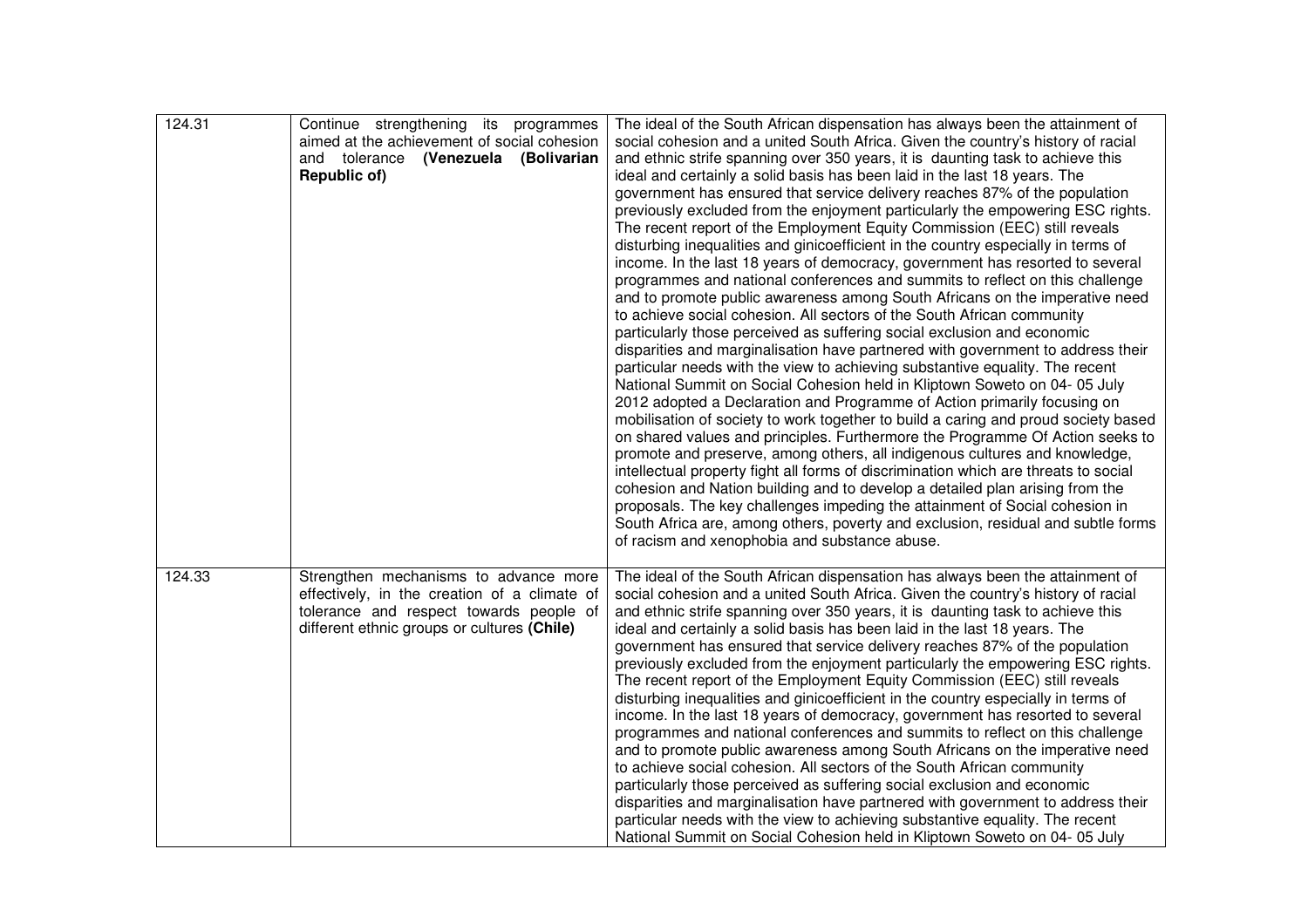|                       |                                                                                                                                                                                  | 2012 adopted a Declaration and Programme of Action primarily focusing on<br>mobilisation of society to work together to build a caring and proud society based<br>on shared values and principles. Furthermore the Programme Of Action seeks to<br>promote and preserve, among others, all indigenous cultures and knowledge,<br>intellectual property fight all forms of discrimination which are threats to social<br>cohesion and Nation building and to develop a detailed plan arising from the<br>proposals. The key challenges impeding the attainment of Social cohesion in<br>South Africa are, among others, poverty and exclusion, residual and subtle forms<br>of racism and xenophobia and substance abuse.                                                                                                                                                                                                                                                                                                                                                                                                                                                                                                                                                                                                                                                                                                                                                                                                                                                                                                                                                                                                                                                                                                                                                                                                                                                                                                                            |
|-----------------------|----------------------------------------------------------------------------------------------------------------------------------------------------------------------------------|-----------------------------------------------------------------------------------------------------------------------------------------------------------------------------------------------------------------------------------------------------------------------------------------------------------------------------------------------------------------------------------------------------------------------------------------------------------------------------------------------------------------------------------------------------------------------------------------------------------------------------------------------------------------------------------------------------------------------------------------------------------------------------------------------------------------------------------------------------------------------------------------------------------------------------------------------------------------------------------------------------------------------------------------------------------------------------------------------------------------------------------------------------------------------------------------------------------------------------------------------------------------------------------------------------------------------------------------------------------------------------------------------------------------------------------------------------------------------------------------------------------------------------------------------------------------------------------------------------------------------------------------------------------------------------------------------------------------------------------------------------------------------------------------------------------------------------------------------------------------------------------------------------------------------------------------------------------------------------------------------------------------------------------------------------|
| 124.32                | Strengthen its policies and measures to<br>consolidate the State of Law, as well as<br>social<br>cohesion, tolerance<br>and<br>-non-<br>discrimination in the country (VietNam); | The ideal of the South African dispensation has always been the attainment of<br>social cohesion and a united South Africa. Given the country's history of racial<br>and ethnic strife spanning over 350 years, it is daunting task to achieve this<br>ideal and certainly a solid basis has been laid in the last 18 years. The<br>government has ensured that service delivery reaches 87% of the population<br>previously excluded from the enjoyment particularly the empowering ESC rights.<br>The recent report of the Employment Equity Commission (EEC) still reveals<br>disturbing inequalities and ginicoefficient in the country especially in terms of<br>income. In the last 18 years of democracy, government has resorted to several<br>programmes and national conferences and summits to reflect on this challenge<br>and to promote public awareness among South Africans on the imperative need<br>to achieve social cohesion. All sectors of the South African community<br>particularly those perceived as suffering social exclusion and economic<br>disparities and marginalisation have partnered with government to address their<br>particular needs with the view to achieving substantive equality. The recent<br>National Summit on Social Cohesion held in Kliptown Soweto on 04- 05 July<br>2012 adopted a Declaration and Programme of Action primarily focusing on<br>mobilisation of society to work together to build a caring and proud society based<br>on shared values and principles. Furthermore the Programme Of Action seeks to<br>promote and preserve, among others, all indigenous cultures and knowledge,<br>intellectual property fight all forms of discrimination which are threats to social<br>cohesion and Nation building and to develop a detailed plan arising from the<br>proposals. The key challenges impeding the attainment of Social cohesion in<br>South Africa are, among others, poverty and exclusion, residual and subtle forms<br>of racism and xenophobia and substance abuse. |
|                       |                                                                                                                                                                                  | Empowerment and Protection of Vulnerable Groups: Marginalization, social exclusion and economic disparities                                                                                                                                                                                                                                                                                                                                                                                                                                                                                                                                                                                                                                                                                                                                                                                                                                                                                                                                                                                                                                                                                                                                                                                                                                                                                                                                                                                                                                                                                                                                                                                                                                                                                                                                                                                                                                                                                                                                         |
| Recommendation<br>no. | Summary of Recommendation                                                                                                                                                        | Comment on domestic implementation mechanisms                                                                                                                                                                                                                                                                                                                                                                                                                                                                                                                                                                                                                                                                                                                                                                                                                                                                                                                                                                                                                                                                                                                                                                                                                                                                                                                                                                                                                                                                                                                                                                                                                                                                                                                                                                                                                                                                                                                                                                                                       |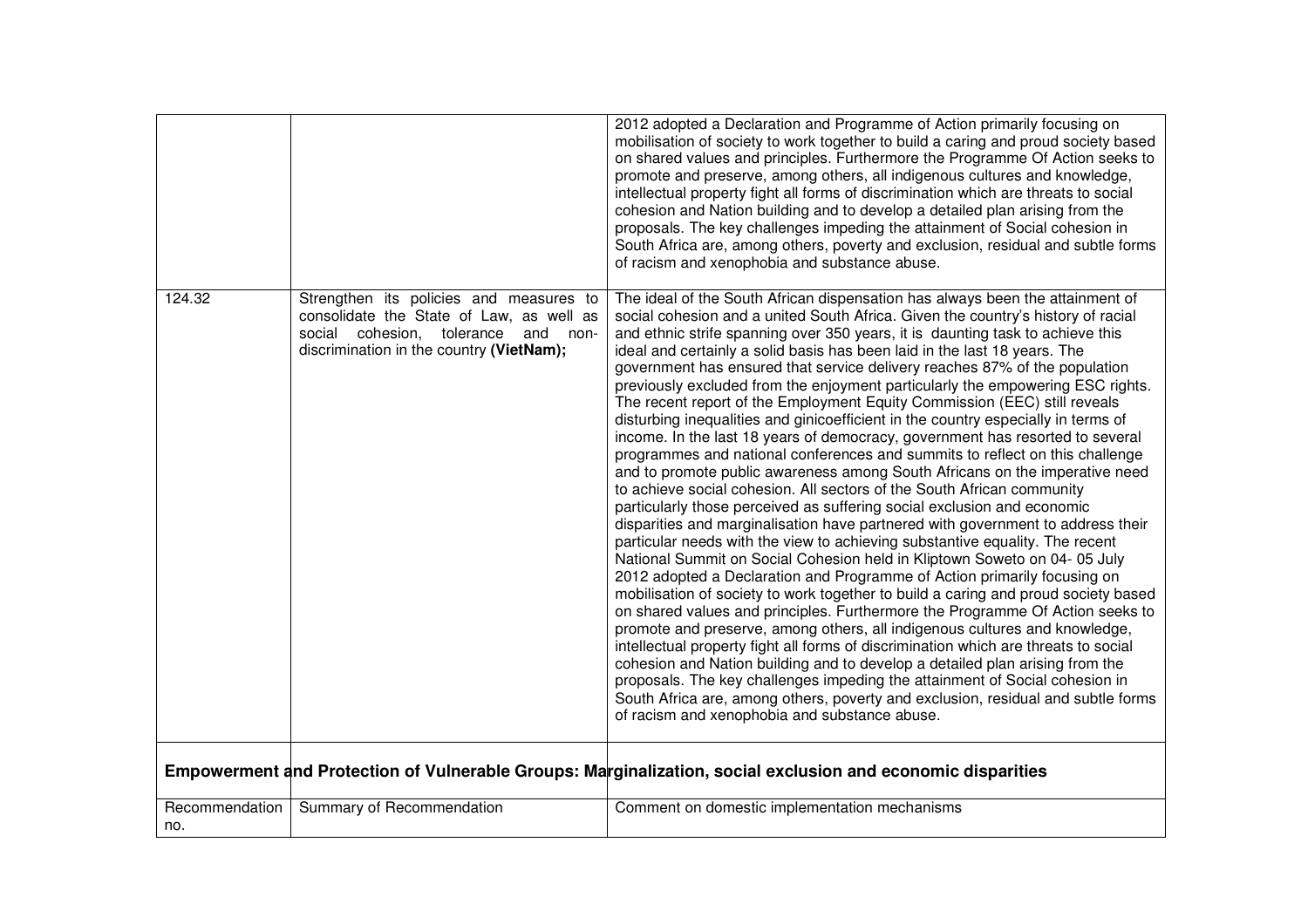| 124.111 | Strengthen its development policies in rural<br>areas, with special emphasis on the access<br>of children and persons with disabilities to<br>services (Chile)                                                                                                         | The South African government is a State Party to the Convention on the Rights<br>of Persons with Disabilities and its Optional Protocol. At the inauguration of the<br>fourth administration of the South African government in May 2009, President GJ<br>Zuma established a fully fledged department for Women, Children and People<br>with Disabilities. This Ministry carries the national mandate to ensure the<br>mainstreaming of the rights of persons with disabilities in all the governments<br>programs at all spheres. Particular emphasis is placed on women, particularly<br>those in rural areas who, have been identified as care-givers who play a critical<br>role in community development and are the primary recipients of the above<br>programmes. The government in its Zero Hunger programmes including<br>Integrated Food Security Strategy targets persons with disabilities as key<br>beneficiaries.                                                                                                     |
|---------|------------------------------------------------------------------------------------------------------------------------------------------------------------------------------------------------------------------------------------------------------------------------|-------------------------------------------------------------------------------------------------------------------------------------------------------------------------------------------------------------------------------------------------------------------------------------------------------------------------------------------------------------------------------------------------------------------------------------------------------------------------------------------------------------------------------------------------------------------------------------------------------------------------------------------------------------------------------------------------------------------------------------------------------------------------------------------------------------------------------------------------------------------------------------------------------------------------------------------------------------------------------------------------------------------------------------|
| 124.24  | Continue its favorable policies aiming at the<br>full enjoyment of the cultural, economic and<br>social rights, especially for vulnerable<br>groups, including women, children, the<br>elderly, the minorities and persons with<br>difficulties (Vietnam)              | Since the advent of Constitutional Democracy in South Africa in 1994, the<br>government's primary preoccupation has been about ensuring that basic<br>services are taken to all those who have been previously disadvantaged. These<br>included the provision and/or practical enjoyment of all the ESC Rights including<br>safe drinking water and sanitation. These Rights are enjoyed progressively and<br>to the maximum availability of resources. The UNDP Human Development<br>Report noted that South Africa was allocating the highest budgetary resources to<br>this Right. Access to improved water sources and adequate sanitation are key<br>elements in improved quality of life there has been a progressive increase (4%)<br>in the percentage of households with access to water supply from a safe source<br>between 2002 (88,7%) and 2009 (92,4%). It is estimated that 93% of the<br>population has access to an improved water supply in the year 2010 in line with<br>the indicators and targets in the MDGs. |
| 124.26  | Provide the Ministry and Department of<br>Children<br>People<br>Women,<br>and<br>with<br>Disabilities with the necessary powers to<br>continue promoting the participation and<br>contribution of these vulnerable groups to<br>the development of the country (Chile) | The mandate of the Department for Women, Children and People with<br>Disabilities is that of advocacy for the mainstreaming of the rights of the<br>vulnerable groups in South Africa. The actual government roll-out programmes<br>are located in all other national, provincial and local departments in accordance<br>with their mandates.                                                                                                                                                                                                                                                                                                                                                                                                                                                                                                                                                                                                                                                                                       |
| 124.49  | Ensure effective implementation of the<br>existing normative framework guaranteeing<br>women's rights to equality, in particular to<br>ensure access to justice, protection and<br>other remedies (Austria)                                                            | Access to justice is entrenched in the Constitution of South Africa, national<br>legislation, policies and programmes. Several measures have been put in place<br>to particularly ensure women's access to justice e.g. National Access to Justice<br>Week held during women's month (August) every year, 16 Days of Activism of<br>No Violence against Women and Children, Multi-disciplinary care-centres for<br>victims of sexual offences and crime (Thuthuzela care centres). The primary                                                                                                                                                                                                                                                                                                                                                                                                                                                                                                                                      |
| 124.93  | Take all necessary measures to ensure<br>equal access to justice for all citizens and                                                                                                                                                                                  | purposes of these programmes are to ensure maximum protection of victims,<br>provision of adequate remedies to victims including combating impunity with the                                                                                                                                                                                                                                                                                                                                                                                                                                                                                                                                                                                                                                                                                                                                                                                                                                                                        |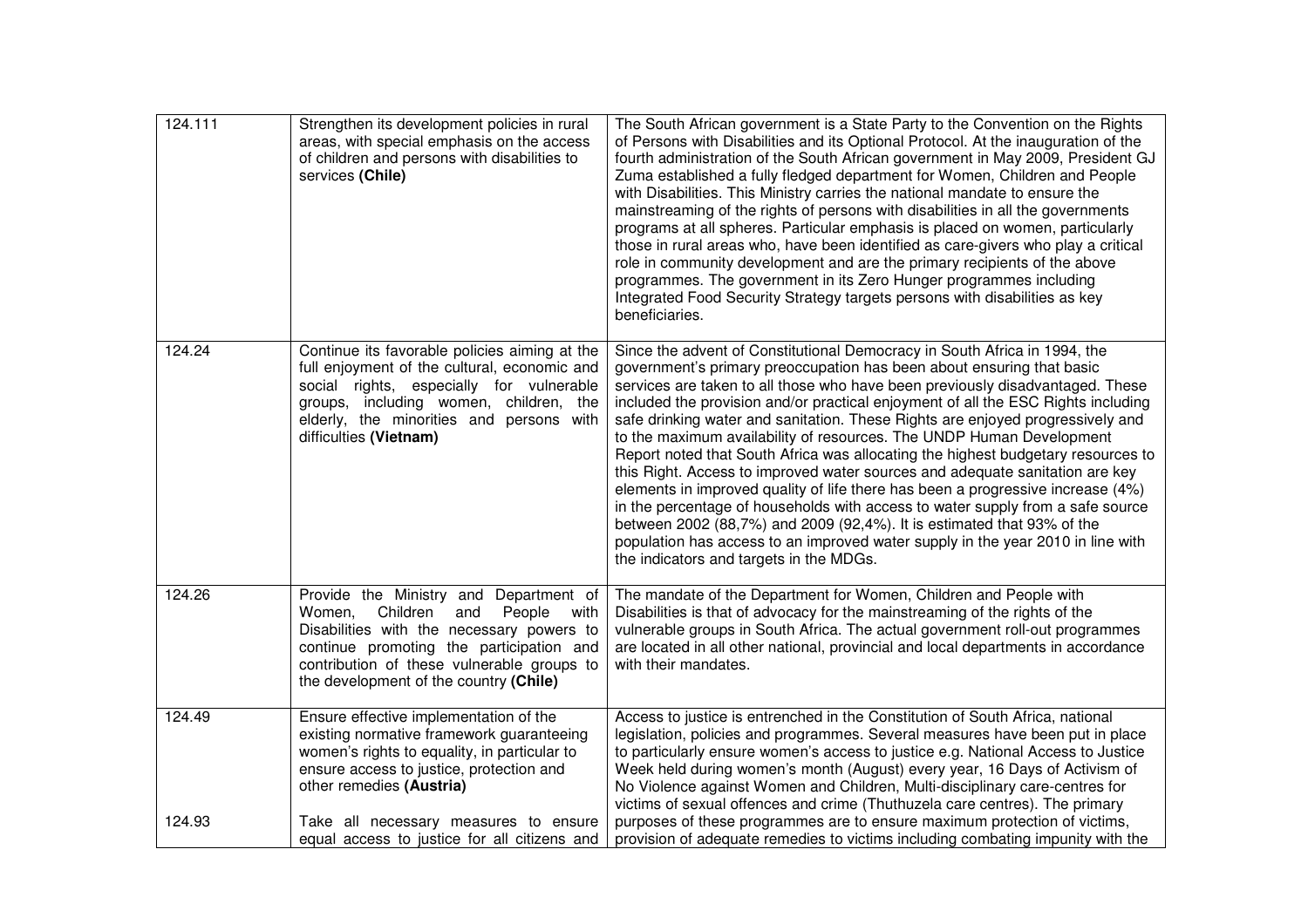|         | guarantee a fair process before a competent<br>independent and impartial tribunal<br>(Switzerland)                                                              | view to ensuring non-recurrence.                                                                                                                                                                                                                                                                                                                                                                                                                                                                                                                                                                                                                                                                                                                                                                                                                                                                                                                                                                                                                                                                                    |
|---------|-----------------------------------------------------------------------------------------------------------------------------------------------------------------|---------------------------------------------------------------------------------------------------------------------------------------------------------------------------------------------------------------------------------------------------------------------------------------------------------------------------------------------------------------------------------------------------------------------------------------------------------------------------------------------------------------------------------------------------------------------------------------------------------------------------------------------------------------------------------------------------------------------------------------------------------------------------------------------------------------------------------------------------------------------------------------------------------------------------------------------------------------------------------------------------------------------------------------------------------------------------------------------------------------------|
| 124.94  | Establish human rights<br>education<br>and<br>training programmes for police and<br>law<br>enforcement officers (Costa Rica)                                    | The South African government in partnership with African countries developed<br>and adopted in 2002 the "Guidelines and Measures for the Prohibition and<br>Prevention of Torture, Cruel, Inhuman or Degrading Treatment or Punishment in<br>Africa (The Robben Island Guidelines)" as a code of conduct for police and other<br>organs of law enforcement in combating torture and for handling offenders<br>consistent with the rule of law. The African Commission on Human and People's<br>Rights (ACHPR), The Association for the Prevention of Torture (APT) and The<br>South African Human Rights Commission (SAHRC) jointly convened a<br>commemorative event, Robben Island Plus Ten on 21-23 August 2012 to review<br>the extent of implementation as well as to close the visible substantive gaps<br>which may exist. The conference re-emphasised the relevance of the guidelines<br>and further underlined the need for African states to ratify international<br>conventions on the prevention of torture, and educate law enforcement officials<br>and practitioners on the treatment of detainees. |
| 124.112 | Create a favourable environment for the<br>effective enjoyment of the rights of persons<br>with disabilities (Djibouti)                                         | The South African government is a State Party to the Convention on the Rights<br>of Persons with Disabilities and its Optional Protocol. At the inauguration of the<br>fourth administration of the South African government in May 2009, President GJ<br>Zuma established a fully fledged department for Women, Children and People<br>with Disabilities. This Ministry carries the national mandate to ensure the<br>mainstreaming of the rights of persons with disabilities in all the governments<br>programs at all spheres. Particular emphasis is placed on women, particularly<br>those in rural areas who, have been identified as care-givers who play a critical<br>role in community development and are the primary recipients of the above<br>programmes. The government in its Zero Hunger programmes including<br>Integrated Food Security Strategy targets persons with disabilities as key<br>beneficiaries.                                                                                                                                                                                     |
| 124.53  | Take measures improving the security of<br>citizens and enhancing protection<br>of<br>particularly vulnerable groups such<br>as<br>women and children (Ukraine) | The South African government is a State Party to the Convention on the Rights<br>of Persons with Disabilities and its Optional Protocol. At the inauguration of the<br>fourth administration of the South African government in May 2009, President GJ<br>Zuma established a fully fledged department for Women, Children and People<br>with Disabilities. This Ministry carries the national mandate to ensure the<br>mainstreaming of the rights of persons with disabilities in all the governments<br>programs at all spheres. Particular emphasis is placed on women, particularly<br>those in rural areas who, have been identified as care-givers who play a critical<br>role in community development and are the primary recipients of the above<br>programmes. The government in its Zero Hunger programmes including                                                                                                                                                                                                                                                                                     |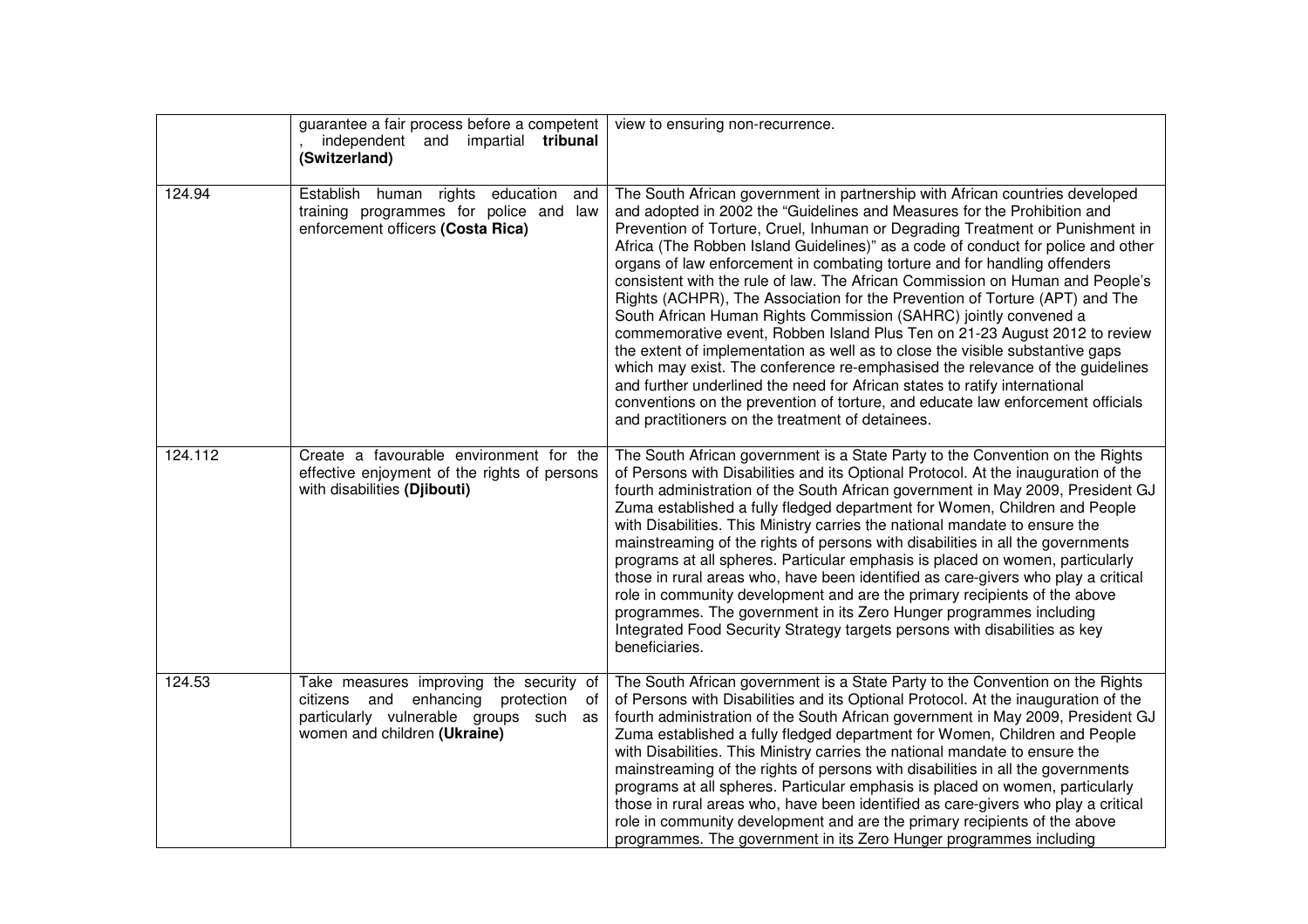|                       |                                                                                                                                                       | Integrated Food Security Strategy targets persons with disabilities as key<br>beneficiaries.                                                                                                                                                                                                                                                                                                                                                                                                                                                                                                                                                                                                                                                                                                                                                                                                                                                                                                                                                                                                                                                                                                                                                                                                                                                                                                                                                                                                                                                                                                                                                                                                  |
|-----------------------|-------------------------------------------------------------------------------------------------------------------------------------------------------|-----------------------------------------------------------------------------------------------------------------------------------------------------------------------------------------------------------------------------------------------------------------------------------------------------------------------------------------------------------------------------------------------------------------------------------------------------------------------------------------------------------------------------------------------------------------------------------------------------------------------------------------------------------------------------------------------------------------------------------------------------------------------------------------------------------------------------------------------------------------------------------------------------------------------------------------------------------------------------------------------------------------------------------------------------------------------------------------------------------------------------------------------------------------------------------------------------------------------------------------------------------------------------------------------------------------------------------------------------------------------------------------------------------------------------------------------------------------------------------------------------------------------------------------------------------------------------------------------------------------------------------------------------------------------------------------------|
| 124.23                | Pursue the dynamics of the law on juvenile<br>justice, (Burkina Faso)                                                                                 | The Child Justice Act, 2008 establishes a separate mechanism for dealing with<br>children in conflict with the law, providing for diversion, special procedures for the<br>trial of children and sentencing options such as community based sentences and<br>restorative justice sentences.                                                                                                                                                                                                                                                                                                                                                                                                                                                                                                                                                                                                                                                                                                                                                                                                                                                                                                                                                                                                                                                                                                                                                                                                                                                                                                                                                                                                   |
| 124.48                | adoption<br>Women's<br>Early<br>of<br>the<br>Empowerment and Gender Equality Bill<br>(Australia)                                                      | The South African government is a State Party to the Convention on the<br>Elimination of All Forms of Discrimination Against Women (CEDAW) and its<br>Optional Protocol. At the inauguration of the fourth administration of the South<br>African government in May 2009, President GJ Zuma established a fully fledged<br>department for Women, Children and People with Disabilities. This Ministry<br>carries the national mandate to ensure the mainstreaming, empowerment and<br>gender equality for women in South Africa. All Government Departments are<br>required, in terms of their legislative mandates, to implement programs aimed at<br>empowering women and ensuring gender equality. In terms of the 1994<br>Transformation Policy of Government, the national targets in this regard are 50-<br>50. To this end, both Parliament and Government have taken a leading role while<br>the Private Sector is sadly lagging behind. The government also places<br>particular emphasis on women, especially those in rural areas who, have been<br>identified as care-givers who play a critical role in community development and<br>are the primary recipients of the above programmes. The government in its Zero<br>Hunger programmes including Integrated Food Security Strategy targets women<br>and children with disabilities as key beneficiaries. The Women's Empowerment<br>and Gender Equality Bill is currently on national consultative processes including<br>in the government Cluster system before promulgation by Parliament. The Bill<br>will, among others, define discrimination against women and criminalise<br>manifestations of violence against women. |
|                       | Elimination of Racism, Racial Discrimination, Xenophobia and Related Intolerance                                                                      |                                                                                                                                                                                                                                                                                                                                                                                                                                                                                                                                                                                                                                                                                                                                                                                                                                                                                                                                                                                                                                                                                                                                                                                                                                                                                                                                                                                                                                                                                                                                                                                                                                                                                               |
| Recommendation<br>no. | Summary of Recommendation                                                                                                                             | Comment on domestic implementation mechanisms                                                                                                                                                                                                                                                                                                                                                                                                                                                                                                                                                                                                                                                                                                                                                                                                                                                                                                                                                                                                                                                                                                                                                                                                                                                                                                                                                                                                                                                                                                                                                                                                                                                 |
| 124.37                | Speed up the process to develop its<br>National Action Plan against Racism, Racial<br>discrimination, Xenophobia and Related<br>Intolerance (Namibia) | The National Action Plan (NAP) has been broadly consulted upon and is being<br>finalised by Top Policy structures of government it is envisaged that the NAP will<br>be lodged with the UN by May 2013.                                                                                                                                                                                                                                                                                                                                                                                                                                                                                                                                                                                                                                                                                                                                                                                                                                                                                                                                                                                                                                                                                                                                                                                                                                                                                                                                                                                                                                                                                       |
| 124.38                | Reinforce its efforts to prevent and combat<br>racism, racial discrimination, xenophobia                                                              | The substantive content of the NAP addresses all forms and manifestations of<br>discrimination including against non-nationals.                                                                                                                                                                                                                                                                                                                                                                                                                                                                                                                                                                                                                                                                                                                                                                                                                                                                                                                                                                                                                                                                                                                                                                                                                                                                                                                                                                                                                                                                                                                                                               |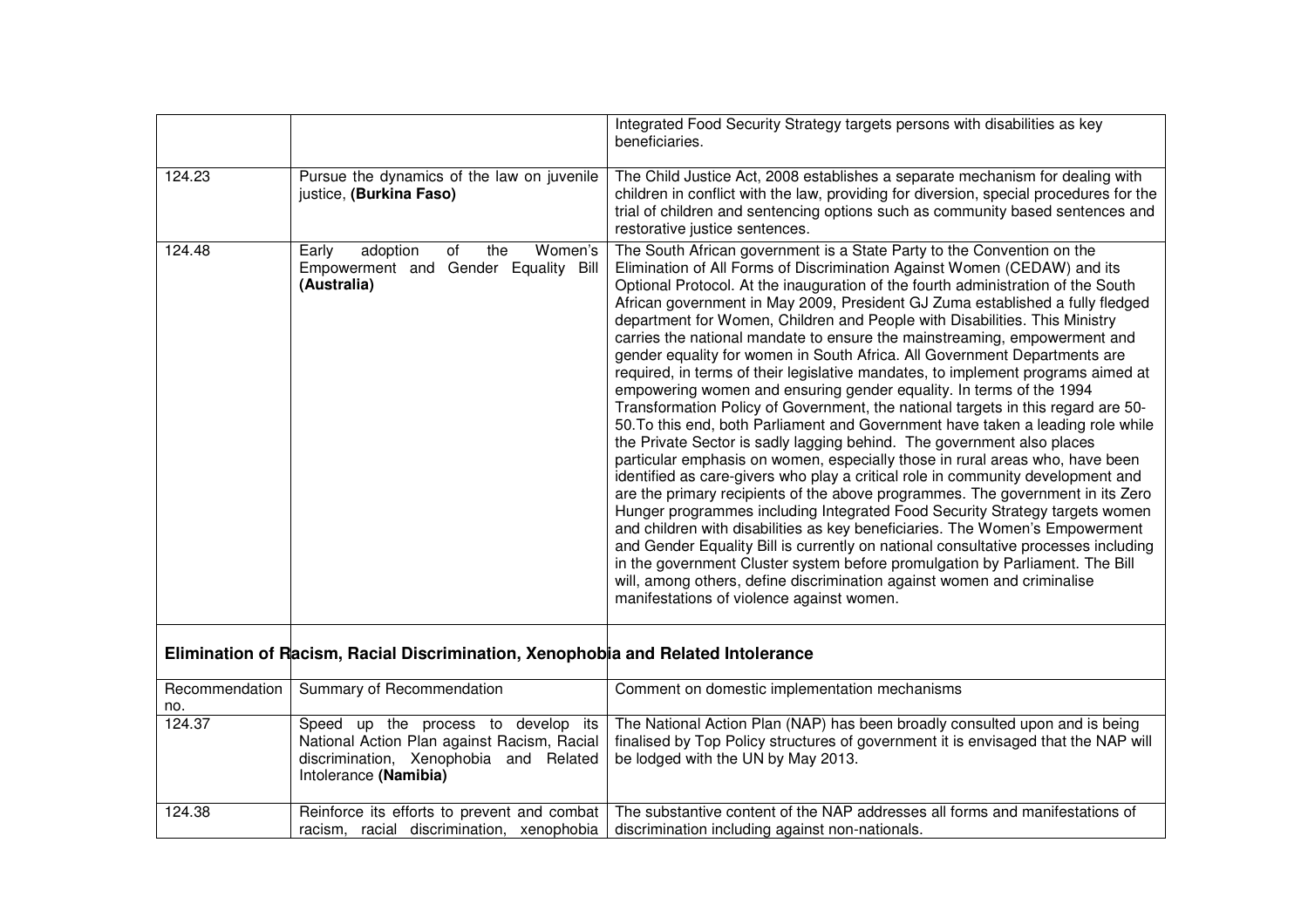|        | and other related intolerance in particular<br>against foreigners (Iran)                                                                                                          |                                                                                                                                                                                                                                                                                                                                                                                                                                                                                                                                                                                                                                                                                                                                                                                                    |
|--------|-----------------------------------------------------------------------------------------------------------------------------------------------------------------------------------|----------------------------------------------------------------------------------------------------------------------------------------------------------------------------------------------------------------------------------------------------------------------------------------------------------------------------------------------------------------------------------------------------------------------------------------------------------------------------------------------------------------------------------------------------------------------------------------------------------------------------------------------------------------------------------------------------------------------------------------------------------------------------------------------------|
| 124.34 | Continue its policy to combat racism and all<br>forms of discrimination and racial intolerance<br>and continue implementing affirmative action<br>for vulnerable groups (Ecuador) | The substantive content of the NAP addresses all forms and manifestations of<br>discrimination including against non-nationals.                                                                                                                                                                                                                                                                                                                                                                                                                                                                                                                                                                                                                                                                    |
| 124.35 | Pursue its efforts in combating racism, in<br>particular to guarantee an effective follow up<br>to the outcome of the Durban Conference<br>(Morocco)                              | The substantive content of the NAP addresses all forms and manifestations of<br>discrimination including against non-nationals. The South African government<br>established in June 2002 the National Forum Against Racism as a national<br>framework to promote the ideal of a nation in dialogue with the view to<br>eliminating the manifestations of all the scourges of racism. South Africa has<br>also been an effective leader in championing substantive resolutions "From<br>Rhetoric to Reality: A Global Call for Concrete action against Racism, Racial<br>Discrimination, Xenophobia and Related Intolerance", "The Comprehensive<br>Follow-Up to the WCAR and the Effective Implementation of the DDPA" in the<br>context of the HRC and the 3 <sup>rd</sup> Committee of the UNGA. |
| 124.36 | To pursue their efforts in taking the<br>necessary measures to reduce and prevent<br>racial discrimination (Palestine)                                                            | The substantive content of the NAP addresses all forms and manifestations of<br>discrimination including against non-nationals. The South African government<br>established in June 2002 the National Forum Against Racism as a national<br>framework to promote the ideal of a nation in dialogue with the view t eliminating<br>the manifestations of all the scourges of racism. South Africa has also been an<br>effective leader in championing substantive resolutions "From Rhetoric to<br>Reality: A Global Call for Concrete action against Racism, Racial Discrimination,<br>Xenophobia and Related Intolerance", "The Comprehensive Follow-Up to the<br>WCAR and the Effective Implementation of the DDPA" in the context of the HRC<br>and the 3 <sup>rd</sup> Committee of the UNGA.  |
| 124.39 | Continue<br>multiplying<br>measures<br>that<br>guarantee the full protection of the human<br>rights of<br>foreigners<br>South<br>Africa<br>in.<br>(Paraguay)                      | South Africa is a State Party to the 1951 Convention on the Status of Refugees.<br>The government is in the process of ratifying other complementary IHL<br>Instruments as already indicated in the commitment and pledge by the President<br>in the foreword to South Africa's UPR Report. These subsequent instruments<br>and relevant policies will enhance South Africa's compliance with IHL.                                                                                                                                                                                                                                                                                                                                                                                                 |
| 124.41 | efforts<br>Continue<br>combat<br>its<br>best<br>to<br>xenophobia and prevent any<br>violence<br>against foreigners (Thailand)                                                     | South Africa is a State Party to the 1951 Convention on the Status of Refugees.<br>The government is in the process of ratifying other complementary IHL<br>Instruments as already indicated in the commitment and pledge by the President<br>in the foreword to South Africa's UPR Report. These subsequent instruments<br>and relevant policies will enhance South Africa's compliance with IHL.                                                                                                                                                                                                                                                                                                                                                                                                 |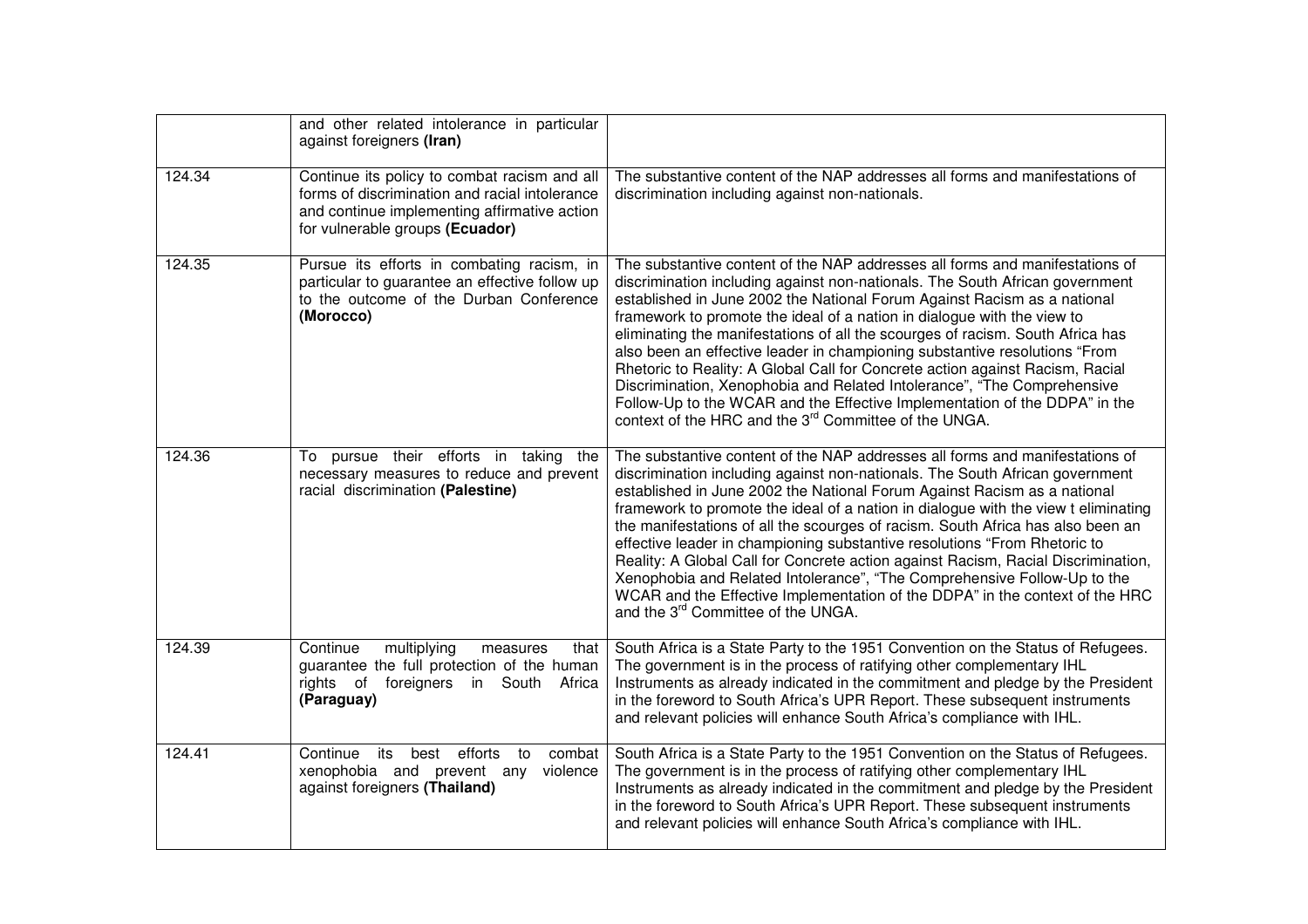| 124.40  | Continue combating acts of xenophobia<br>against migrants, refugees and asylum-<br>seekers (Djibouti)                                                                                                                               | South Africa is a State Party to the 1951 Convention on the Status of Refugees.<br>The government is in the process of ratifying other complementary IHL<br>Instruments as already indicated in the commitment and pledge by the President<br>in the foreword to South Africa's UPR Report. These subsequent instruments<br>and relevant policies will enhance South Africa's compliance with IHL.         |
|---------|-------------------------------------------------------------------------------------------------------------------------------------------------------------------------------------------------------------------------------------|------------------------------------------------------------------------------------------------------------------------------------------------------------------------------------------------------------------------------------------------------------------------------------------------------------------------------------------------------------------------------------------------------------|
| 124.45  | To continue the discouragement of any<br>manifestation of xenophobia (Mozambique)                                                                                                                                                   | South Africa is a State Party to the 1951 Convention on the Status of Refugees.<br>The government is in the process of ratifying other complementary IHL<br>Instruments as already indicated in the commitment and pledge by the President<br>in the foreword to South Africa's UPR Report. These subsequent instruments<br>and relevant policies will enhance South Africa's compliance with IHL.         |
| 124.42  | Strengthen measures<br>combat<br>to<br>the<br>phenomena of xenophobia (Iraq)                                                                                                                                                        | South Africa is a State Party to the 1951 Convention on the Status of Refugees.<br>The government is in the process of ratifying other complementary IHL<br>Instruments as already indicated in the commitment and pledge by the President<br>in the foreword to South Africa's UPR Report. These subsequent instruments<br>and relevant policies will enhance South Africa's compliance with IHL.         |
| 124.43  | Take all necessary steps to address the evil<br>of xenophobia through legislation and<br>greater public<br>awareness programmes<br>(Ireland)                                                                                        | South Africa is a State Party to the 1951 Convention on the Status of Refugees.<br>The government is in the process of ratifying other complementary IHL<br>Instruments as already indicated in the commitment and pledge by the President<br>in the foreword to South Africa's UPR Report. These subsequent instruments<br>and relevant policies will enhance South Africa's compliance with IHL.         |
| 124.44  | Reinforce measures to combat and prevent<br>xenophobia and related violence (Republic<br>of Korea)                                                                                                                                  | South Africa is a State Party to the 1951 Convention on the Status of Refugees.<br>The government is in the process of ratifying other complementary IHL<br>Instruments as already indicated in the commitment and pledge by the President<br>in the foreword to South Africa's UPR Report. These subsequent instruments<br>and relevant policies will enhance South Africa's compliance with IHL.         |
| 124.46  | Step up its measures to mitigate the<br>scourges of xenophobia, which include,<br>among others, visible policing, community<br>programmes,<br>promotion of<br>awareness<br>tolerance and cultural diversity (Indonesia)             | South Africa is a State Party to the 1951 Convention on the Status of Refugees.<br>The government is in the process of ratifying other complementary IHL<br>Instruments as already indicated in the commitment and pledge by the President<br>in the foreword to South Africa's UPR Report. These subsequent instruments<br>and relevant policies will enhance South Africa's compliance with IHL.         |
| 124.148 | Protect and fulfill<br>migrants'<br>rights, in<br>particular by effectively prosecuting offences<br>committed against them and by improving<br>their living conditions, also through the<br>access to adequate health-care services | South Africa is a State Party to the 1951 Convention on the Status of Refugees.<br>The government is in the process of ratifying other complementary IHL<br>Instruments as already indicated in the commitment and pledge by the President<br>in the foreword to South Africa's UPR Report. These subsequent instruments<br>and relevant policies will enhance South Africa's compliance with IHL. The May |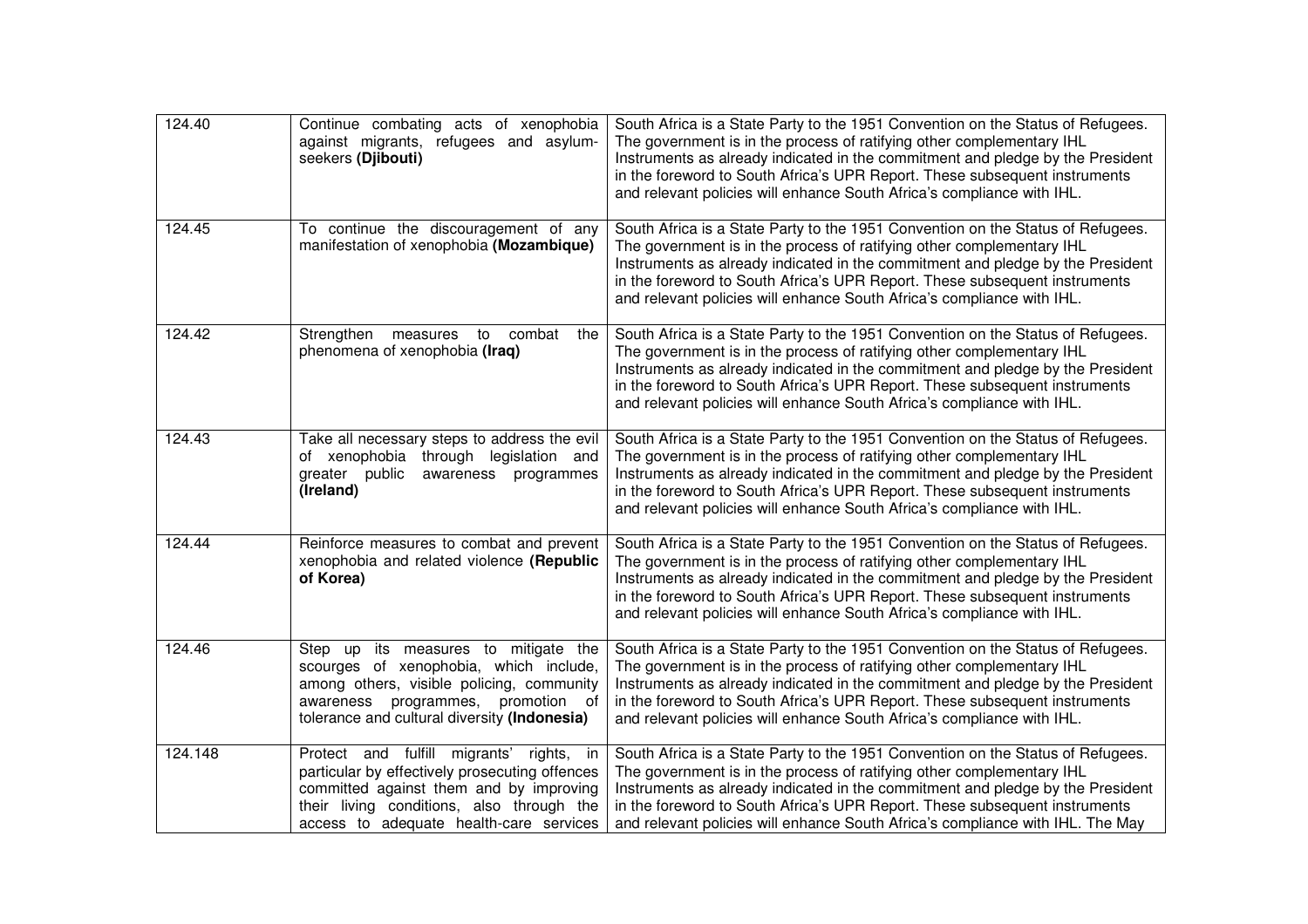|         | (Germany)                                                                                                                                                                                                                                                                                                                                                          | 2008 outbreak of xenophobic violence in South Africa has heightened the<br>government's awareness and alertness of xenophobia in the country. Joint<br>mitigating strategies have been developed within the Justice Crime Prevention<br>and Security (JCPS) Cluster to ensure better protection of non-nationals.<br>Outcome 3 of the government's five priorities talks to the important issue of "all<br>those living in South Africa are and feel safe".                                                                                                                                                                                                                                                                                                                                                                                                                                                                                                                                                                                                                                                                                         |
|---------|--------------------------------------------------------------------------------------------------------------------------------------------------------------------------------------------------------------------------------------------------------------------------------------------------------------------------------------------------------------------|-----------------------------------------------------------------------------------------------------------------------------------------------------------------------------------------------------------------------------------------------------------------------------------------------------------------------------------------------------------------------------------------------------------------------------------------------------------------------------------------------------------------------------------------------------------------------------------------------------------------------------------------------------------------------------------------------------------------------------------------------------------------------------------------------------------------------------------------------------------------------------------------------------------------------------------------------------------------------------------------------------------------------------------------------------------------------------------------------------------------------------------------------------|
| 124.58  | the<br>detention<br>conditions<br>Improve<br>0f<br>undocumented migrants, ensure that they<br>are not detained and deprived of their liberty<br>for prolonged periods and that they have all<br>services available, including access to<br>health,<br>psychological<br>assistance,<br>and<br>appropriate physical<br>infrastructure<br>and<br>sanitation (Ecuador) | All the South African deportation centres are, by law, required to comply with<br>international standards. There are inspectorate mechanisms in place and in the<br>event that deportees are to be held for periods more than 30 days a requisite<br>court order must be obtained from a competent court. The challenges of<br>prolonged deprivation of liberty are accentuated by lack of proper identification<br>documents for which cooperation with the countries of origin is imperative.                                                                                                                                                                                                                                                                                                                                                                                                                                                                                                                                                                                                                                                     |
| 124.151 | Ensure that all children are issued with a<br>birth certificate in order to access various<br>social services, with particular focus on<br>children of migrants (Slovakia)                                                                                                                                                                                         | All children born in South Africa are registered at birth and not later than the first<br>30 days of birth. This is a requirement of national law. Registration allows all<br>children to access all social benefits in the country.                                                                                                                                                                                                                                                                                                                                                                                                                                                                                                                                                                                                                                                                                                                                                                                                                                                                                                                |
| 124.146 | Respect its international and national legal<br>obligations in the field of the protection of<br>the rights of asylum seekers and migrant<br>workers (Belgium)                                                                                                                                                                                                     | The substantive content of the NAP addresses all forms and manifestations of<br>discrimination including against non-nationals. The South African government<br>established in June 2002 the National Forum Against Racism as a national<br>framework to promote the ideal of a nation in dialogue with the view to<br>eliminating the manifestations of all the scourges of racism. South Africa has<br>also been an effective leader in championing substantive resolutions "From<br>Rhetoric to Reality: A Global Call for Concrete action against Racism, Racial<br>Discrimination, Xenophobia and Related Intolerance", "The Comprehensive<br>Follow-Up to the WCAR and the Effective Implementation of the DDPA" in the<br>context of the HRC and the 3 <sup>rd</sup> Committee of the UNGA. It is imperative that all<br>members of the united Nations who are genuinely committed to the total<br>eradication of all the scourges of racism and the promotion of human dignity and<br>human equality must support these programs for the achievement of universal<br>justice as well as making the UN Bill of Rights a reality of everyone. |
| 124.147 | Consider setting as its standards<br>of<br>protection for the rights of migrant workers<br>those enshrined in the ICRMW and ILO<br>Convention 189 on Decent Work for<br>Domestic Workers (Philippines)                                                                                                                                                             | The substantive content of the NAP addresses all forms and manifestations of<br>discrimination including against non-nationals. The South African government<br>established in June 2002 the National Forum Against Racism as a national<br>framework to promote the ideal of a nation in dialogue with the view to<br>eliminating the manifestations of all the scourges of racism. South Africa has<br>also been an effective leader in championing substantive resolutions "From                                                                                                                                                                                                                                                                                                                                                                                                                                                                                                                                                                                                                                                                 |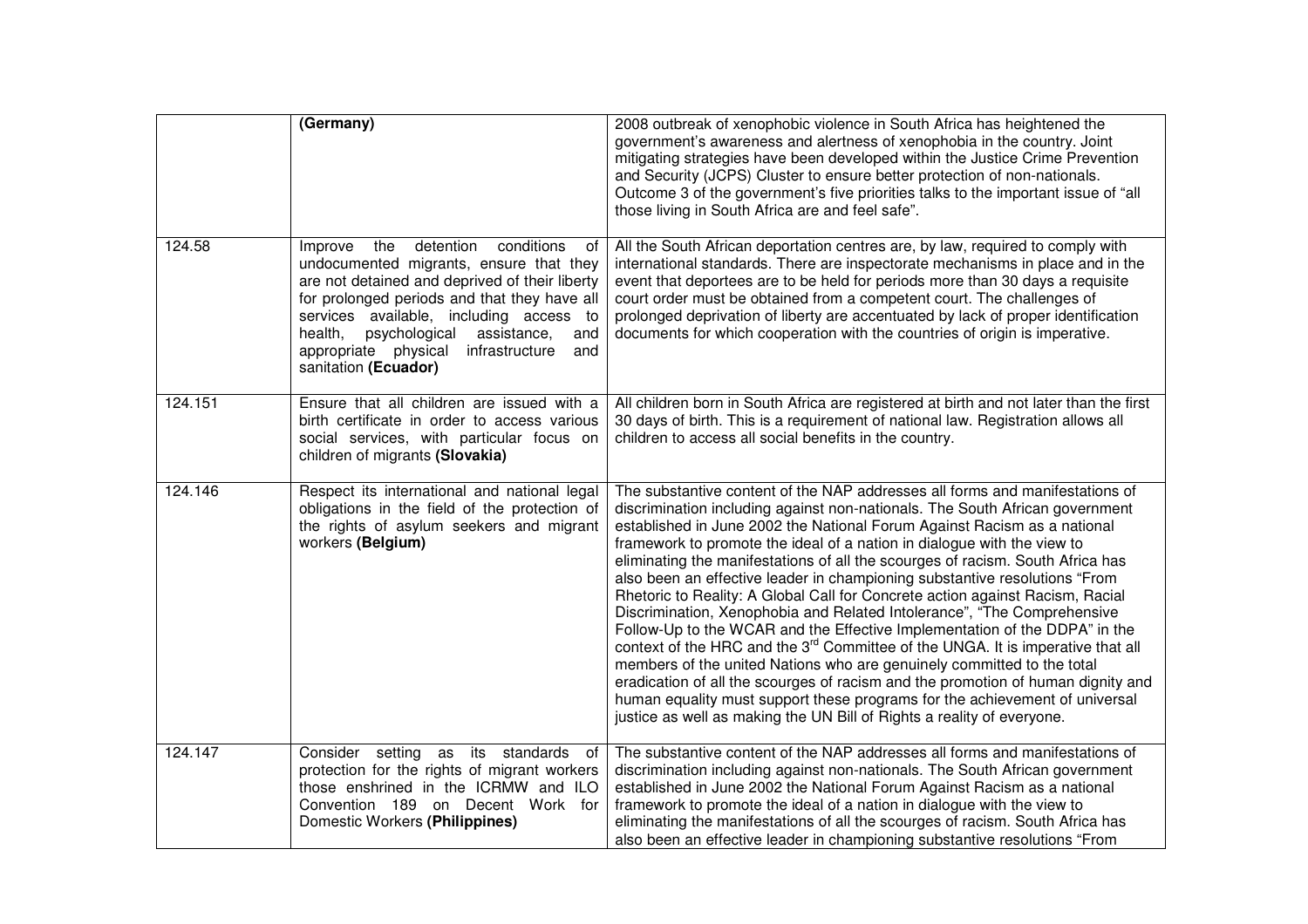|                       |                                                                                                                                                                                                                      | Rhetoric to Reality: A Global Call for Concrete action against Racism, Racial<br>Discrimination, Xenophobia and Related Intolerance", "The Comprehensive<br>Follow-Up to the WCAR and the Effective Implementation of the DDPA" in the<br>context of the HRC and the 3 <sup>rd</sup> Committee of the UNGA. It is imperative that all<br>members of the united Nations who are genuinely committed to the total<br>eradication of all the scourges of racism and the promotion of human dignity and<br>human equality must support these programs for the achievement of universal<br>justice as well as making the UN Bill of Rights a reality of everyone. The South<br>African government has promulgated a Minimum Wages Act which caters for<br>domestic workers.                                                                                                                                                                                                                                                                                                                                                                                                                                                                                        |
|-----------------------|----------------------------------------------------------------------------------------------------------------------------------------------------------------------------------------------------------------------|---------------------------------------------------------------------------------------------------------------------------------------------------------------------------------------------------------------------------------------------------------------------------------------------------------------------------------------------------------------------------------------------------------------------------------------------------------------------------------------------------------------------------------------------------------------------------------------------------------------------------------------------------------------------------------------------------------------------------------------------------------------------------------------------------------------------------------------------------------------------------------------------------------------------------------------------------------------------------------------------------------------------------------------------------------------------------------------------------------------------------------------------------------------------------------------------------------------------------------------------------------------|
| 124.149               | Establish<br>policies<br>and<br>programmes<br>designed to promote the integration of<br>migrants into society and the respect to their<br>rights, including the protection of their<br>physical integrity (Slovakia) | The substantive content of the NAP addresses all forms and manifestations of<br>discrimination including against non-nationals. The South African government<br>established in June 2002 the National Forum Against Racism as a national<br>framework to promote the ideal of a nation in dialogue with the view to<br>eliminating the manifestations of all the scourges of racism. South Africa has<br>also been an effective leader in championing substantive resolutions "From<br>Rhetoric to Reality: A Global Call for Concrete action against Racism, Racial<br>Discrimination, Xenophobia and Related Intolerance", "The Comprehensive<br>Follow-Up to the WCAR and the Effective Implementation of the DDPA" in the<br>context of the HRC and the 3 <sup>rd</sup> Committee of the UNGA. It is imperative that all<br>members of the united Nations who are genuinely committed to the total<br>eradication of all the scourges of racism and the promotion of human dignity and<br>human equality must support these programs for the achievement of universal<br>justice as well as making the UN Bill of Rights a reality of everyone. The South<br>African government has promulgated a Minimum Wages Act which caters for<br>domestic workers. |
| 124.150               | Carry out the necessary measures to<br>eliminate the barriers that impede the birth<br>registration of all persons born in South<br>African territory, including migrants and<br>refugees (Mexico)                   | All children born in South Africa are registered at birth and not later than the first<br>30 days of birth. This is a requirement of national law. Registration allows all<br>children to access all social benefits in the country.                                                                                                                                                                                                                                                                                                                                                                                                                                                                                                                                                                                                                                                                                                                                                                                                                                                                                                                                                                                                                          |
|                       | Combating incitement to hatred and punishing hate crimes                                                                                                                                                             |                                                                                                                                                                                                                                                                                                                                                                                                                                                                                                                                                                                                                                                                                                                                                                                                                                                                                                                                                                                                                                                                                                                                                                                                                                                               |
| Recommendation<br>no. | Summary of Recommendation                                                                                                                                                                                            | Comment on domestic implementation mechanisms                                                                                                                                                                                                                                                                                                                                                                                                                                                                                                                                                                                                                                                                                                                                                                                                                                                                                                                                                                                                                                                                                                                                                                                                                 |
| 124.76                | Establish national policies aimed at putting<br>an end to violence and crimes motivated by                                                                                                                           | A Policy Framework on Combating Hate Crime, Hate Speech and Unfair<br>Discrimination is at an advanced stage of finalisation. This is currently serving in                                                                                                                                                                                                                                                                                                                                                                                                                                                                                                                                                                                                                                                                                                                                                                                                                                                                                                                                                                                                                                                                                                    |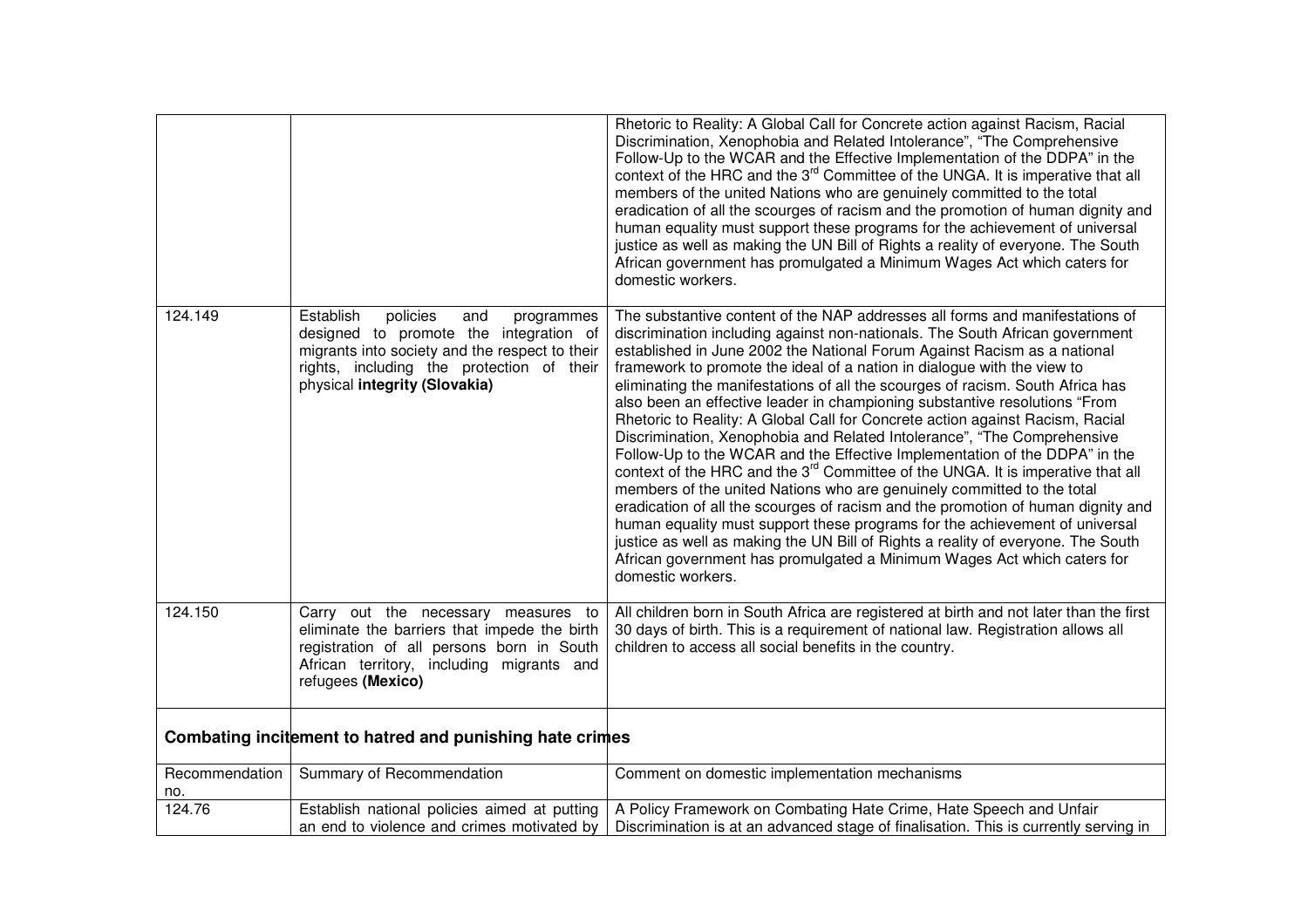| 124.77 | race through the approval of laws that<br>explicitly criminalize violence against people<br>or property (Uruguay)<br>Implement training programs for the security<br>forces so that crimes motivated by race are<br>adequately investigated (Uruguay) | the Top Structures of government where after it will be taken on an intensive<br>national consultative process. Consequently these processes will inform national<br>legislation which is expected to be promulgated within the 2013-2014<br>Parliamentary calendar. The development of this policy integrates international<br>norms and standards.                                                                                                                                                                                                                                                                                                                                                                                                                                                                                                                                                                        |
|--------|-------------------------------------------------------------------------------------------------------------------------------------------------------------------------------------------------------------------------------------------------------|-----------------------------------------------------------------------------------------------------------------------------------------------------------------------------------------------------------------------------------------------------------------------------------------------------------------------------------------------------------------------------------------------------------------------------------------------------------------------------------------------------------------------------------------------------------------------------------------------------------------------------------------------------------------------------------------------------------------------------------------------------------------------------------------------------------------------------------------------------------------------------------------------------------------------------|
| 124.50 | Launch<br>awareness campaigns<br>against<br>homophobia and discrimination on the basis<br>of sexual orientation (Belgium)                                                                                                                             | A Policy Framework on Combating Hate Crime, Hate Speech and Unfair<br>Discrimination is at an advanced stage of finalisation. This is currently serving in<br>the Top Structures of government where after it will be taken on an intensive<br>national consultative process. Consequently these processes will inform national<br>legislation which is expected to be promulgated within the 2013-2014<br>Parliamentary calendar. The development of this policy integrates international<br>norms and standards. At the International level, South Africa has successfully<br>piloted a resolution on Human Rights, Sexual Orientation and Gender Identity at<br>the 17 <sup>th</sup> Session of the HRC calling for non-discrimination in this regard. In a<br>seminal case law a South African judge has recently sentenced four 18 year olds<br>to an effective jail term of 18 years for the rape of a lesbian woman. |
| 124.51 | Develop programs to prevent discrimination<br>based on sexual orientation and gender<br>identity, to punish violence of this kind and<br>ensure that victims receive appropriate<br>support (France);                                                 | A Policy Framework on Combating Hate Crime, Hate Speech and Unfair<br>Discrimination is at an advanced stage of finalisation. This is currently serving in<br>the Top Structures of government where after it will be taken on an intensive<br>national consultative process. Consequently these processes will inform national<br>legislation which is expected to be promulgated within the 2013-2014<br>Parliamentary calendar. The development of this policy integrates international<br>norms and standards. At the International level, South Africa has successfully<br>piloted a resolution on Human Rights, Sexual Orientation and Gender Identity at<br>the 17 <sup>th</sup> Session of the HRC calling for non-discrimination in this regard. In a<br>seminal case law a South African judge has recently sentenced four 18 year olds<br>to an effective jail term of 18 years for the rape of a lesbian woman. |
| 124.79 | Ensure police and justice officials have<br>appropriate training and direction to improve<br>the investigation and prosecution of sexual<br>violence including that based on sexual<br>orientation or gender identity (New Zealand)                   | A Policy Framework on Combating Hate Crime, Hate Speech and Unfair<br>Discrimination is at an advanced stage of finalisation. This is currently serving in<br>the Top Structures of government where after it will be taken on an intensive<br>national consultative process. Consequently these processes will inform national<br>legislation which is expected to be promulgated within the 2013-2014<br>Parliamentary calendar. The development of this policy integrates international<br>norms and standards. At the International level, South Africa has successfully<br>piloted a resolution on Human Rights, Sexual Orientation and Gender Identity at<br>the 17 <sup>th</sup> Session of the HRC calling for non-discrimination in this regard. In a<br>seminal case law a South African judge has recently sentenced four 18 year olds                                                                           |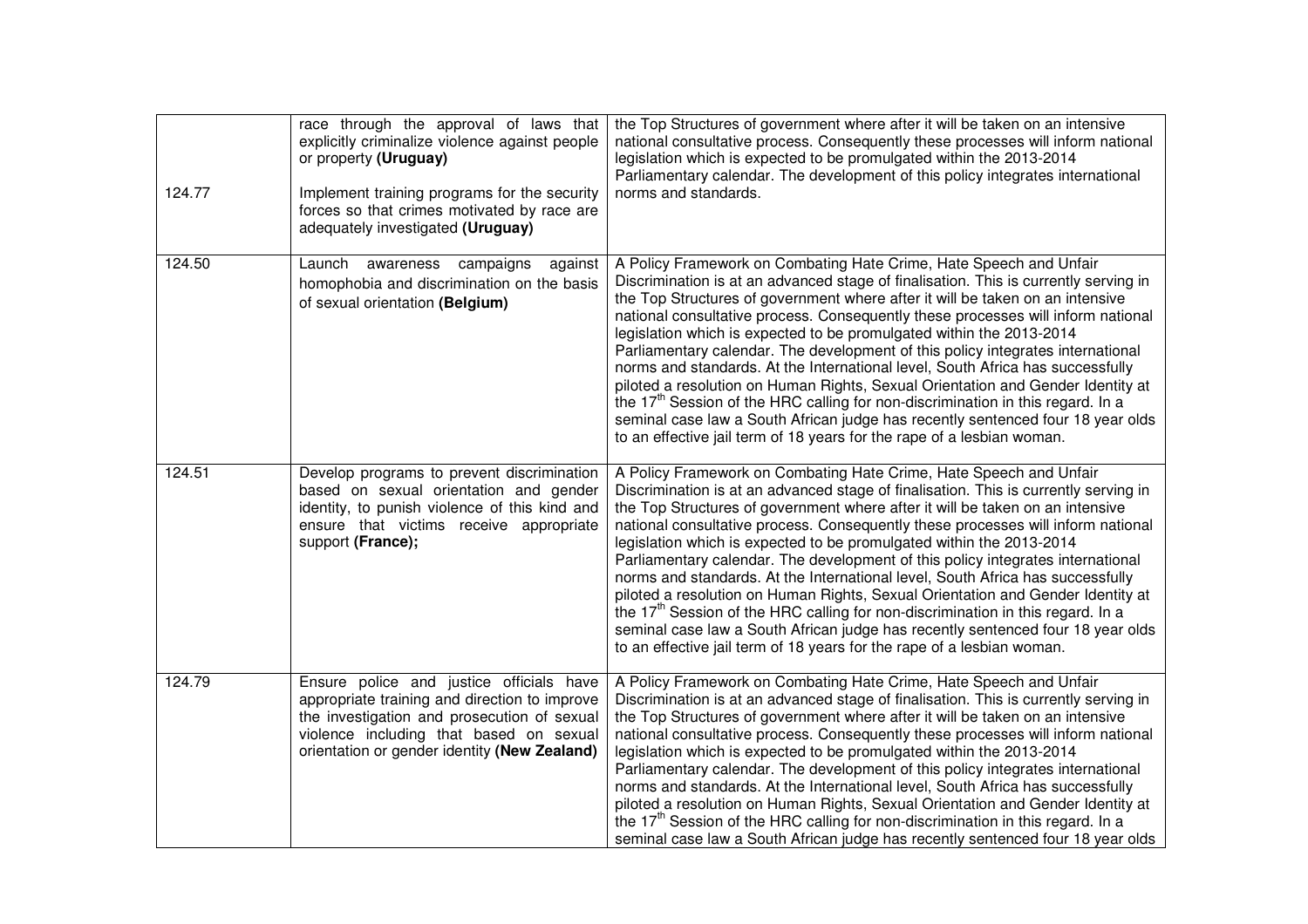|        |                                                                                                                                                                                                                                                                                                             | to an effective jail term of 18 years for the rape of a lesbian woman.                                                                                                                                                                                                                                                                                                                                                                                                                                                                                                                                                                                                                                                                                                                                                                                                                                                      |
|--------|-------------------------------------------------------------------------------------------------------------------------------------------------------------------------------------------------------------------------------------------------------------------------------------------------------------|-----------------------------------------------------------------------------------------------------------------------------------------------------------------------------------------------------------------------------------------------------------------------------------------------------------------------------------------------------------------------------------------------------------------------------------------------------------------------------------------------------------------------------------------------------------------------------------------------------------------------------------------------------------------------------------------------------------------------------------------------------------------------------------------------------------------------------------------------------------------------------------------------------------------------------|
| 124.80 | Ensure that law enforcement officials and<br>other relevant actors are adequately trained<br>to investigate and prosecute hate crimes on<br>the basis of sexual orientation and gender<br>identity, including through the promotion of<br>sensitization<br>awareness-raising<br>and<br>campaigns (Denmark); | A Policy Framework on Combating Hate Crime, Hate Speech and Unfair<br>Discrimination is at an advanced stage of finalisation. This is currently serving in<br>the Top Structures of government where after it will be taken on an intensive<br>national consultative process. Consequently these processes will inform national<br>legislation which is expected to be promulgated within the 2013-2014<br>Parliamentary calendar. The development of this policy integrates international<br>norms and standards. At the International level, South Africa has successfully<br>piloted a resolution on Human Rights, Sexual Orientation and Gender Identity at<br>the 17 <sup>th</sup> Session of the HRC calling for non-discrimination in this regard. In a<br>seminal case law a South African judge has recently sentenced four 18 year olds<br>to an effective jail term of 18 years for the rape of a lesbian woman. |
| 124.81 | Develop monitoring capacity and legislation<br>to enhance the prevention, investigation and<br>prosecution of crimes of violence against<br>individuals on the grounds of their sexual<br>orientation or gender identity (Netherlands)                                                                      | A Policy Framework on Combating Hate Crime, Hate Speech and Unfair<br>Discrimination is at an advanced stage of finalisation. This is currently serving in<br>the Top Structures of government where after it will be taken on an intensive<br>national consultative process. Consequently these processes will inform national<br>legislation which is expected to be promulgated within the 2013-2014<br>Parliamentary calendar. The development of this policy integrates international<br>norms and standards. At the International level, South Africa has successfully<br>piloted a resolution on Human Rights, Sexual Orientation and Gender Identity at<br>the 17 <sup>th</sup> Session of the HRC calling for non-discrimination in this regard. In a<br>seminal case law a South African judge has recently sentenced four 18 year olds<br>to an effective jail term of 18 years for the rape of a lesbian woman. |
| 124.82 | Enhance the prevention, investigation and<br>prosecution of crimes of violence against<br>individuals based on their gender or sexual<br>orientation (United Kingdom of Great<br><b>Britain and Northern Ireland)</b>                                                                                       | A Policy Framework on Combating Hate Crime, Hate Speech and Unfair<br>Discrimination is at an advanced stage of finalisation. This is currently serving in<br>the Top Structures of government where after it will be taken on an intensive<br>national consultative process. Consequently these processes will inform national<br>legislation which is expected to be promulgated within the 2013-2014<br>Parliamentary calendar. The development of this policy integrates international<br>norms and standards. At the International level, South Africa has successfully<br>piloted a resolution on Human Rights, Sexual Orientation and Gender Identity at<br>the 17 <sup>th</sup> Session of the HRC calling for non-discrimination in this regard. In a<br>seminal case law a South African judge has recently sentenced four 18 year olds<br>to an effective jail term of 18 years for the rape of a lesbian woman. |
| 124.83 | Take steps to ensure targeted attacks<br>against individuals based on their sexual<br>orientation are thoroughly investigated and<br>prosecuted, and strengthen mechanisms to                                                                                                                               | A Policy Framework on Combating Hate Crime, Hate Speech and Unfair<br>Discrimination is at an advanced stage of finalisation. This is currently serving in<br>the Top Structures of government where after it will be taken on an intensive<br>national consultative process. Consequently these processes will inform national                                                                                                                                                                                                                                                                                                                                                                                                                                                                                                                                                                                             |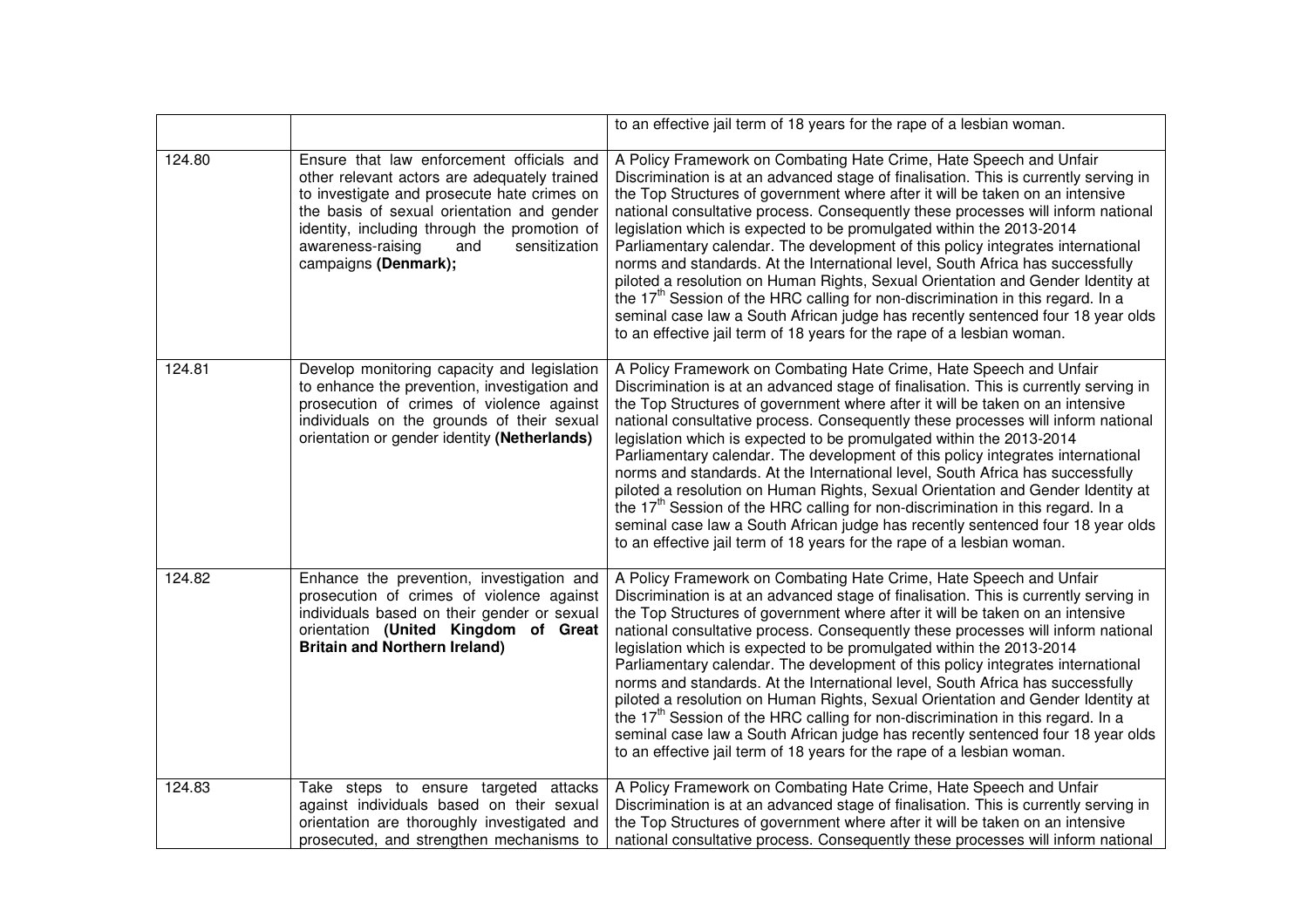|        | prevent crimes of violence (Canada)                                                                                                                                                                                                                                                                                                  | legislation which is expected to be promulgated within the 2013-2014<br>Parliamentary calendar. The development of this policy integrates international<br>norms and standards. At the International level, South Africa has successfully<br>piloted a resolution on Human Rights, Sexual Orientation and Gender Identity at<br>the 17 <sup>th</sup> Session of the HRC calling for non-discrimination in this regard. In a<br>seminal case law a South African judge has recently sentenced four 18 year olds<br>to an effective jail term of 18 years for the rape of a lesbian woman.                                                                                                                                                                                                                                                                                                                                    |
|--------|--------------------------------------------------------------------------------------------------------------------------------------------------------------------------------------------------------------------------------------------------------------------------------------------------------------------------------------|-----------------------------------------------------------------------------------------------------------------------------------------------------------------------------------------------------------------------------------------------------------------------------------------------------------------------------------------------------------------------------------------------------------------------------------------------------------------------------------------------------------------------------------------------------------------------------------------------------------------------------------------------------------------------------------------------------------------------------------------------------------------------------------------------------------------------------------------------------------------------------------------------------------------------------|
| 124.84 | Publically denounce<br>crimes<br>committed<br>against LGBTs and to conduct thorough<br>investigations into and prosecutions of these<br>attacks (Austria)                                                                                                                                                                            | A Policy Framework on Combating Hate Crime, Hate Speech and Unfair<br>Discrimination is at an advanced stage of finalisation. This is currently serving in<br>the Top Structures of government where after it will be taken on an intensive<br>national consultative process. Consequently these processes will inform national<br>legislation which is expected to be promulgated within the 2013-2014<br>Parliamentary calendar. The development of this policy integrates international<br>norms and standards. At the International level, South Africa has successfully<br>piloted a resolution on Human Rights, Sexual Orientation and Gender Identity at<br>the 17 <sup>th</sup> Session of the HRC calling for non-discrimination in this regard. In a<br>seminal case law a South African judge has recently sentenced four 18 year olds<br>to an effective jail term of 18 years for the rape of a lesbian woman. |
| 124.85 | Publicly denounce all violence based on<br>sexual orientation or gender identity and<br>adopt effective measures to raise public<br>awareness concerning the constitutional<br>protection of LGBT individuals (Finland)                                                                                                              | A Policy Framework on Combating Hate Crime, Hate Speech and Unfair<br>Discrimination is at an advanced stage of finalisation. This is currently serving in<br>the Top Structures of government where after it will be taken on an intensive<br>national consultative process. Consequently these processes will inform national<br>legislation which is expected to be promulgated within the 2013-2014<br>Parliamentary calendar. The development of this policy integrates international<br>norms and standards. At the International level, South Africa has successfully<br>piloted a resolution on Human Rights, Sexual Orientation and Gender Identity at<br>the 17 <sup>th</sup> Session of the HRC calling for non-discrimination in this regard. In a<br>seminal case law a South African judge has recently sentenced four 18 year olds<br>to an effective jail term of 18 years for the rape of a lesbian woman. |
| 124.86 | for<br>freedom<br>Increase<br>advocacy<br>from<br>discrimination based on sexual orientation<br>and gender identity through public education<br>and awareness building and address<br>violence targeting LGBT persons through<br>training for police, first responders and<br>justice system officials (United States of<br>America) | A Policy Framework on Combating Hate Crime, Hate Speech and Unfair<br>Discrimination is at an advanced stage of finalisation. This is currently serving in<br>the Top Structures of government where after it will be taken on an intensive<br>national consultative process. Consequently these processes will inform national<br>legislation which is expected to be promulgated within the 2013-2014<br>Parliamentary calendar. The development of this policy integrates international<br>norms and standards. At the International level, South Africa has successfully<br>piloted a resolution on Human Rights, Sexual Orientation and Gender Identity at<br>the 17 <sup>th</sup> Session of the HRC calling for non-discrimination in this regard. In a<br>seminal case law a South African judge has recently sentenced four 18 year olds                                                                           |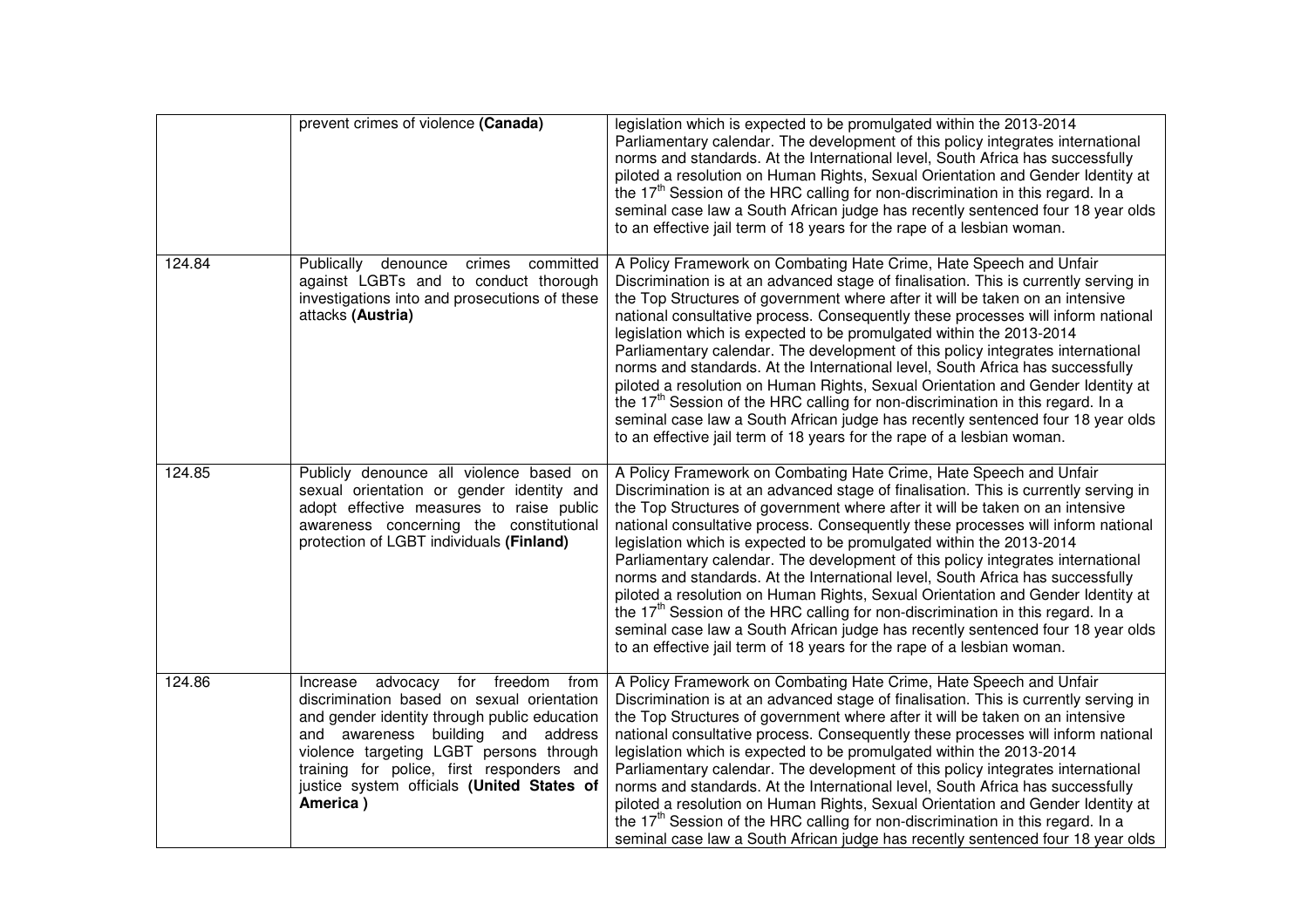|                       |                                                                                                                                                                                                                  | to an effective jail term of 18 years for the rape of a lesbian woman.                                                                                                                                                                                                                                                                                                                                                                                                                                                                                                                                                                                                                                                                                                                                                                                                                                                      |
|-----------------------|------------------------------------------------------------------------------------------------------------------------------------------------------------------------------------------------------------------|-----------------------------------------------------------------------------------------------------------------------------------------------------------------------------------------------------------------------------------------------------------------------------------------------------------------------------------------------------------------------------------------------------------------------------------------------------------------------------------------------------------------------------------------------------------------------------------------------------------------------------------------------------------------------------------------------------------------------------------------------------------------------------------------------------------------------------------------------------------------------------------------------------------------------------|
| 124.87                | In order to avoid the occurrence of impunity<br>in cases of violence against LGBT persons,<br>that all such cases be subject of credible<br>investigations<br>and<br>the<br>perpetrators<br>prosecuted (Belgium) | A Policy Framework on Combating Hate Crime, Hate Speech and Unfair<br>Discrimination is at an advanced stage of finalisation. This is currently serving in<br>the Top Structures of government where after it will be taken on an intensive<br>national consultative process. Consequently these processes will inform national<br>legislation which is expected to be promulgated within the 2013-2014<br>Parliamentary calendar. The development of this policy integrates international<br>norms and standards. At the International level, South Africa has successfully<br>piloted a resolution on Human Rights, Sexual Orientation and Gender Identity at<br>the 17 <sup>th</sup> Session of the HRC calling for non-discrimination in this regard. In a<br>seminal case law a South African judge has recently sentenced four 18 year olds<br>to an effective jail term of 18 years for the rape of a lesbian woman. |
| 124.78                | Continue its efforts in the fight against<br>violence and discrimination based on sexual<br>orientation and gender identity (Argentina)                                                                          | A Policy Framework on Combating Hate Crime, Hate Speech and Unfair<br>Discrimination is at an advanced stage of finalisation. This is currently serving in<br>the Top Structures of government where after it will be taken on an intensive<br>national consultative process. Consequently these processes will inform national<br>legislation which is expected to be promulgated within the 2013-2014<br>Parliamentary calendar. The development of this policy integrates international<br>norms and standards. At the International level, South Africa has successfully<br>piloted a resolution on Human Rights, Sexual Orientation and Gender Identity at<br>the 17 <sup>th</sup> Session of the HRC calling for non-discrimination in this regard. In a<br>seminal case law a South African judge has recently sentenced four 18 year olds<br>to an effective jail term of 18 years for the rape of a lesbian woman. |
|                       |                                                                                                                                                                                                                  | Violence against women and children, manifestations of domestic and social violence and human trafficking                                                                                                                                                                                                                                                                                                                                                                                                                                                                                                                                                                                                                                                                                                                                                                                                                   |
| Recommendation<br>no. | Summary of Recommendation                                                                                                                                                                                        | Comment on domestic implementation mechanisms                                                                                                                                                                                                                                                                                                                                                                                                                                                                                                                                                                                                                                                                                                                                                                                                                                                                               |
| 124.52                | Continue improving the protection of its<br>citizens from violent crime in urban and rural<br>areas, as laid out in the key national<br>priorities for 2009 to 2014 (Netherlands)                                | Crime prevention is one of the identified priorities for the current administration.<br>Adequate resources have been placed at the disposal of organs of state security<br>and law enforcement agencies to ensure visible policing as well as community<br>policing with the view to combating violent crime, contact crime and<br>manifestations of violence in our communities. Annual statistics reveal a<br>declining trend although our vision is to ensure no violence at all.                                                                                                                                                                                                                                                                                                                                                                                                                                        |
| 124.89                | Enact the Prevention and Combating of<br>Trafficking in Persons Bill as soon as<br>possible (Namibia)                                                                                                            | The Prevention and Combating of Trafficking in Persons Bill is before the second<br>house of Parliament for consideration and adoption. Trafficking in human beings<br>has been acknowledged as a universal challenge requiring international                                                                                                                                                                                                                                                                                                                                                                                                                                                                                                                                                                                                                                                                               |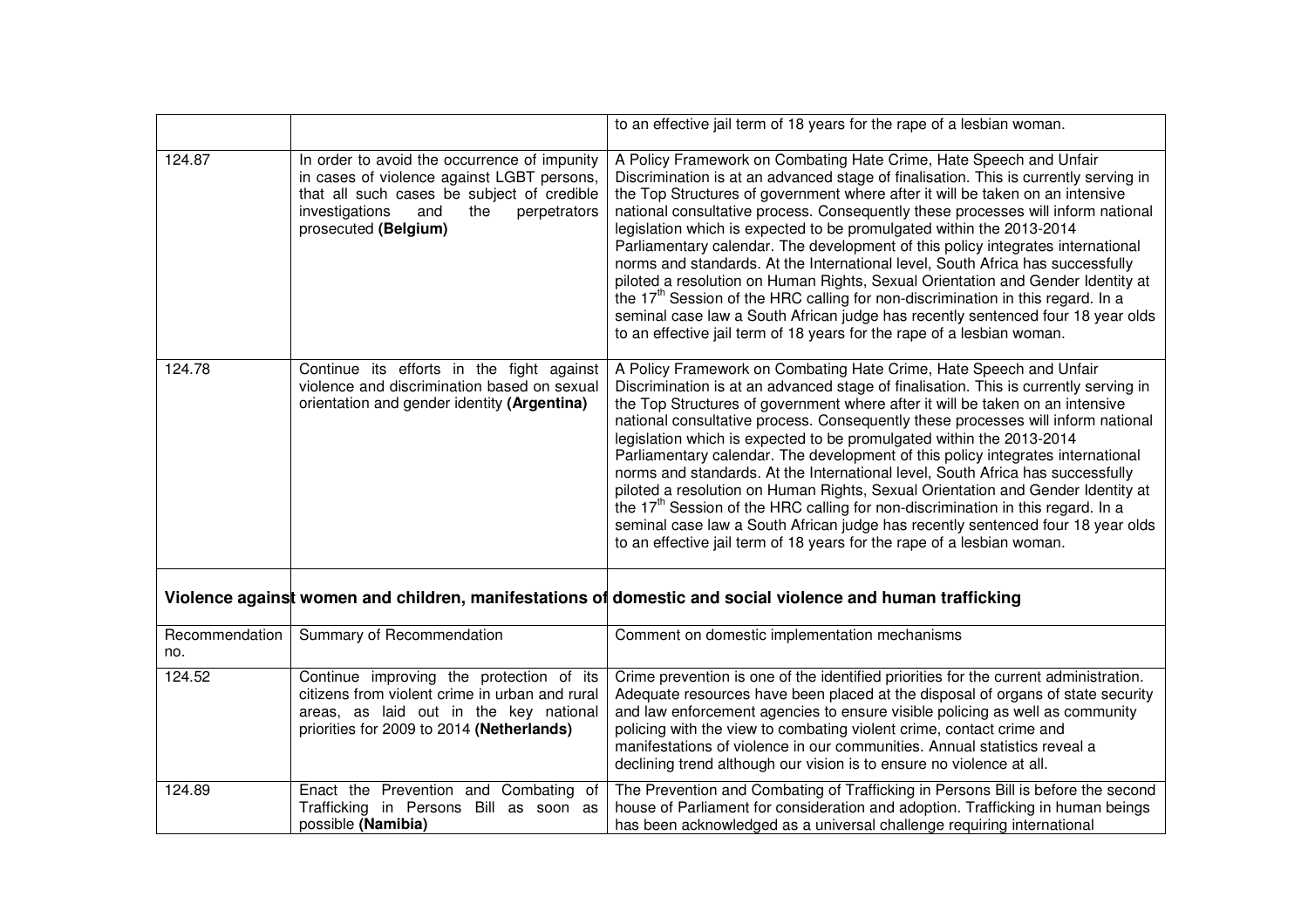| 124.23 | The draft law to prevent and fight against<br>human trafficking (Burkina Faso)                                                                                                                                                                             | cooperation for its effective combating. South Africa is extremely supportive of<br>the Vienna based programs in the framework of the Commission on Crime<br>Prevention and Criminal Justice which, among others, seek to develop global<br>regulatory framework for the combating of Human Trafficking. Access to justice<br>is entrenched in the Constitution of South Africa, national legislation, policies and<br>programmes. Several measures have been put in place to particularly ensure<br>women's access to justice e.g. National Access to Justice Week held during<br>women's month (August) every year, 16 Days of Activism of No Violence against<br>Women and Children, Multi-disciplinary care-centres for victims of sexual<br>offences and crime (Thuthuzela care centres). The primary purposes of these<br>programmes are to ensure maximum protection of victims, provision of adequate<br>remedies to victims including combating impunity with the view to ensuring non-<br>recurrence.                                                                                                                                                                                                                                                  |
|--------|------------------------------------------------------------------------------------------------------------------------------------------------------------------------------------------------------------------------------------------------------------|------------------------------------------------------------------------------------------------------------------------------------------------------------------------------------------------------------------------------------------------------------------------------------------------------------------------------------------------------------------------------------------------------------------------------------------------------------------------------------------------------------------------------------------------------------------------------------------------------------------------------------------------------------------------------------------------------------------------------------------------------------------------------------------------------------------------------------------------------------------------------------------------------------------------------------------------------------------------------------------------------------------------------------------------------------------------------------------------------------------------------------------------------------------------------------------------------------------------------------------------------------------|
| 124.90 | Continue efforts for the enactment of the<br>Law against Trafficking in Persons, being<br>sure that its approval will be a precious<br>instrument in the fight against this scourge<br>(Paraguay)                                                          | The Prevention and Combating of Trafficking in Persons Bill is before the second<br>house of Parliament for consideration and adoption. Trafficking in human beings<br>has been acknowledged as a universal challenge requiring international<br>cooperation for its effective combating. South Africa is extremely supportive of<br>the Vienna based programs in the framework of the Commission on Crime<br>Prevention and Criminal Justice which, among others, seek to develop global<br>regulatory framework for the combating of Human Trafficking. Access to justice<br>is entrenched in the Constitution of South Africa, national legislation, policies and<br>programmes. Several measures have been put in place to particularly ensure<br>women's access to justice e.g. National Access to Justice Week held during<br>women's month (August) every year, 16 Days of Activism of No Violence against<br>Women and Children, Multi-disciplinary care-centres for victims of sexual<br>offences and crime (Thuthuzela care centres). The primary purposes of these<br>programmes are to ensure maximum protection of victims, provision of adequate<br>remedies to victims including combating impunity with the view to ensuring non-<br>recurrence. |
| 124.91 | Expedite the adoption of the Prevention and<br>Combating of Trafficking in Persons Bill as a<br>mechanism to assist victims in accordance<br>with international humanitarian and human<br>rights standards and to prosecute the<br>perpetrators (Thailand) | The Prevention and Combating of Trafficking in Persons Bill is before the second<br>house of Parliament for consideration and adoption. Trafficking in human beings<br>has been acknowledged as a universal challenge requiring international<br>cooperation for its effective combating. South Africa is extremely supportive of<br>the Vienna based programs in the framework of the Commission on Crime<br>Prevention and Criminal Justice which, among others, seek to develop global<br>regulatory framework for the combating of Human Trafficking. Access to justice<br>is entrenched in the Constitution of South Africa, national legislation, policies and<br>programmes. Several measures have been put in place to particularly ensure<br>women's access to justice e.g. National Access to Justice Week held during                                                                                                                                                                                                                                                                                                                                                                                                                                 |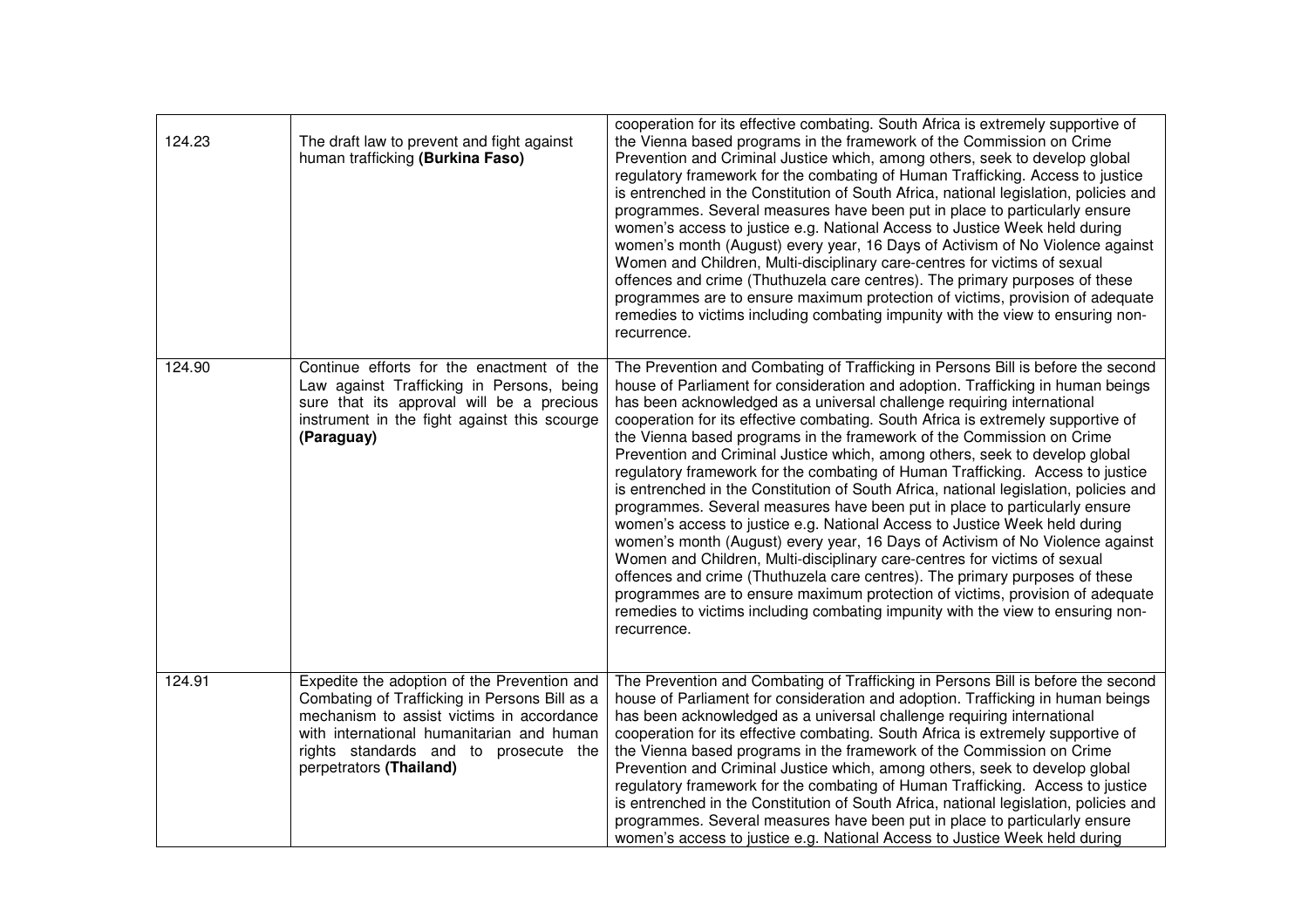|        |                                                                                                                                                                                                                                                     | women's month (August) every year, 16 Days of Activism of No Violence against<br>Women and Children, Multi-disciplinary care-centres for victims of sexual<br>offences and crime (Thuthuzela care centres). The primary purposes of these<br>programmes are to ensure maximum protection of victims, provision of adequate<br>remedies to victims including combating impunity with the view to ensuring non-<br>recurrence.                                                                                                                                                                                                                                                                                                                                                                                                                                                                                                                                                                                                                                                                                                                                                                                                                                     |
|--------|-----------------------------------------------------------------------------------------------------------------------------------------------------------------------------------------------------------------------------------------------------|------------------------------------------------------------------------------------------------------------------------------------------------------------------------------------------------------------------------------------------------------------------------------------------------------------------------------------------------------------------------------------------------------------------------------------------------------------------------------------------------------------------------------------------------------------------------------------------------------------------------------------------------------------------------------------------------------------------------------------------------------------------------------------------------------------------------------------------------------------------------------------------------------------------------------------------------------------------------------------------------------------------------------------------------------------------------------------------------------------------------------------------------------------------------------------------------------------------------------------------------------------------|
| 124.92 | Pass the "Combating and Prevention of<br>Trafficking in Persons Bill" currently under<br>deliberation in the National Assembly, and<br>move swiftly to implement it once passed<br>(United States of America)                                       | The Prevention and Combating of Trafficking in Persons Bill is before the second<br>house of Parliament for consideration and adoption. Trafficking in human beings<br>has been acknowledged as a universal challenge requiring international<br>cooperation for its effective combating. South Africa is extremely supportive of<br>the Vienna based programs in the framework of the Commission on Crime<br>Prevention and Criminal Justice which, among others, seek to develop global<br>regulatory framework for the combating of Human Trafficking. Access to justice<br>is entrenched in the Constitution of South Africa, national legislation, policies and<br>programmes. Several measures have been put in place to particularly ensure<br>women's access to justice e.g. National Access to Justice Week held during<br>women's month (August) every year, 16 Days of Activism of No Violence against<br>Women and Children, Multi-disciplinary care-centres for victims of sexual<br>offences and crime (Thuthuzela care centres). The primary purposes of these<br>programmes are to ensure maximum protection of victims, provision of adequate<br>remedies to victims including combating impunity with the view to ensuring non-<br>recurrence. |
| 124.20 | Pay special attention in the adoption of laws<br>and their implementation to change of<br>negative social practices particularly with<br>respect sexual violence and discrimination<br>against women and the protection of<br>children (Cape Verde) | The Prevention and Combating of Trafficking in Persons Bill is before the second<br>house of Parliament for consideration and adoption. Trafficking in human beings<br>has been acknowledged as a universal challenge requiring international<br>cooperation for its effective combating. South Africa is extremely supportive of<br>the Vienna based programs in the framework of the Commission on Crime<br>Prevention and Criminal Justice which, among others, seek to develop global<br>regulatory framework for the combating of Human Trafficking. Access to justice<br>is entrenched in the Constitution of South Africa, national legislation, policies and<br>programmes. Several measures have been put in place to particularly ensure<br>women's access to justice e.g. National Access to Justice Week held during<br>women's month (August) every year, 16 Days of Activism of No Violence against<br>Women and Children, Multi-disciplinary care-centres for victims of sexual<br>offences and crime (Thuthuzela care centres). The primary purposes of these<br>programmes are to ensure maximum protection of victims, provision of adequate<br>remedies to victims including combating impunity with the view to ensuring non-<br>recurrence. |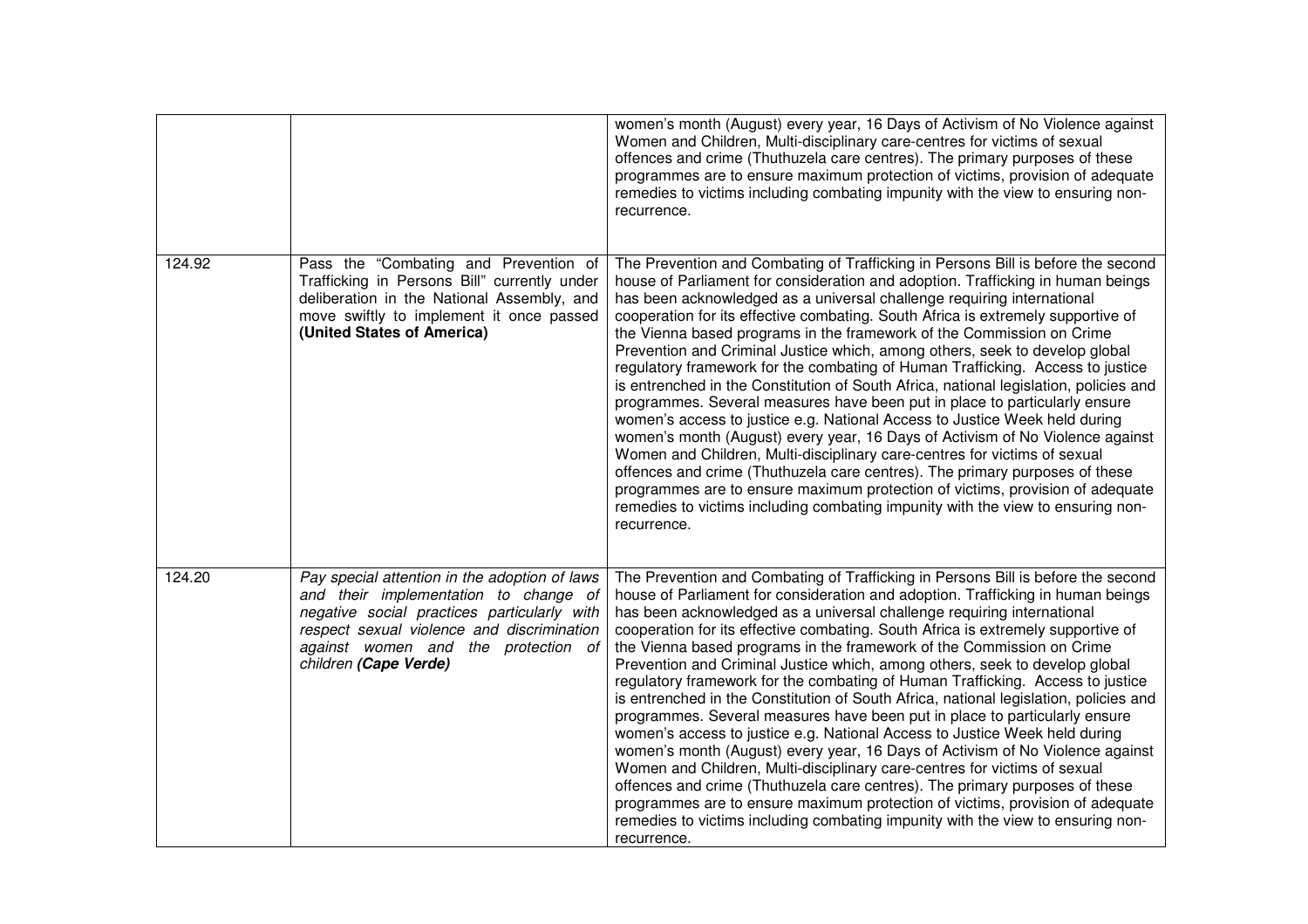| 124.64 | Take concrete measures to improve the<br>protection of women against gender-based<br>violence and to ensure that perpetrators are<br>held accountable (Norway)                                                                                                          | The Prevention and Combating of Trafficking in Persons Bill is before the second<br>house of Parliament for consideration and adoption. Trafficking in human beings<br>has been acknowledged as a universal challenge requiring international<br>cooperation for its effective combating. South Africa is extremely supportive of<br>the Vienna based programs in the framework of the Commission on Crime<br>Prevention and Criminal Justice which, among others, seek to develop global<br>regulatory framework for the combating of Human Trafficking. Access to justice<br>is entrenched in the Constitution of South Africa, national legislation, policies and<br>programmes. Several measures have been put in place to particularly ensure<br>women's access to justice e.g. National Access to Justice Week held during<br>women's month (August) every year, 16 Days of Activism of No Violence against<br>Women and Children, Multi-disciplinary care-centres for victims of sexual<br>offences and crime (Thuthuzela care centres). The primary purposes of these<br>programmes are to ensure maximum protection of victims, provision of adequate<br>remedies to victims including combating impunity with the view to ensuring non-<br>recurrence. |
|--------|-------------------------------------------------------------------------------------------------------------------------------------------------------------------------------------------------------------------------------------------------------------------------|------------------------------------------------------------------------------------------------------------------------------------------------------------------------------------------------------------------------------------------------------------------------------------------------------------------------------------------------------------------------------------------------------------------------------------------------------------------------------------------------------------------------------------------------------------------------------------------------------------------------------------------------------------------------------------------------------------------------------------------------------------------------------------------------------------------------------------------------------------------------------------------------------------------------------------------------------------------------------------------------------------------------------------------------------------------------------------------------------------------------------------------------------------------------------------------------------------------------------------------------------------------|
| 124.65 | Increase efforts for the protection of women<br>victims of gender violence, ensuring that<br>perpetrators face the required trials and<br>training the authorities involved on the<br>subject of the protection and prevention of<br>violence against women (Nicaragua) | The Prevention and Combating of Trafficking in Persons Bill is before the second<br>house of Parliament for consideration and adoption. Trafficking in human beings<br>has been acknowledged as a universal challenge requiring international<br>cooperation for its effective combating. South Africa is extremely supportive of<br>the Vienna based programs in the framework of the Commission on Crime<br>Prevention and Criminal Justice which, among others, seek to develop global<br>regulatory framework for the combating of Human Trafficking. Access to justice<br>is entrenched in the Constitution of South Africa, national legislation, policies and<br>programmes. Several measures have been put in place to particularly ensure<br>women's access to justice e.g. National Access to Justice Week held during<br>women's month (August) every year, 16 Days of Activism of No Violence against<br>Women and Children, Multi-disciplinary care-centres for victims of sexual<br>offences and crime (Thuthuzela care centres). The primary purposes of these<br>programmes are to ensure maximum protection of victims, provision of adequate<br>remedies to victims including combating impunity with the view to ensuring non-<br>recurrence. |
| 124.27 | That the newly established Department of<br>Women,<br>Children<br>and<br>People<br>with                                                                                                                                                                                 | The mandate of the Department for Women, Children and People with<br>Disabilities is that of advocacy for the mainstreaming of the rights of the                                                                                                                                                                                                                                                                                                                                                                                                                                                                                                                                                                                                                                                                                                                                                                                                                                                                                                                                                                                                                                                                                                                 |
|        | Disabilities be empowered to coordinate<br>actions<br>amongst various<br>Government                                                                                                                                                                                     | vulnerable groups in South Africa. The actual government roll-out programmes<br>are located in all other national, provincial and local departments in accordance                                                                                                                                                                                                                                                                                                                                                                                                                                                                                                                                                                                                                                                                                                                                                                                                                                                                                                                                                                                                                                                                                                |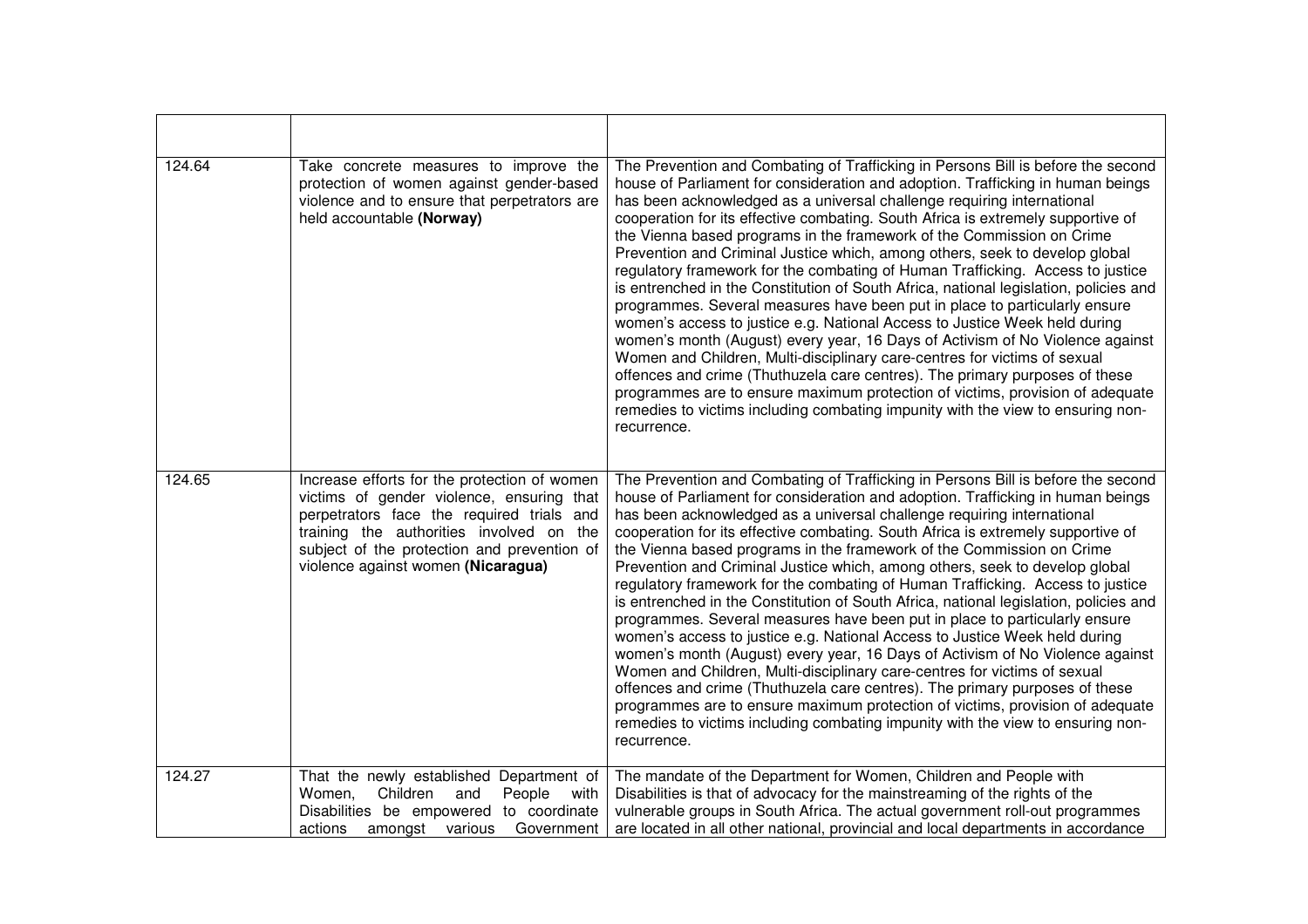|        | agencies to address the issue of gender-<br>based violence (Timor-Leste)                                                                                                                                                                                                                                   | with their mandates.                                                                                                                                                                                                                                                                                                                                                                                                                                                                                                                                                                                                                                                                                                                                                                                                                   |
|--------|------------------------------------------------------------------------------------------------------------------------------------------------------------------------------------------------------------------------------------------------------------------------------------------------------------|----------------------------------------------------------------------------------------------------------------------------------------------------------------------------------------------------------------------------------------------------------------------------------------------------------------------------------------------------------------------------------------------------------------------------------------------------------------------------------------------------------------------------------------------------------------------------------------------------------------------------------------------------------------------------------------------------------------------------------------------------------------------------------------------------------------------------------------|
| 124.70 | Promote awareness-raising campaigns and<br>rights<br>education programmes<br>human<br>particularly directed to law enforcement<br>officials and educators that address the<br>problematic of sexual violence against<br>women (Portugal)                                                                   | Crime prevention is one of the identified priorities for the current administration.<br>Adequate resources have been placed at the disposal of organs of state security<br>and law enforcement agencies to ensure visible policing as well as community<br>policing with the view to combating violent crime, contact crime and<br>manifestations of violence in our communities. Annual statistics reveal a<br>declining trend although our vision is to ensure no violence at all.                                                                                                                                                                                                                                                                                                                                                   |
| 124.67 | Undertake continued and enhanced efforts<br>to protect and provide redress to women<br>suffering from violence and to continue<br>raising awareness, through training and<br>other means, in the judicial system,<br>including police, of the necessity to act<br>against this violence (Sweden)           | Crime prevention is one of the identified priorities for the current administration.<br>Adequate resources have been placed at the disposal of organs of state security<br>and law enforcement agencies to ensure visible policing as well as community<br>policing with the view to combating violent crime, contact crime and<br>manifestations of violence in our communities. Annual statistics reveal a<br>declining trend although our vision is to ensure no violence at all.                                                                                                                                                                                                                                                                                                                                                   |
| 124.68 | Strengthen the training of the police,<br>prosecutors and the judiciary in the area of<br>gender based violence (Norway)                                                                                                                                                                                   | Crime prevention is one of the identified priorities for the current administration.<br>Adequate resources have been placed at the disposal of organs of state security<br>and law enforcement agencies to ensure visible policing as well as community<br>policing with the view to combating violent crime, contact crime and<br>manifestations of violence in our communities. Annual statistics reveal a<br>declining trend although our vision is to ensure no violence at all.                                                                                                                                                                                                                                                                                                                                                   |
| 124.69 | Take measures to guarantee thorough<br>investigation and prosecution of crimes of<br>sexual violence, including relevant training<br>of law enforcement officials, and implement<br>national human rights awareness-raising<br>focused on women's rights (Japan)                                           | Crime prevention is one of the identified priorities for the current administration.<br>Adequate resources have been placed at the disposal of organs of state security<br>and law enforcement agencies to ensure visible policing as well as community<br>policing with the view to combating violent crime, contact crime and<br>manifestations of violence in our communities. Annual statistics reveal a<br>declining trend although our vision is to ensure no violence at all.                                                                                                                                                                                                                                                                                                                                                   |
| 124.71 | Adopt and implement appropriate, efficient<br>measures ensuring that all allegations of<br>sexual violence against women are properly<br>registered, prosecuted and their perpetrators<br>duly convicted, including a provision of<br>victims' access to redress and social support<br>services (Slovakia) | Access to justice is entrenched in the Constitution of South Africa, national<br>legislation, policies and programmes. Several measures have been put in place<br>to particularly ensure women's access to justice e.g. National Access to Justice<br>Week held during women's month (August) every year, 16 Days of Activism of<br>No Violence against Women and Children, Multi-disciplinary care-centres for<br>victims of sexual offences and crime (Thuthuzela care centres). The primary<br>purposes of these programmes are to ensure maximum protection of victims,<br>provision of adequate remedies to victims including combating impunity with the<br>view to ensuring non-recurrence. Additionally victim-friendly rooms, shelters for<br>abused women, counselling services for victims of abuse, family violence, child |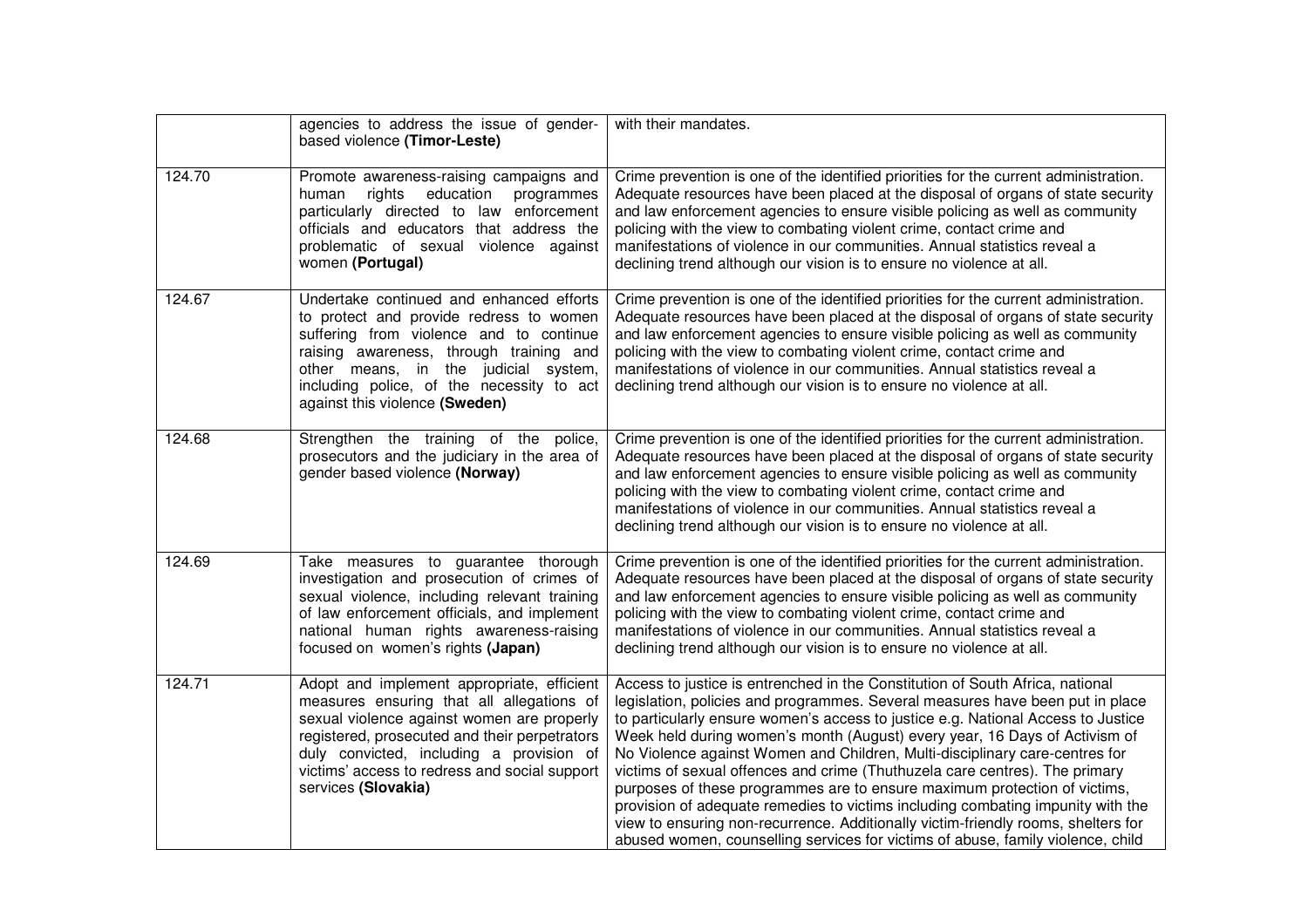|        |                                                                                                                                             | protection and sexual offences units have been established                                                                                                                                                                                                                                                                                                                                                                                                                                                                                                                                                                                                                                                                                                                                                                                                                                            |
|--------|---------------------------------------------------------------------------------------------------------------------------------------------|-------------------------------------------------------------------------------------------------------------------------------------------------------------------------------------------------------------------------------------------------------------------------------------------------------------------------------------------------------------------------------------------------------------------------------------------------------------------------------------------------------------------------------------------------------------------------------------------------------------------------------------------------------------------------------------------------------------------------------------------------------------------------------------------------------------------------------------------------------------------------------------------------------|
| 124.72 | Establish mechanisms that will offer the<br>victims of rape appropriate and adequate<br>support and provide them with redress<br>(Slovenia) | Access to justice is entrenched in the Constitution of South Africa, national<br>legislation, policies and programmes. Several measures have been put in place<br>to particularly ensure women's access to justice e.g. National Access to Justice<br>Week held during women's month (August) every year, 16 Days of Activism of<br>No Violence against Women and Children, Multi-disciplinary care-centres for<br>victims of sexual offences and crime (Thuthuzela care centres). The primary<br>purposes of these programmes are to ensure maximum protection of victims,<br>provision of adequate remedies to victims including combating impunity with the<br>view to ensuring non-recurrence. Additionally victim-friendly rooms, shelters for<br>abused women, counselling services for victims of abuse, family violence, child<br>protection and sexual offences units have been established  |
| 124.73 | Step up efforts against sexual violence and<br>improve social support services to victims<br>(Italy)                                        | Access to justice is entrenched in the Constitution of South Africa, national<br>legislation, policies and programmes. Several measures have been put in place<br>to particularly ensure women's access to justice e.g. National Access to Justice<br>Week held during women's month (August) every year, 16 Days of Activism of<br>No Violence against Women and Children, Multi-disciplinary care-centres for<br>victims of sexual offences and crime (Thuthuzela care centres). The primary<br>purposes of these programmes are to ensure maximum protection of victims,<br>provision of adequate remedies to victims including combating impunity with the<br>view to ensuring non-recurrence. Additionally victim-friendly rooms, shelters for<br>abused women, counselling services for victims of abuse, family violence, child<br>protection and sexual offences units have been established. |
| 124.74 | Rigorously apply the legislation against<br>gender violence and sexual violence,<br>especially against girls and boys (Spain)               | Access to justice is entrenched in the Constitution of South Africa, national<br>legislation, policies and programmes. Several measures have been put in place<br>to particularly ensure women's access to justice e.g. National Access to Justice<br>Week held during women's month (August) every year, 16 Days of Activism of<br>No Violence against Women and Children, Multi-disciplinary care-centres for<br>victims of sexual offences and crime (Thuthuzela care centres). The primary<br>purposes of these programmes are to ensure maximum protection of victims,<br>provision of adequate remedies to victims including combating impunity with the<br>view to ensuring non-recurrence. Additionally victim-friendly rooms, shelters for<br>abused women, counselling services for victims of abuse, family violence, child<br>protection and sexual offences units have been established. |
| 124.62 | Put in place stronger mechanisms to protect<br>women and girls against gender-based<br>violence and provide redress to victims              | Access to justice is entrenched in the Constitution of South Africa, national<br>legislation, policies and programmes. Several measures have been put in place<br>to particularly ensure women's access to justice e.g. National Access to Justice                                                                                                                                                                                                                                                                                                                                                                                                                                                                                                                                                                                                                                                    |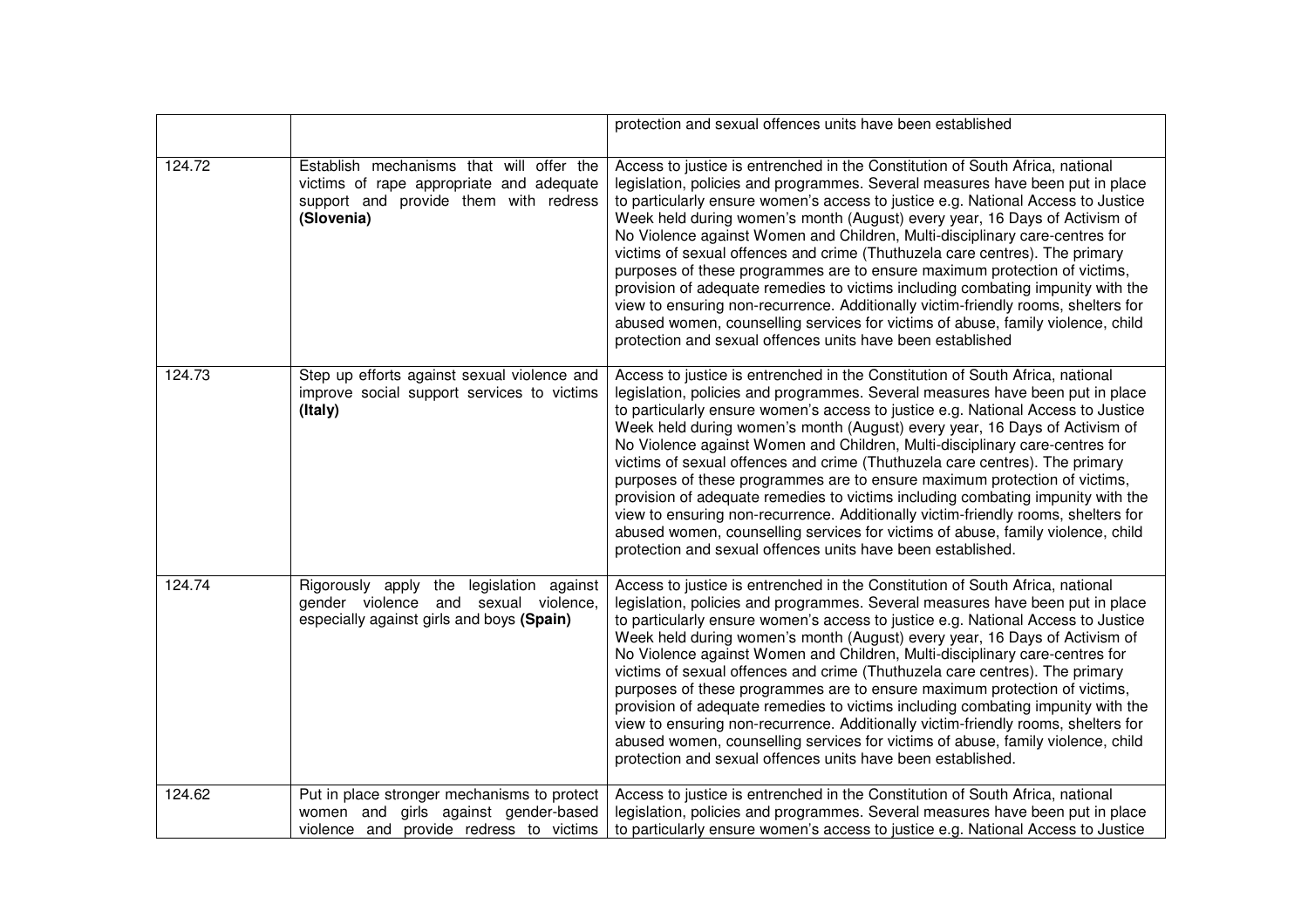|                       | (Austria)                                                                                                                                                                                                    | Week held during women's month (August) every year, 16 Days of Activism of<br>No Violence against Women and Children, Multi-disciplinary care-centres for<br>victims of sexual offences and crime (Thuthuzela care centres). The primary<br>purposes of these programmes are to ensure maximum protection of victims,<br>provision of adequate remedies to victims including combating impunity with the<br>view to ensuring non-recurrence. Additionally victim-friendly rooms, shelters for<br>abused women, counselling services for victims of abuse, family violence, child<br>protection and sexual offences units have been established. |
|-----------------------|--------------------------------------------------------------------------------------------------------------------------------------------------------------------------------------------------------------|-------------------------------------------------------------------------------------------------------------------------------------------------------------------------------------------------------------------------------------------------------------------------------------------------------------------------------------------------------------------------------------------------------------------------------------------------------------------------------------------------------------------------------------------------------------------------------------------------------------------------------------------------|
| 124.66                | Considers the adoption of a specific law for<br>domestic violence, containing both criminal<br>and civil provisions (Brazil)                                                                                 | South Africa has national legislation in the form of the Domestic Violence Act,<br>1998, which contains both criminal and civil provisions.                                                                                                                                                                                                                                                                                                                                                                                                                                                                                                     |
|                       |                                                                                                                                                                                                              | Criminalization of Torture and Other Cruel, Inhuman or Degrading treatment and Punishment (CID)                                                                                                                                                                                                                                                                                                                                                                                                                                                                                                                                                 |
| Recommendation<br>no. | Summary of Recommendation                                                                                                                                                                                    | Comment on domestic implementation mechanisms                                                                                                                                                                                                                                                                                                                                                                                                                                                                                                                                                                                                   |
| 124.88                | Prohibit and punish corporal punishment<br>both in the home, as well as in public<br>institutions such as schools and prisons<br>(Mexico)                                                                    | Corporal punishment is outlawed in the South African government system and<br>perpetrators of this inhumane form of punishment and violence are reported to<br>law enforcement and accordingly punished.                                                                                                                                                                                                                                                                                                                                                                                                                                        |
| 124.20                | Pay special attention in the adoption of laws<br>and their implementation to change of<br>negative social practices particularly with<br>respect to; torture and ill treatment in<br>detention, (Cape Verde) | South Africa is a State Party to the CAT and is compliant to the general thrust of<br>the provisions of the Convention. In its current session Parliament is considering<br>promulgation of legislation criminalising torture and the CIDs. The legislation will<br>impose tougher sanctions for those convicted of torture.                                                                                                                                                                                                                                                                                                                    |
| 124.54                | Define<br>torture in<br>its<br>national<br>criminal<br>legislation,<br>prosecute<br>and<br>punish<br>perpetrators of torture, and ratify as soon as<br>possible the OP-CAT (Slovenia)                        | South Africa is a State Party to the CAT and is compliant to the general thrust of<br>the provisions of the Convention. In its current session Parliament is considering<br>promulgation of legislation criminalising torture and the CIDs. The legislation will<br>impose tougher sanctions for those convicted of torture                                                                                                                                                                                                                                                                                                                     |
| 124.55                | Enact legislation which would, in line with<br>Article 1 of the Convention against Torture<br>(CAT), prevent and eliminate torture, and<br>ratify OP-CAT at the earliest opportunity<br>(Czech Republic)     | South Africa is a State Party to the CAT and is compliant to the general thrust of<br>the provisions of the Convention. In its current session Parliament is considering<br>promulgation of legislation criminalising torture and the CIDs. The legislation will<br>impose tougher sanctions for those convicted of torture                                                                                                                                                                                                                                                                                                                     |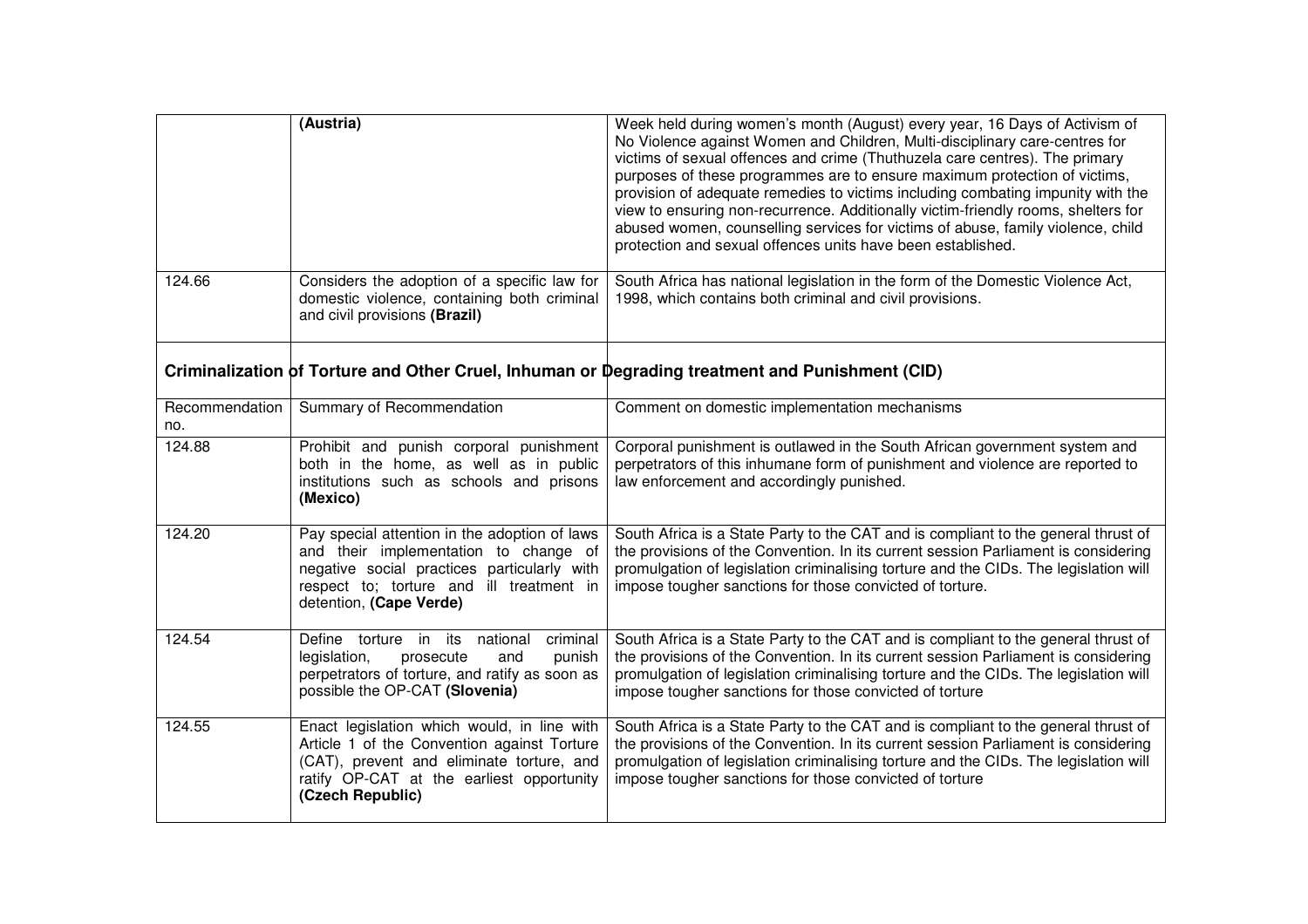| 124.57 | Take the necessary legislative measures to<br>prevent, prosecute and punish acts of<br>torture and other cruel and degrading<br>treatment, in accordance with international<br>standards, including through the ratification<br>of the OP-CAT (Costa Rica)         | South Africa is a State Party to the CAT and is compliant to the general thrust of<br>the provisions of the Convention. In its current session Parliament is considering<br>promulgation of legislation criminalising torture and the CIDs. The legislation will<br>impose tougher sanctions for those convicted of torture |
|--------|--------------------------------------------------------------------------------------------------------------------------------------------------------------------------------------------------------------------------------------------------------------------|-----------------------------------------------------------------------------------------------------------------------------------------------------------------------------------------------------------------------------------------------------------------------------------------------------------------------------|
| 124.56 | possible legislation<br>Adopt as<br>soon as<br>criminalising<br>acts of torture and raise<br>awareness of law enforcement officials<br>regarding the absolute prohibition of the use<br>and other inhumane<br>torture<br>and<br>nt<br>degrading treatment (France) | South Africa is a State Party to the CAT and is compliant to the general thrust of<br>the provisions of the Convention. In its current session Parliament is considering<br>promulgation of legislation criminalising torture and the CIDs. The legislation will<br>impose tougher sanctions for those convicted of torture |

## **Ratification of outstanding IHL and IHRL instruments**

| Recommendation | Summary of Recommendation                 | Comment on domestic implementation mechanisms                                               |
|----------------|-------------------------------------------|---------------------------------------------------------------------------------------------|
| no.            |                                           |                                                                                             |
| 124.1          | Complete its accession to the core human  | There is heightened awareness and commitment on the part of government to                   |
| 124.2          | rights instruments that are still not yet | step up its national program of ratification of these instruments. The President of         |
| 124.3          | ratified including ICESER and it Optional | the Republic in his foreword to the 2 <sup>nd</sup> South African UPR Report has reiterated |
| 124.4          | Protocol, OP-CAT, Enforced                | this commitment.                                                                            |
| 124.5          | Disappearances, Migrant Workers, ILO 189, |                                                                                             |
| 124.6          | OP-CRC.                                   |                                                                                             |
| 124.7          |                                           |                                                                                             |
| 124.8          | (Iraq, Burkina Faso, UK, Hungary, Brazil, |                                                                                             |
| 124.9          | Chad, Palestine, Slovenia, Portugal,      |                                                                                             |
|                | Argentina, Spain, Nicaragua, Slovakia,    |                                                                                             |
|                | France)                                   |                                                                                             |
|                |                                           |                                                                                             |

# **Compliance with International Treaty Law and Obligations**

|        | Recommendation   Summary of Recommendation | Comment on domestic implementation mechanisms                                                                                  |
|--------|--------------------------------------------|--------------------------------------------------------------------------------------------------------------------------------|
| no.    |                                            |                                                                                                                                |
| 124.19 |                                            | The responsibilities of TNCs and other   The South African Constitutional imperatives and national legislation impose          |
|        |                                            | <b>business</b> enterprises with respect to obligations on Transnational Corporations registered in South Africa to observe    |
|        |                                            | <b>human</b> rights: With reference to $a \mid$ and respect the same human rights norms and standards in their external        |
|        |                                            | recommendation of the ICJ (International   operations in Africa and elsewhere around the world. In the event of non-           |
|        |                                            | Commission of Jurists), adopt legislation to   compliance occasioned by weak legislation in third countries, the South African |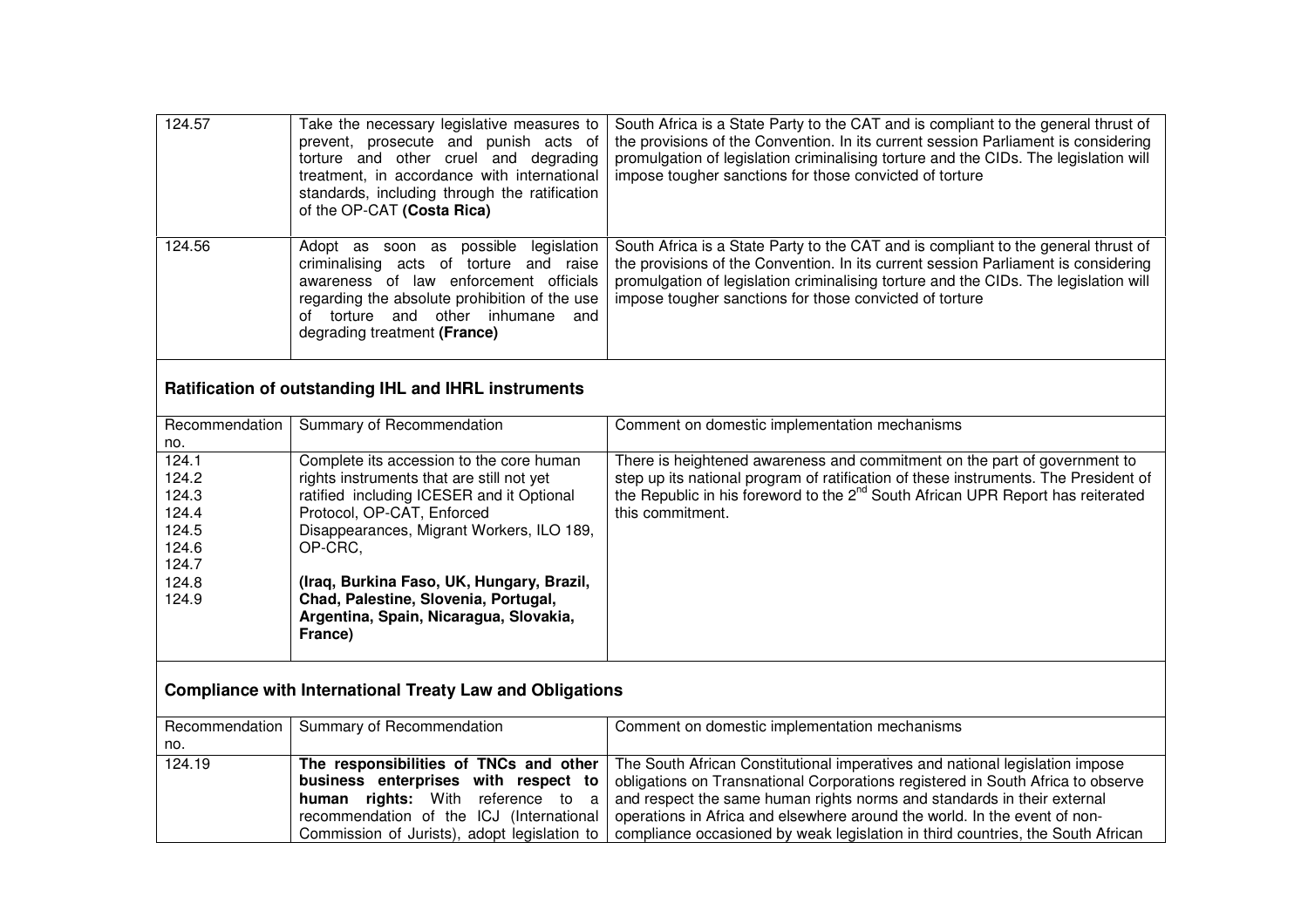| enable registered South African companies<br>to be held liable for violations of human and<br>(Namibia) | law takes precedence and such companies are appropriately punished in our<br>domestic legislation. At the international level, South Africa has a key stake in<br>labour rights beyond South Africa's borders   the Norwegian resolution on this subject and its vision aims at the elaboration of<br>an international regulatory framework with legally binding obligations on the<br>operational activities of the TNCs and other business enterprises. South Africa is<br>similarly concerned with the lack of uniform regulatory standards on the activities<br>of Private Military and Security Companies (PMSCs) and the Extractive<br>Industries who are key drivers of the phenomenon of globalisation and must be<br>held accountable for human rights violations in international human rights law. |
|---------------------------------------------------------------------------------------------------------|---------------------------------------------------------------------------------------------------------------------------------------------------------------------------------------------------------------------------------------------------------------------------------------------------------------------------------------------------------------------------------------------------------------------------------------------------------------------------------------------------------------------------------------------------------------------------------------------------------------------------------------------------------------------------------------------------------------------------------------------------------------------------------------------------------------|
|---------------------------------------------------------------------------------------------------------|---------------------------------------------------------------------------------------------------------------------------------------------------------------------------------------------------------------------------------------------------------------------------------------------------------------------------------------------------------------------------------------------------------------------------------------------------------------------------------------------------------------------------------------------------------------------------------------------------------------------------------------------------------------------------------------------------------------------------------------------------------------------------------------------------------------|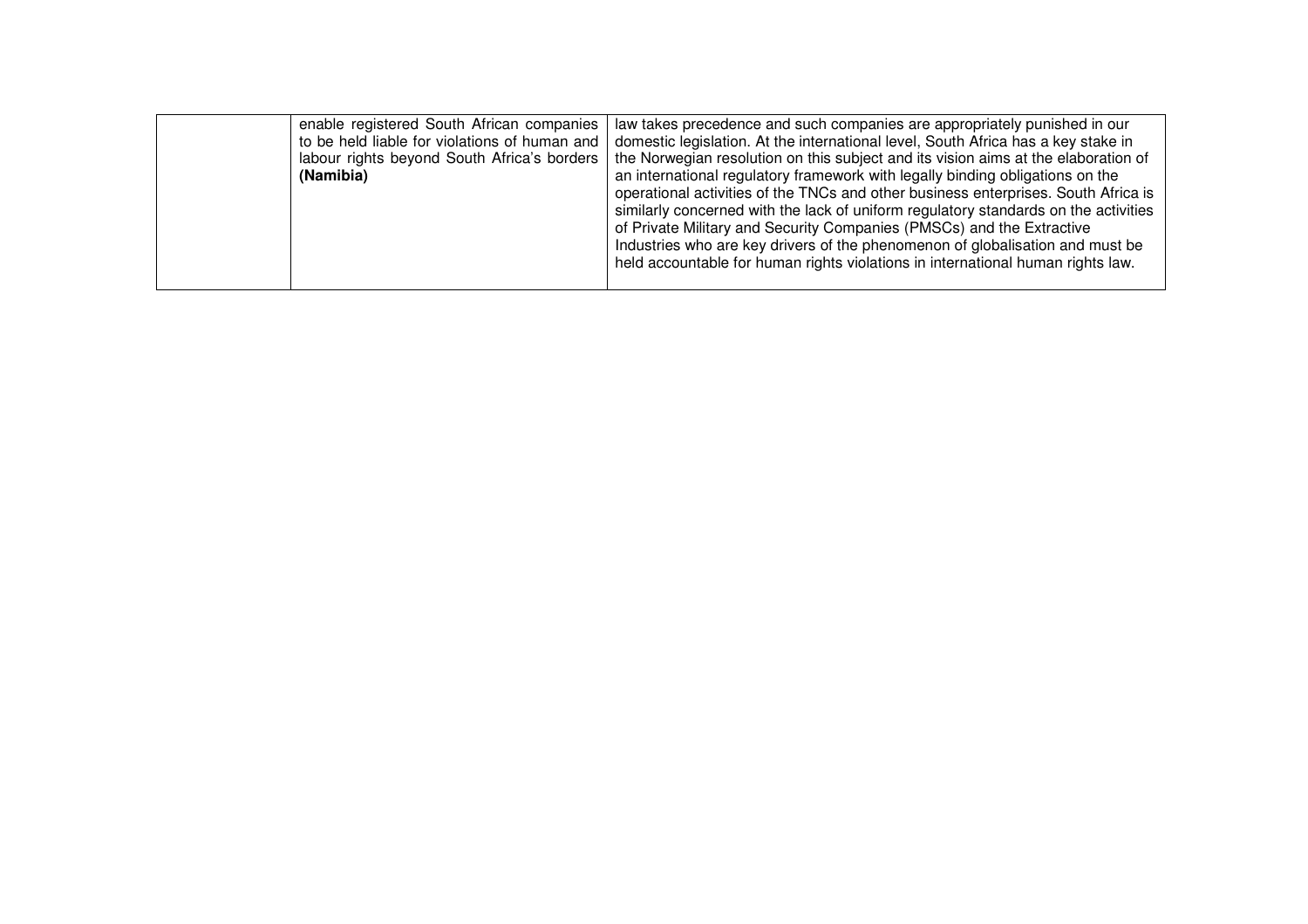## **ANNEX B**

## **RECOMMENDATIONS NOT ACCEPTABLE TO SOUTH AFRICA**

Г

┑

| Promotion, protection and fulfillment of Economic, Social and Cultural Rights and the attainment of the MDGs |                                                                                                                                                                                                                            |                                                                                                                                                                                      |  |
|--------------------------------------------------------------------------------------------------------------|----------------------------------------------------------------------------------------------------------------------------------------------------------------------------------------------------------------------------|--------------------------------------------------------------------------------------------------------------------------------------------------------------------------------------|--|
| Recommendation<br>no.                                                                                        | Summary of Recommendation                                                                                                                                                                                                  | Comment on domestic implementation mechanisms                                                                                                                                        |  |
| None                                                                                                         | None                                                                                                                                                                                                                       | None                                                                                                                                                                                 |  |
|                                                                                                              | <b>Attainment of Social Cohesion and Social Transformation</b>                                                                                                                                                             |                                                                                                                                                                                      |  |
| Recommendation<br>no.                                                                                        | Summary of Recommendation                                                                                                                                                                                                  | Comment on domestic implementation mechanisms                                                                                                                                        |  |
| None                                                                                                         | None                                                                                                                                                                                                                       | None                                                                                                                                                                                 |  |
|                                                                                                              | Empowerment and Protection of Vulnerable Groups: Marginalization, social exclusion and economic disparities                                                                                                                |                                                                                                                                                                                      |  |
| Recommendation<br>no.                                                                                        | Summary of Recommendation                                                                                                                                                                                                  | Comment on domestic implementation mechanisms                                                                                                                                        |  |
| 124.95                                                                                                       | Ensure that the proposed new Traditional<br>Courts Bill, if adopted, does not violate<br>South Africa's international obligations or its<br>own Constitution in the area of women's<br>rights and gender equality (Norway) | This matter is still under national consultation and dialogue. It is therefore not<br>appropriate to prejudge at this early stage what the final outcome of this process<br>will be. |  |
| Elimination of Racism, Racial Discrimination, Xenophobia and Related Intolerance                             |                                                                                                                                                                                                                            |                                                                                                                                                                                      |  |
| Recommendation<br>no.                                                                                        | Summary of Recommendation                                                                                                                                                                                                  | Comment on domestic implementation mechanisms                                                                                                                                        |  |
| None                                                                                                         | None                                                                                                                                                                                                                       | None                                                                                                                                                                                 |  |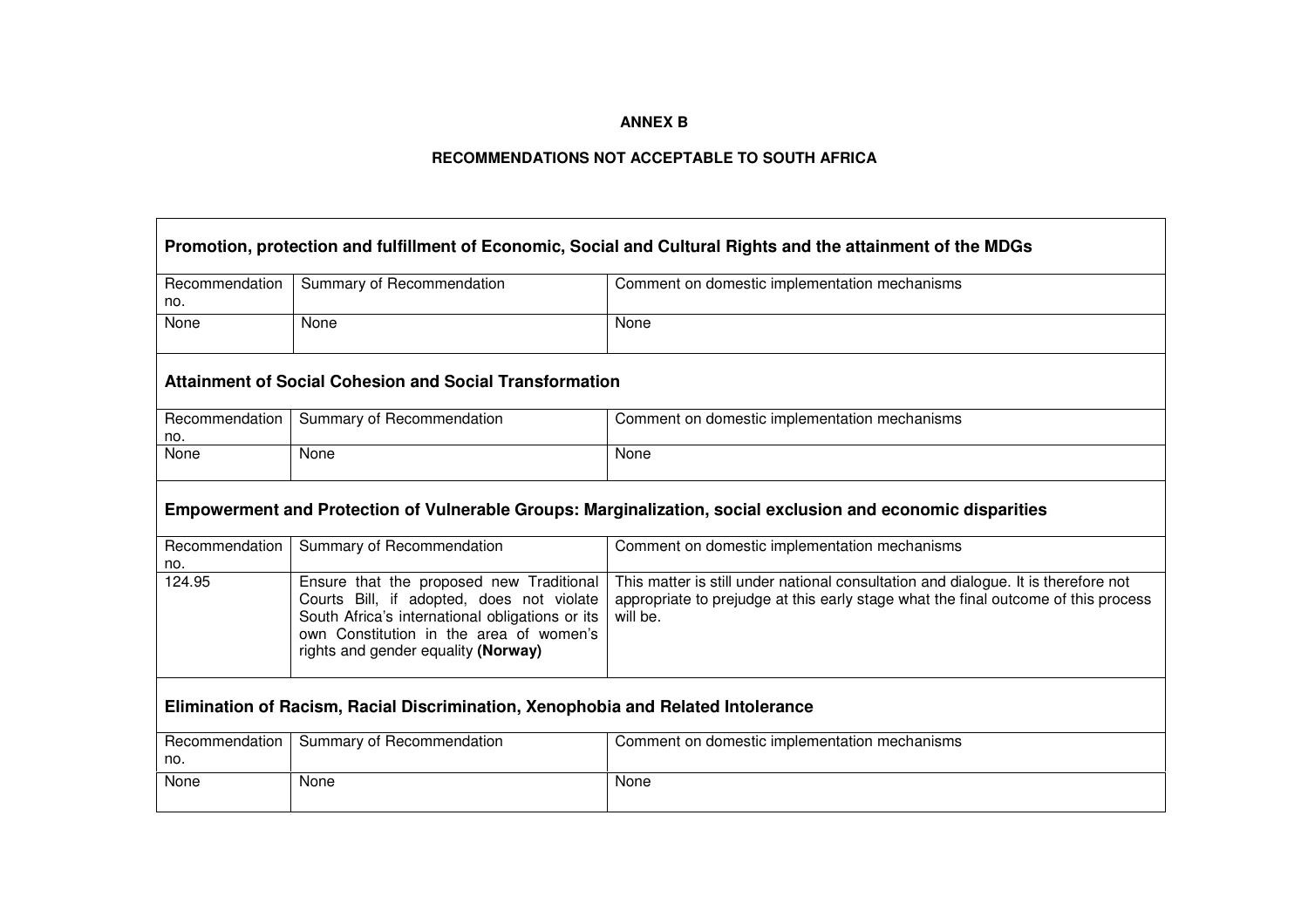# **Combating incitement to hatred and punishing hate crimes**

|             | Recommendation   Summary of Recommendation | Comment on domestic implementation mechanisms |
|-------------|--------------------------------------------|-----------------------------------------------|
|             |                                            |                                               |
|             |                                            |                                               |
|             |                                            |                                               |
|             |                                            |                                               |
|             |                                            |                                               |
| no.<br>None | None                                       | None                                          |

## **Violence against women and children, manifestations of domestic and social violence and human trafficking**

| Recommendation | Summary of Recommendation | Comment on domestic implementation mechanisms |
|----------------|---------------------------|-----------------------------------------------|
| no.            |                           |                                               |
| none           | none                      | none                                          |

## **Criminalization of Torture and Other Cruel, Inhuman or Degrading treatment and Punishment (CID)**

| Recommendation | Summary of Recommendation | Comment on domestic implementation mechanisms |
|----------------|---------------------------|-----------------------------------------------|
| no.            |                           |                                               |
| None           | None                      | None                                          |
|                |                           |                                               |

## **Ratification of outstanding IHL and IHRL instruments**

| Recommendation | Summary of Recommendation | Comment on domestic implementation mechanisms |
|----------------|---------------------------|-----------------------------------------------|
| no.            |                           |                                               |
| None           | None                      | None                                          |

#### **Compliance with International Treaty Law and Obligations**

| Recommendation | Summary of Recommendation | Comment on domestic implementation mechanisms |
|----------------|---------------------------|-----------------------------------------------|
| no.            |                           |                                               |
| None           | None                      | None                                          |

## **Freedom of Opinion and Expression including Global Internet Governance**

| Recommendation | t Recommendation<br>∽ ummarvٽ<br>υı | ı mechanısms<br>i domestic implementation<br>Comi<br>າt or<br>mer |
|----------------|-------------------------------------|-------------------------------------------------------------------|
| no.            |                                     |                                                                   |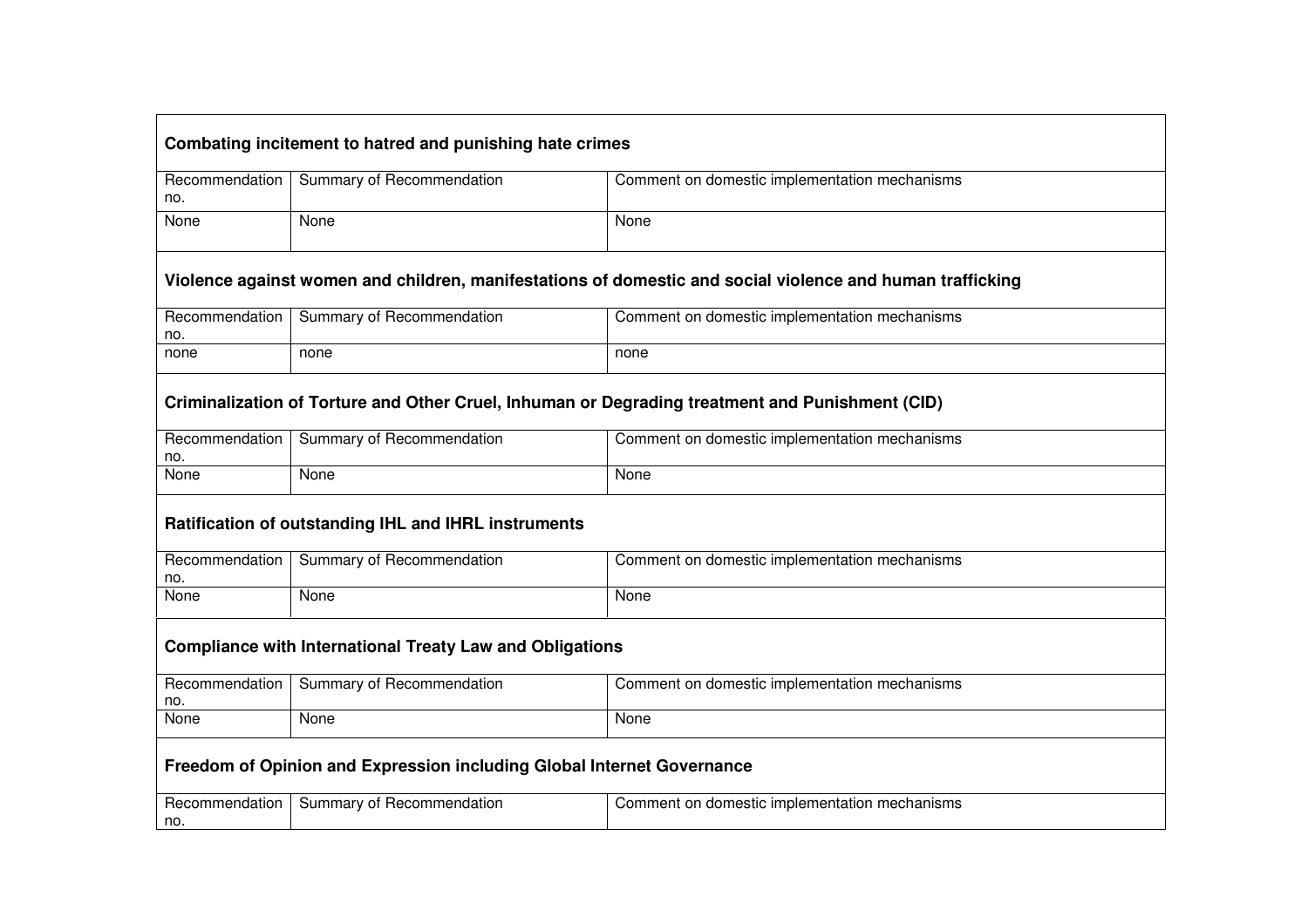| 124.97<br>124.98<br>124.99<br>124.100<br>124.101<br>124.102<br>124.103<br>124.104<br>124.105<br>124.106<br>124.107 | The Protection of State Information Bill<br>(POSIB)<br>(Norway, Canada, Czech Republic,<br>Poland, Switzerland, Portugal, Sweden,<br>USA, Germany, Austria)                                                                           | The Protection of State Information Bill (POSIB) is in keeping with international<br>human rights law. The Bill's point of departure is South Africa's constitution, the<br>International Covenant on Civil and Political Rights and the African Charter on<br>Human and People's Rights. The POSIB is currently before Parliament and there<br>has been an intensive consultation process in both houses of Parliament. The<br>POSIB is in line with article 19 of the ICCPR which provides that the right to<br>freedom of expression and access to information may be limited, provided such<br>limitation is provided by law and is necessary for the protection of national<br>security and public order. Kindly note that this matter is still a subject of<br>national consultations and is not yet promulgated through Parliament and<br>therefore it would be pre-emptive to make any estimated guesses on what<br>the actual state of affairs will be in this regard. |
|--------------------------------------------------------------------------------------------------------------------|---------------------------------------------------------------------------------------------------------------------------------------------------------------------------------------------------------------------------------------|---------------------------------------------------------------------------------------------------------------------------------------------------------------------------------------------------------------------------------------------------------------------------------------------------------------------------------------------------------------------------------------------------------------------------------------------------------------------------------------------------------------------------------------------------------------------------------------------------------------------------------------------------------------------------------------------------------------------------------------------------------------------------------------------------------------------------------------------------------------------------------------------------------------------------------------------------------------------------------|
| 124.25                                                                                                             | institutions, particularly<br>the<br>Review its<br>judiciary to ensure their compatibility with<br>accepted world practice where politicians<br>are given adequate space to govern and<br>fulfill their political mandate (Swaziland) | The South African Constitution and all its concomitant legislation impel the<br>country to respect the principle of the separation of powers between the<br>legislature, the executive and the judiciary.                                                                                                                                                                                                                                                                                                                                                                                                                                                                                                                                                                                                                                                                                                                                                                       |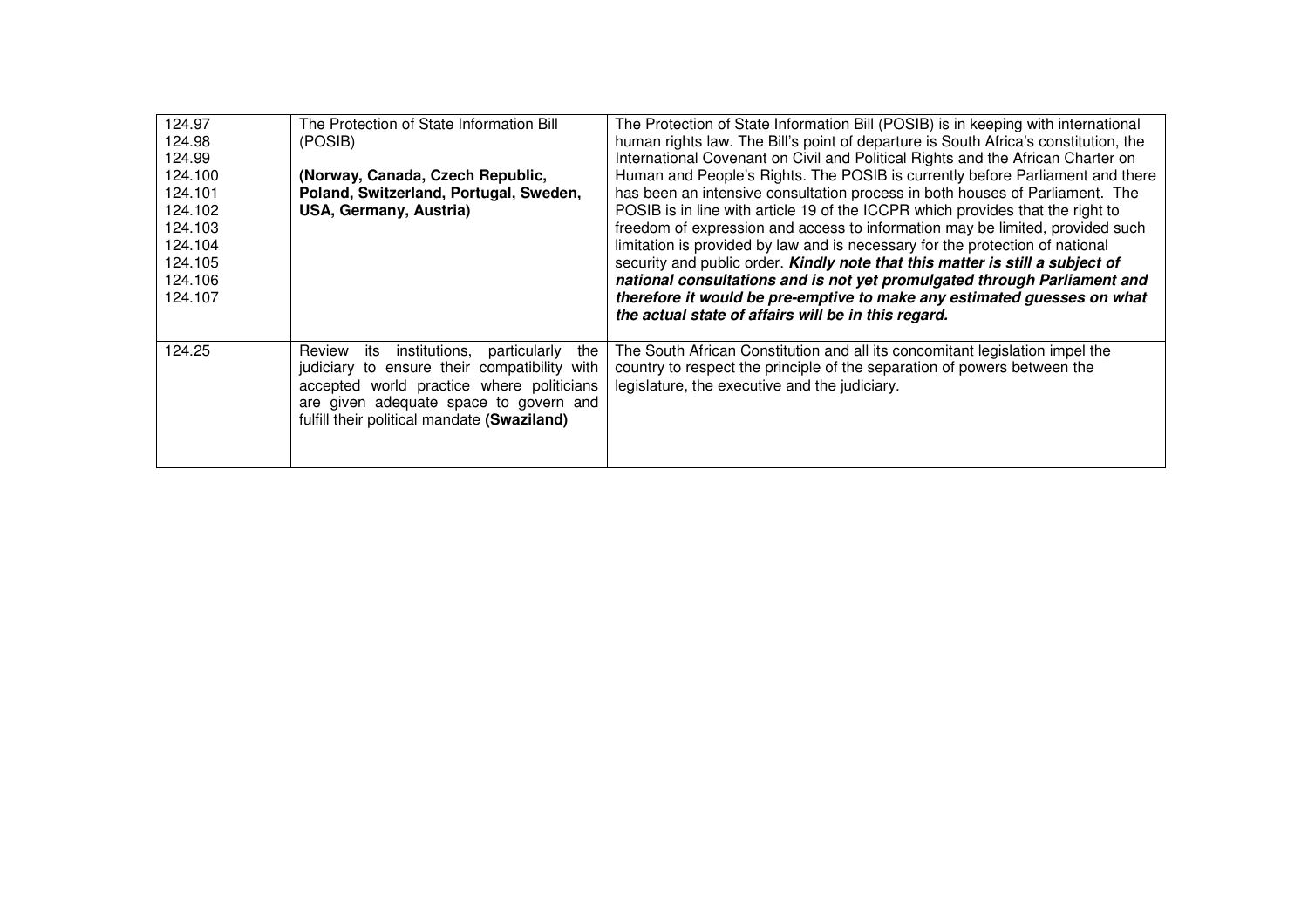## **ANNEX C**

## **RECOMMENDATIONS REJECTED BY SOUTH AFRICA**

 $\overline{\phantom{0}}$ 

 $\blacksquare$ 

| Promotion, protection and fulfillment of Economic, Social and Cultural Rights and the attainment of the MDGs |                                                                                                             |                                               |  |
|--------------------------------------------------------------------------------------------------------------|-------------------------------------------------------------------------------------------------------------|-----------------------------------------------|--|
| Recommendation<br>no.                                                                                        | Summary of Recommendation                                                                                   | Comment on domestic implementation mechanisms |  |
|                                                                                                              |                                                                                                             |                                               |  |
|                                                                                                              | <b>Attainment of Social Cohesion and Social Transformation</b>                                              |                                               |  |
| Recommendation<br>no.                                                                                        | Summary of Recommendation                                                                                   | Comment on domestic implementation mechanisms |  |
|                                                                                                              |                                                                                                             |                                               |  |
|                                                                                                              | Empowerment and Protection of Vulnerable Groups: Marginalization, social exclusion and economic disparities |                                               |  |
| Recommendation<br>no.                                                                                        | Summary of Recommendation                                                                                   | Comment                                       |  |
|                                                                                                              |                                                                                                             |                                               |  |
|                                                                                                              | Elimination of Racism, Racial Discrimination, Xenophobia and Related Intolerance                            |                                               |  |
| Recommendation<br>no.                                                                                        | Summary of Recommendation                                                                                   | Comment                                       |  |
|                                                                                                              |                                                                                                             |                                               |  |
|                                                                                                              | Combating incitement to hatred and punishing hate crimes                                                    |                                               |  |
| Recommendation<br>no.                                                                                        | Summary of Recommendation                                                                                   | Comment                                       |  |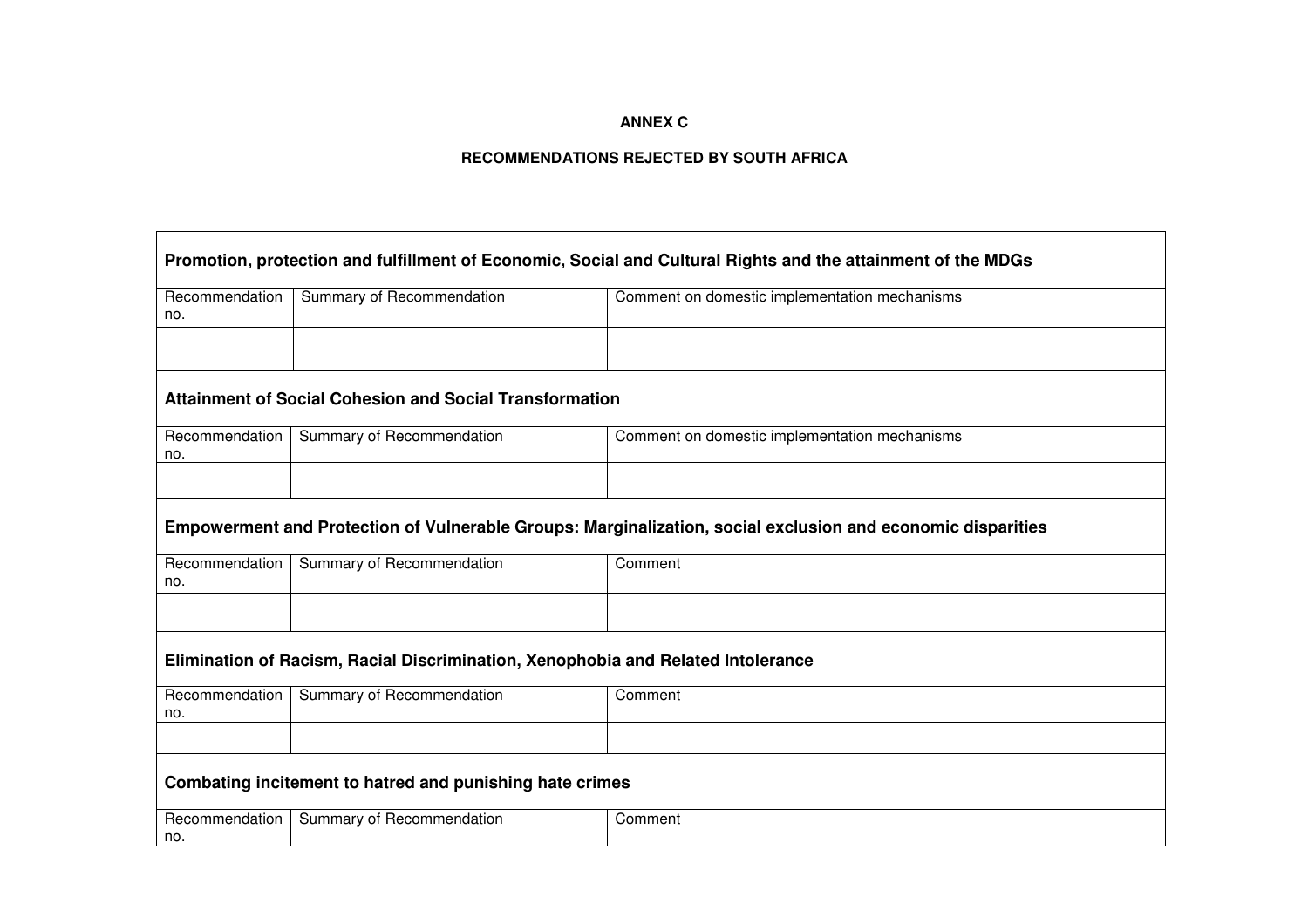|                                           |                                                                                                                                                                                                                                                                                                                               | Violence against women and children, manifestations of domestic and social violence and human trafficking                                                                                                                       |
|-------------------------------------------|-------------------------------------------------------------------------------------------------------------------------------------------------------------------------------------------------------------------------------------------------------------------------------------------------------------------------------|---------------------------------------------------------------------------------------------------------------------------------------------------------------------------------------------------------------------------------|
| Recommendation<br>no.                     | Summary of Recommendation                                                                                                                                                                                                                                                                                                     | Comment on domestic implementation mechanisms                                                                                                                                                                                   |
| 124.96                                    | Investigate<br>allegations of<br>all<br>sexual<br>exploitation and abuse by South African<br>peacekeepers;<br>punish<br>prosecute<br>and<br>offenders; take measures<br>within<br><b>SA</b><br>peacekeeping contingents to prevent future<br>offences; and report the results back to UN<br>peacekeeping authorities (Canada) | In view of the political gravity of this exaggerated allegation, the South African<br>government has decided to reject this allegation and take the matter up<br>bilaterally with the Canadian government at a political level. |
|                                           |                                                                                                                                                                                                                                                                                                                               | Criminalization of Torture and Other Cruel, Inhuman or Degrading treatment and Punishment (CID)                                                                                                                                 |
| Recommendation  <br>no.                   | Summary of Recommendation                                                                                                                                                                                                                                                                                                     | Comment on domestic implementation mechanisms                                                                                                                                                                                   |
|                                           |                                                                                                                                                                                                                                                                                                                               |                                                                                                                                                                                                                                 |
|                                           | Promulgation of requisite National legislation domesticating key provisions of IHL and IHRL                                                                                                                                                                                                                                   |                                                                                                                                                                                                                                 |
| no.                                       | Recommendation   Summary of Recommendation                                                                                                                                                                                                                                                                                    | Comment on domestic implementation mechanisms                                                                                                                                                                                   |
|                                           |                                                                                                                                                                                                                                                                                                                               |                                                                                                                                                                                                                                 |
|                                           | Ratification of outstanding IHL and IHRL instruments                                                                                                                                                                                                                                                                          |                                                                                                                                                                                                                                 |
| Recommendation<br>no.                     | Summary of Recommendation                                                                                                                                                                                                                                                                                                     | Comment on domestic implementation mechanisms                                                                                                                                                                                   |
|                                           |                                                                                                                                                                                                                                                                                                                               |                                                                                                                                                                                                                                 |
| <b>Compliance with Treaty obligations</b> |                                                                                                                                                                                                                                                                                                                               |                                                                                                                                                                                                                                 |